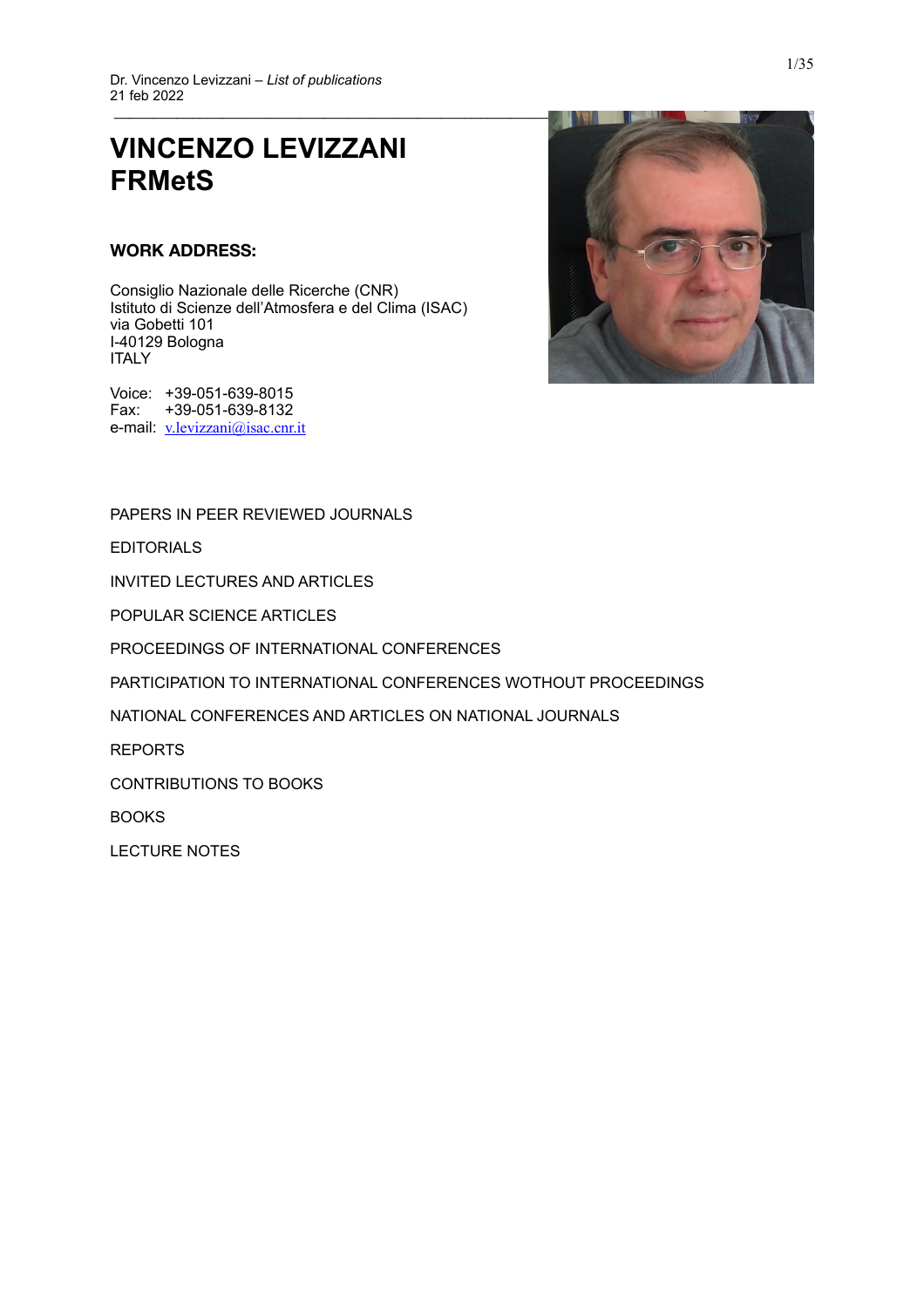# <span id="page-1-0"></span>**PAPERS IN PEER REVIEWED JOURNALS**

1. Rasmussen, R. M., **V. Levizzani,** and H. R. Pruppacher, 1982: A numerical study of the heat transfer through a fluid layer with recirculating flow between concentric and eccentric spheres. *Pageoph*, **120**, 702-720, doi:10.1007/BF00876656.

- 2. Rasmussen, R. M., **V. Levizzani,** and H. R. Pruppacher, 1984: A wind tunnel and theoretical study on the melting behavior of atmospheric ice particles. II: A theoretical study for frozen drops of r a dius < 500 µm. *J. Atmos. Sci.*, 41, no.3, 374-380, doi:10.1175/1520-0469(1982)039<0152:AWTATS>2.0.CO;2.
- 3. Rasmussen, R. M., **V. Levizzani,** and H. R. Pruppacher, 1984: A wind tunnel and theoretical study on the melting behavior of atmospheric ice particles. III: experiment and theory for spherical ice p a r ticles of radius > 500 µm. J. Atmos. Sci., 41, no. 3, 381-388, doi:10.1175/1520-0469(1984)041<0381:AWTATS>2.0.CO;2.
- 4. Prodi, F., **V. Levizzani**, M. Sentimenti, T. Colombo, V. Cundari, T. Zanzu, and V. Juliano, 1984: Measurements of atmospheric turbidity from a network of sun-photometers in Italy during ALPEX. *J. Aerosol. Sci*., **15**, no.5, 595-613, doi:10.1016/0021-8502(84)90022-3.
- 5. Rasmussen, R. M., C. Walcek, H. R. Pruppacher, S. K. Mitra, J. K. Lew, **V. Levizzani**, P. K. Wang, and U. Barth, 1985: A wind tunnel investigation of the effect of an external, vertical electric field on the shape of electrically uncharged rain drops. *J. Atmos. Sci*., **42**, no.15, 1647-1652, doi:10.1175/1520-0469(1985)042<1647:AWTIOT>2.0.CO;2.
- 6. Prodi, F., L. Levi, and **V. Levizzani,** 1986: Ice accretion on fixed cylinders. *Quart. J. R. Meteor. Soc*., **112**, 1091-1109, doi:10.1002/qj.49711247410.
- 7. **Levizzani, V.,** and F. Prodi, 1988: Atmospheric effects of the El Chichón volcanic eruption observed by a multiwavelength sun-photometer: 1982-1985. *J. Geophys. Res*., **93**, no. D5, 5277-5286, doi:10.1029/JD093iD05p05277.
- 8. **Levizzani, V**., A. Boscolo Boscoletto, and F. Prodi, 1989: Three-dimensional single Doppler radar analysis of an occluded front. *Il Nuovo Cimento*, **12 C**, no. 2, 231-249, doi:10.1007/BF02523793.
- 9. Gambarelli, A., **V. Levizzani,** and P. Mandrioli, 1989: POLKEY: an expert system for the identification of pollen grains. *Aerobiologia*, **5**, no.1, 17-29, doi:10.1007/BF02446484.
- 10. **Levizzani, V**., F. Porcú, and F. Prodi, 1990: Operational rainfall estimation using METEOSAT Infrared imagery: an application in Italy's Arno river basin-Its potential and drawbacks. *ESA J*., **14**, no.3, 313-323.
- 11. Porcú, F., and **V. Levizzani,** 1992: Cloud classification using METEOSAT VIS-IR imagery. *Int. J. Remote Sensing*, **13**, 893-909, doi:10.1080/01431169208904162.
- 12. Prodi, F., **V. Levizzani**, G. Santachiara, G. Carboni, A. Ventura, and G. Ravasini, 1992: Aerosol particle characterization during PACEX. *J. Aerosol Sci*., **23**, Suppl.1, S957-S960, doi:10.1016/0021-8502(92)90571-C.
- 13. **Levizzani, V.,** and M. Setvák, 1996: Multispectral, high-resolution satellite observations of plumes on top of convective storms. J. Atmos. Sci., 53, 361-369, doi:10.1175/1520-0469(1996)053<0361:MHRSOO>2.0.CO;2.
- 14. **Levizzani, V.**, F. Porcú, F. S. Marzano, A. Mugnai, E. A. Smith, and F. Prodi, 1996: Investigating a SSM/I microwave algorithm to calibrate METEOSAT infrared instantaneous rainrate estimates. *Meteorol. Appl*., **3**, 5-17, doi:10.1002/met.5060030102.
- 15. **Levizzani, V.**, A. Ariatti and P. Mandrioli, 1998: WWW and the aerobiologist: Operating instructions. *Aerobiologia-Int. J. of Aerobiology*, **14**, 303-308, doi:10.1007/BF02694223.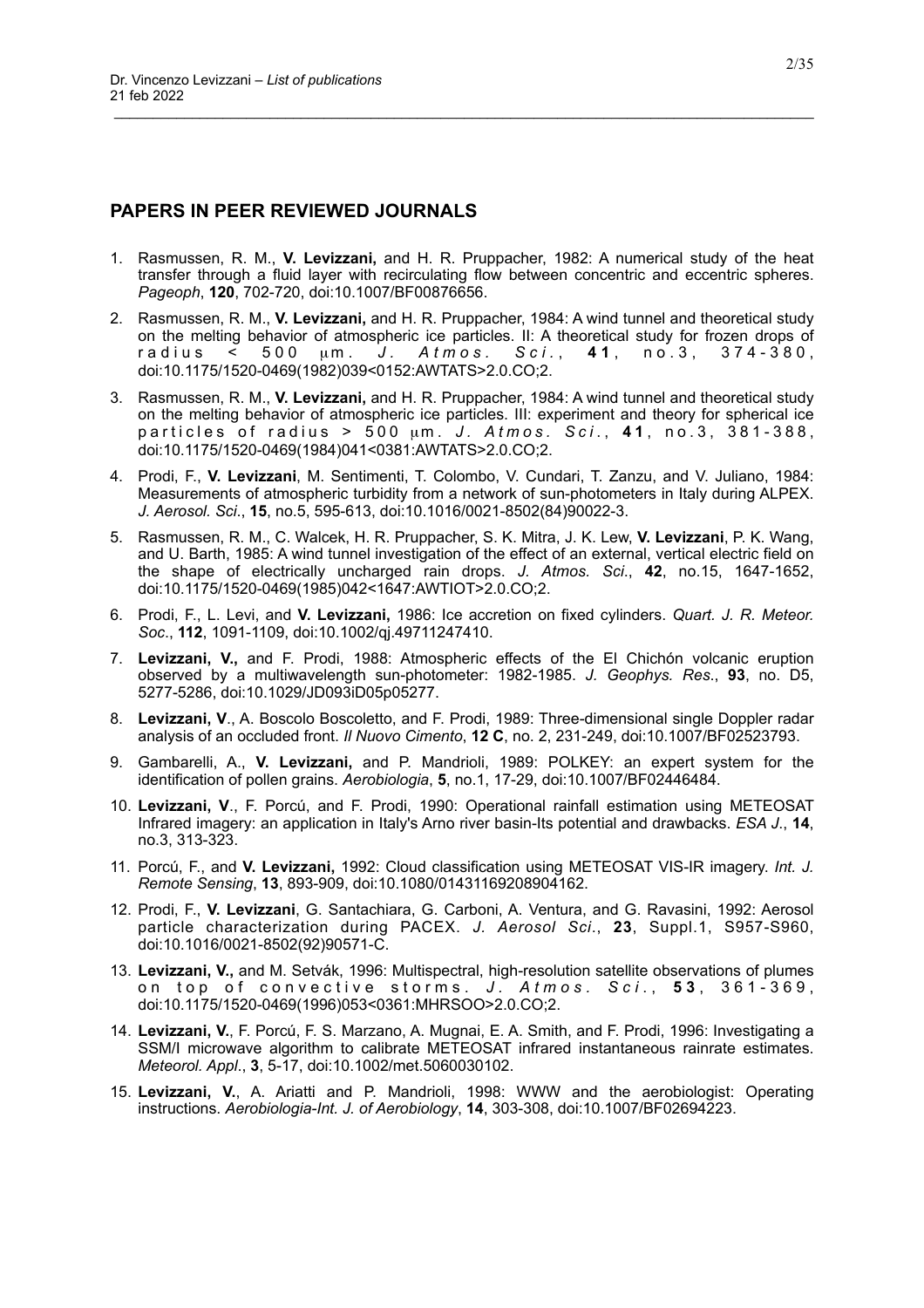16. Cervino, M., **V. Levizzani**, C. Serafini, A. Bartoloni, M. Mochi, P. Colandrea, and B. Greco, 2000: Cloud fraction within GOME footprint using a refined cloud clearing algorithm. *Adv. Space Res*., **25(5)**, 993-996, doi:10.1016/S0273-1177(99)00462-7.

- 17. Amorati, R., P. P. Alberoni, **V. Levizzani**, and S. Nanni, 2000: IR-based satellite and radar rainfall estimates of convective storms over Northern Italy. *Meteorol. Appl.*, **7**, 1-18, doi:10.1017/ S1350482700001328.
- 18. Orsini, A., F. Calzolari, T. Georgiadis, **V. Levizzani**, M. Nardino, R. Pirazzini, R. Rizzi, R. Sozzi, and C. Tomasi, 2000: Parameterisation of surface radiation flux at an Antarctic site. *Atmos. Res*., **54**, 245-261, doi:10.1016/S0169-8095(00)00047-8.
- 19. Costa, S., P. Mezzasalma, P. P. Alberoni, and **V. Levizzani**, 2000: Mesoscale and radar analysis of the 30 June 1998 supercell. *Phys. Chem. Earth B*, **25**, 1289-1292, doi:10.1007/s007030070018.
- 20. Alberoni, P. P., **V. Levizzani**, R. Watson, A. Holt, S. Costa, and S. Nanni, 2000: The 18 June 1997 companion supercells: Multiparametric Doppler radar analysis. *Meteor. Atmos. Phys.*, **75**, 101-120*.*
- 21. Costa, S., P. Mezzasalma, **V. Levizzani**, P. P. Alberoni, and S. Nanni, 2001: Deep convection over Northern Italy: synoptic and mesoscale processes. *Atmos. Res*, **56**, 73-88, doi:10.1016/ S0169-8095(00)00091-0.
- 22. Torricella, F., E. Cattani, M. Cervino, **V. Levizzani**, and M. J. Costa, 2001: Simulations of timecoincident, co-located measurements from ENVISAT-1 instruments for the characterization of tropospheric aerosol: a sensitivity study including cloud contamination effects. *Atmos. Sci. Lett*., **1**, 115-124, doi:10.1006/asle.2000.0021.
- 23. **Levizzani, V**., J. Schmetz, H. J. Lutz, J. Kerkmann, P. P. Alberoni, and M. Cervino, 2001: Precipitation estimations from geostationary orbit and prospects for METEOSAT Second Generation. *Meteorol. Appl*., **8**, 23-41, doi:10.1017/S1350482701001037.
- 24. Georgiadis, T., M. Nardino, F. Calzolari, **V. Levizzani**, J. B. Ørbæk, S. Claes, and R. Pirazzini, 2001: Radiation and turbulence parameterizations at Ny-Ålesund, Svalbard Islands. *Mem. Natl. Inst. Polar Res. Japan,* **54**, 125-131, ISSN:03860744.
- 25. Nardino, M., U. Bonafè, F. Calzolari, T. Georgiadis, **V. Levizzani**, A. Orsini, F. Ravegnani, and G. Trivellone, 2002: Recent results from the Arctic Radiation and Turbulence Interaction Study (ARTIST) project. *Il Nuovo Cimento*, **25 C**, 219-232.
- 26. Costa, M. J., M. Cervino, E. Cattani, F. Torricella, **V. Levizzani**, A. M. Silva, and S. Melani, 2002: Aerosol characterization and optical thickness retrievals using GOME and METEOSAT satellite data. *Meteor. Atmos. Phys.*, **81**, 289-298, doi:10.1007/s00703-002-0553-y.
- 27. Melani, S., E. Cattani, **V. Levizzani**, M. Cervino, F. Torricella, and M. J. Costa, 2003: Radiative effects of simulated cirrus clouds on top of a deep convective storm in METEOSAT Second Generation SEVIRI channels. *Meteor. Atmos. Phys*., **83**, 109-122, doi:10.1007/s00703-002-0554 x.
- 28. **Levizzani, V.**, 2003: Satellite rainfall estimates: new perspectives for meteorology and climate from the EURAINSAT project. *Annals of Geophysics*, **46**, 363-372, doi:10.4401/ag-3409.
- 29. Melani, S., E. Cattani, F. Torricella, and **V. Levizzani**, 2003: Characterization of plumes on top of a deep convective storm using AVHRR imagery and radiative transfer simulations. *Atmos. Res*., **67-68**, 485-499, doi:10.1016/S0169-8095(03)00061-9.
- 30. Setvák, M., R. M. Rabin, C. A. Doswell III, and **V. Levizzani**, 2003: Satellite observations of convective storm top features in the 1.6 and 3.7/3.9 µm spectral bands. *Atmos. Res*., **67-68**, 607-627, doi:10.1016/S0169-8095(03)00076-0.
- 31. Costa, M. J., A. M. Silva, and **V. Levizzani**, 2003: Aerosol characterization and direct radiative forcing estimation over the ocean from satellite observations. *J. Aerosol Sci*., **33**, S1115-S1116, doi:10.1016/S0021-8502(03)00168-X.
- 32. Orlandi, A., A. Ortolani, F. Meneguzzo, F. Torricella, **V. Levizzani**, and F. J. Turk, 2004: Rainfall assimilation in RAMS by means of the Kuo parameterisation inversion: method and preliminary results. *J. Hydrol.*, **288**, 20-35, doi:10.1016/j.jhydrol.2003.11.039.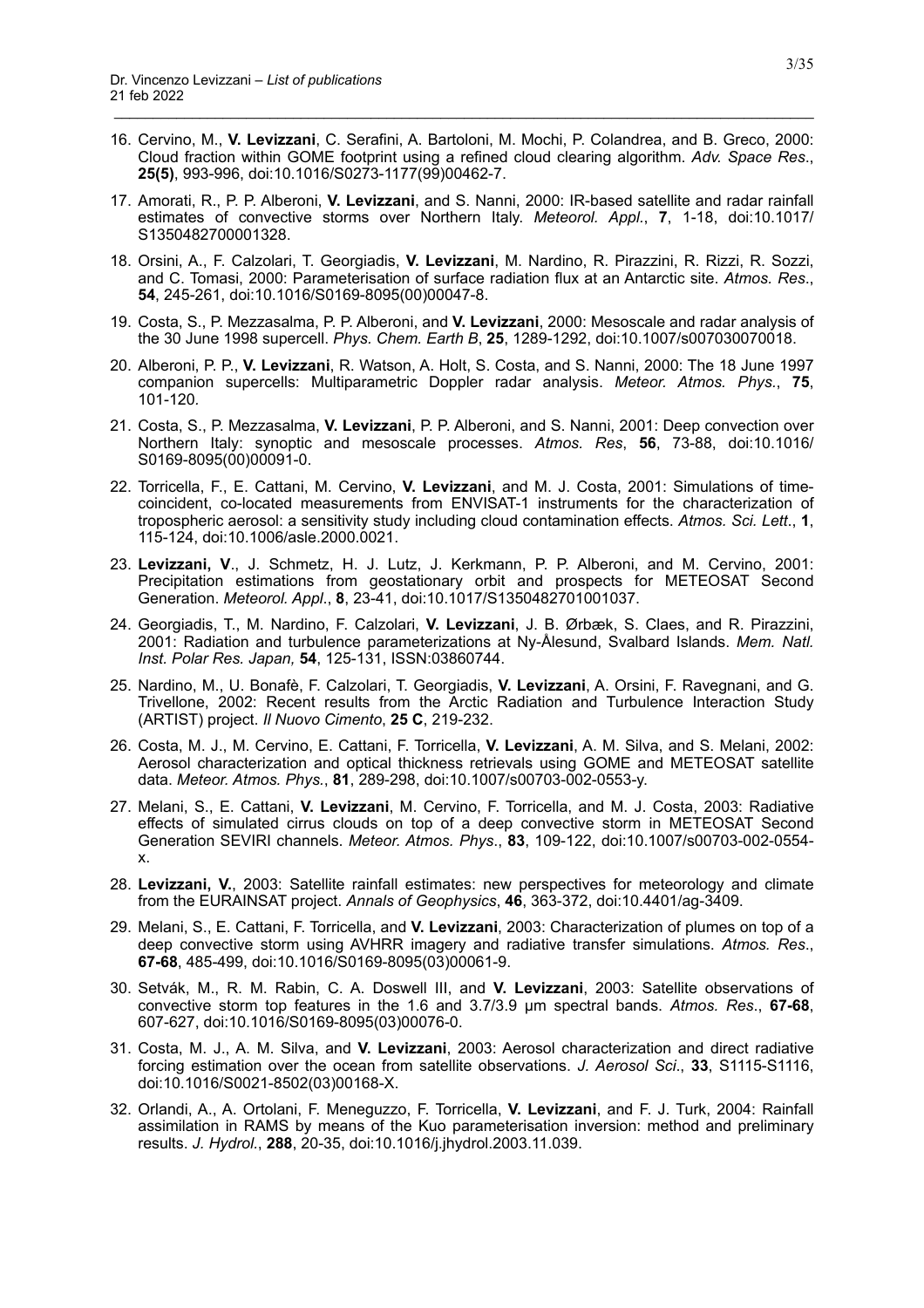33. Tapiador, F. J., C. Kidd, **V. Levizzani**, and F. S. Marzano, 2004: A neural networks-based PMW-IR fusion technique to derive half hourly rainfall estimates at 0.1° resolution. *J. Appl. Meteor*., **43**, 576-594, doi:10.1175/1520-0450(2004)043<0576:ANNFTT>2.0.CO;2.

- 34. Rosenfeld, D., E. Cattani, S. Melani, and **V. Levizzani**, 2004: Considerations on daylight operation of 1.6 µm vs. 3.7 µm channels on NOAA and METOP satellites. *Bull. Amer. Meteor. Soc*., **85**, 873-881, doi:10.1175/BAMS-85-6-873.
- 35. Galli, C., M. Nardino, **V. Levizzani**, R. Rizzi, and T. Georgiadis, 2004: Radiative energy partition and cloud radiative forcing at a Po valley site. *Atmos. Res*., **72**, 329-351, doi:10.1016/ j.atmosres.2004.03.022.
- 36. Tapiador, F. J., C. Kidd, **V. Levizzani**, and F. S. Marzano, 2004: A maximum entropy approach to satellite Quantitative Precipitation Estimation (QPE). *Int. J. Remote Sensing,* **25**, 4629-4639, doi:10.1080/01431160410001710000.
- 37. Costa, M. J., A. M. Silva, and **V. Levizzani**, 2004: Aerosol characterization and direct radiative forcing assessment over the ocean. Part I: Methodology and sensitivity analysis. *J. Appl. Meteor.*, **43**, 1799-1817, doi:10.1175/JAM2156.1.
- 38. Costa, M. J., **V. Levizzani**, and A. M. Silva, 2004: Aerosol characterization and direct radiative forcing assessment over the ocean. Part II: Application to test cases and validation. *J. Appl. Meteor.*, **43**, 1818-1833, doi:10.1175/JAM2157.1.
- 39. Galletti, M., P. P. Alberoni, **V. Levizzani**, and M. Celano, 2005: Assessment and tuning of the behaviour of a microphysical characterization scheme. *Adv. Geosci.*, **2**, 145-150, doi:10.5194/ adgeo-2-145-2005.
- 40. Marzano. F. S., D. Cimini, E. Coppola, M. Verdecchia, **V. Levizzani**, F. Tapiador, and F. J. Turk, 2005: Satellite radiometric remote sensing of rainfall fields: multi-sensor retrieval techniques at geostationary scale. *Adv. Geosci*., **2**, 267-272, doi:10.5194/adgeo-2-267-2005.
- 41. **Levizzani, V.**, R. Ginnetti, A. G. Laing, and R. E. Carbone, 2006: Warm season precipitation climatology: first European results. *Adv. Geosci*, **7**, 15-18, doi:10.5194/adgeo-7-15-2006*.*
- 42. Torricella, F., E. Cattani, and **V. Levizzani**, 2006: Exploitation of cloud top characterization from three-channel IR measurements in a physical PMW rain retrieval algorithm. *Adv. Geosci*, **7**, 19-23, doi:10.5194/adgeo-7-19-2006*.*
- 43. Costa, M. J., B.-J. Sohn, **V. Levizzani**, and A. M. Silva, 2006: Radiative forcing of Asian dust determined from the synergized GOME and GMS satellite data – A case study. *J. Meteor. Soc. Japan*, **84**, 85-95, doi:10.2151/jmsj.84.85.
- 44. Celano, M., P. P. Alberoni, **V. Levizzani**, and A. R. Holt, 2006: Analysis of severe convective events from two operational dual polarisation Doppler radars. *Nat. Hazards Earth Syst. Sci.*, **6**, 397-405, doi:10.5194/nhess-6-397-2006.
- 45. Cattani, E., M. J. Costa, F. Torricella, **V. Levizzani**, and A. M. Silva, 2006: Influence of the aerosol particles from biomass burning on cloud microphysical properties and radiative forcing. *Atmos. Res*., **82**, 310-327, doi:10.1016/j.atmosres.2005.10.010.
- 46. Laing, A. G., R. E. Carbone, **V. Levizzani**, and J. Tuttle, 2008: The propagation and diurnal cycles of deep convection in northern tropical Africa. *Quart. J. Roy. Meteor. Soc.*, **134**, 93-109, doi:10.1002/qj.194.
- 47. Torricella, F., E. Cattani, and **V. Levizzani,** 2008: Rain area delineation by means of multispectral cloud characterization from satellite. *Adv. Geosci.*, **17**, 43-47, doi:10.5194/adgeo-17-43-2008.
- 48. Kidd, C., **V. Levizzani**, F. J. Turk, and R. R. Ferraro, 2009: Satellite precipitation measurements for water resource monitoring. *J. Amer. Water Resources Ass.*, **45**, 567-579, doi:10.1111/ j.1752-1688.2009.00326.x.
- 49. Turk, F. J., B.-J. Sohn, H.-J. Oh, E. E. Ebert, **V. Levizzani**, and E. A. Smith, 2009: Validating a rapid-update satellite precipitation analysis across telescoping space and time scales. *Meteor. Atmos. Phys.*, **105(1-2)**, 99-108, doi:10.1007/s00703-009-0037-4.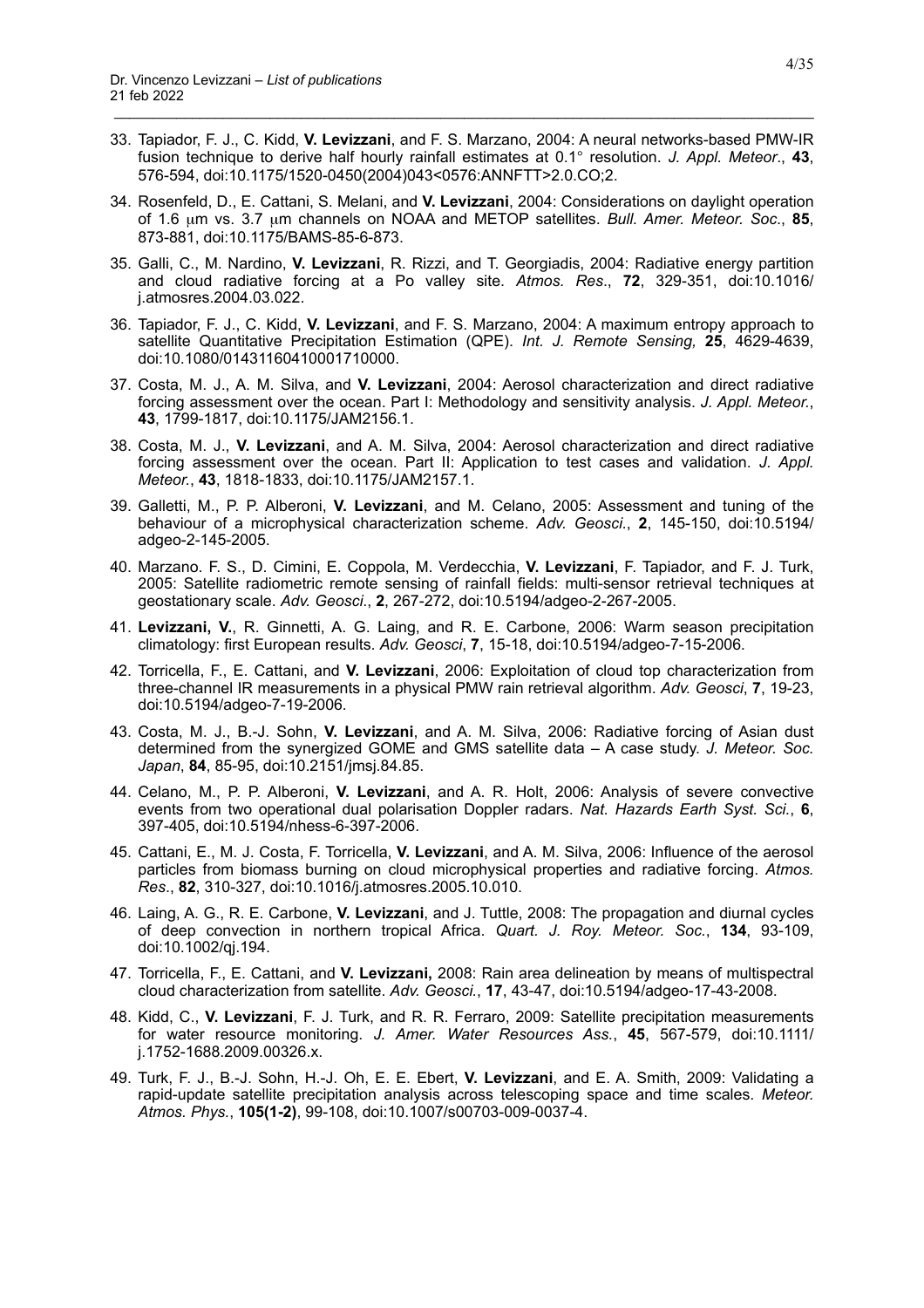50. Kidd, C., **V. Levizzani**, and P. Bauer, 2009: A review of satellite meteorology and climatology at the start of twenty-first century. *Progr. Phys. Geog.*, 33(4), 474-489, doi:10.1177/0309133309346647.

- 51. Michaelides, S., **V. Levizzani**, E. N. Anagnostou, P. Bauer, T. Kasparis, and J. E. Lane, 2009. Precipitation: measurement, remote sensing, climatology and modeling. *Atmos. Res*., **94**, 512-533, doi:10.1016/j.atmosres.2009.08.017.
- 52. Laviola, S., and **V. Levizzani**, 2009: Observing precipitation by means of water vapor absorption lines: A first check of the retrieval capabilities of the 183-WSL rain retrieval method. *Italian J. Remote Sensing*, **41(3)**, 39-49.
- 53. Cattani, E., F. Torricella, S. Laviola, and **V. Levizzani**, 2009: On the statistical relationship between cloud optical and microphysical characteristics and rainfall intensity for convective storms over the Mediterranean**.** *Nat. Hazards Earth Syst. Sci.***, 9**, 2135-2142, doi:10.5194/nhess-9-2135-2009.
- 54. Costa, M. J., R. Salgado, D. Santos, **V. Levizzani**, D. Bortoli, A. M. Silva, and P. Pinto, 2010: Modelling of orographic precipitation over Iberia: A springtime case study. *Adv. Geosci*.*,* **25**, 103-110, doi:10.5194/adgeo-25-103-2010*.*
- 55. Conte, D., M. M. Miglietta, A. Moscatello, **V. Levizzani**, and S. Albers, 2010: A GIS approach to ingest Meteosat Second Generation data into the Local Analysis and Prediction System. *Environ. Model. Softw.*, **25**, 1064-1074, doi:10.1016/j.envsoft.2010.03.023.
- 56. Flossmann, A., **V. Levizzani**, and P. K. Wang, 2010: On the fundamental role of Hans Pruppacher for cloud physics and cloud chemistry. *Atmos. Res.*, **97(4)**, 393-395, doi:10.1016/ j.atmosres.2010.06.003.
- 57. **Levizzani, V.**, F. Pinelli, M. Pasqui, S. Melani, A. G. Laing, and R. E. Carbone, 2010: A 10-year climatology of warm season cloud patterns over Europe and the Mediterranean from Meteosat IR observations. *Atmos. Res*., **97(4)**, 555-576, doi:10.1016/j.atmosres.2010.05.014.
- 58. Melani, S., M. Pasqui, F. Guarnieri, A. Antonini, A. Ortolani, and **V. Levizzani**, 2010: Rainfall variability associated with the summer African monsoon: A satellite study. *Atmos. Res*., **97(4)**, 601-618, doi:10.1016/j.atmosres.2010.05.004.
- 59. Kidd, C., R. R. Ferraro, and **V. Levizzani**, 2010: The Fourth International Precipitation Working Group Workshop. *Bull. Amer. Meteor. Soc*., **91**, 1095-1099, doi:10.1175/2009BAMS2871.1.
- 60. **Levizzani, V.**, S. Laviola, and E. Cattani, 2011: Detection and measurement of snowfall from space. *Remote Sensing*, **3(1)**, 145-166, doi:10.3390/rs3010145.
- 61. Laviola, S., and **V. Levizzani**, 2011: The 183-WSL fast rain rate retrieval algorithm. Part I: Retrieval design. *Atmos. Res.*, **99**, 443-461, doi:10.1016/j.atmosres.2010.11.013.
- 62. Conte, D., M. M. Miglietta, and **V. Levizzani**, 2011: Analysis of instability indexes during the development of a Mediterranean tropical-like cyclone using MSG-SEVIRI products and the LAPS model. *Atmos. Res.*, **101**, 264-279, doi:10.1016/j.atmosres.2011.02.016.
- 63. Kidd, C., and **V. Levizzani**, 2011: Status of satellite precipitation retrievals. *Hydrol. Earth Syst. Sci*., **15**, 1109-1116, doi:10.5194/hess-15-1109-2011.
- 64. Laviola, S., A. Moscatello, M. Miglietta, E. Cattani, and **V. Levizzani**, 2011: Satellite and numerical model investigation of two Mesoscale Convective Systems over Central Mediterranean. *J. Hydrometeor.*, **12**, 634-649, doi:10.1175/2011JHM1257.1.
- 65. Laing, A. G., R. E. Carbone, and **V. Levizzani**, 2011: Cycles and propagation of deep convection over equatorial Africa. *Mon. Wea. Rev*., **139**, 2832-2853, doi:10.1175/2011MWR3500.1.
- 66. Thiemig, V., R. Rojas, M. Zambrano, **V. Levizzani**, and A. de Roo, 2012: Validation of satellitebased precipitation products over scarcely gauged African river basins. *J. Hydrometeor*., **13**, 1760-1783, doi:10.1175/JHM-D-12-032.1.
- 67. Kucera, P. A., E. Ebert, F. J. Turk, **V. Levizzani**, D. Kirschbaum, F. J. Tapiador, P. Xiang, A. Loew, and M. Borsche, 2013: Precipitation from space: Advancing Earth system science. *Bull. Amer. Meteor. Soc.*, **94**, 365-375, doi:10.1175/BAMS-D-11-00171.1.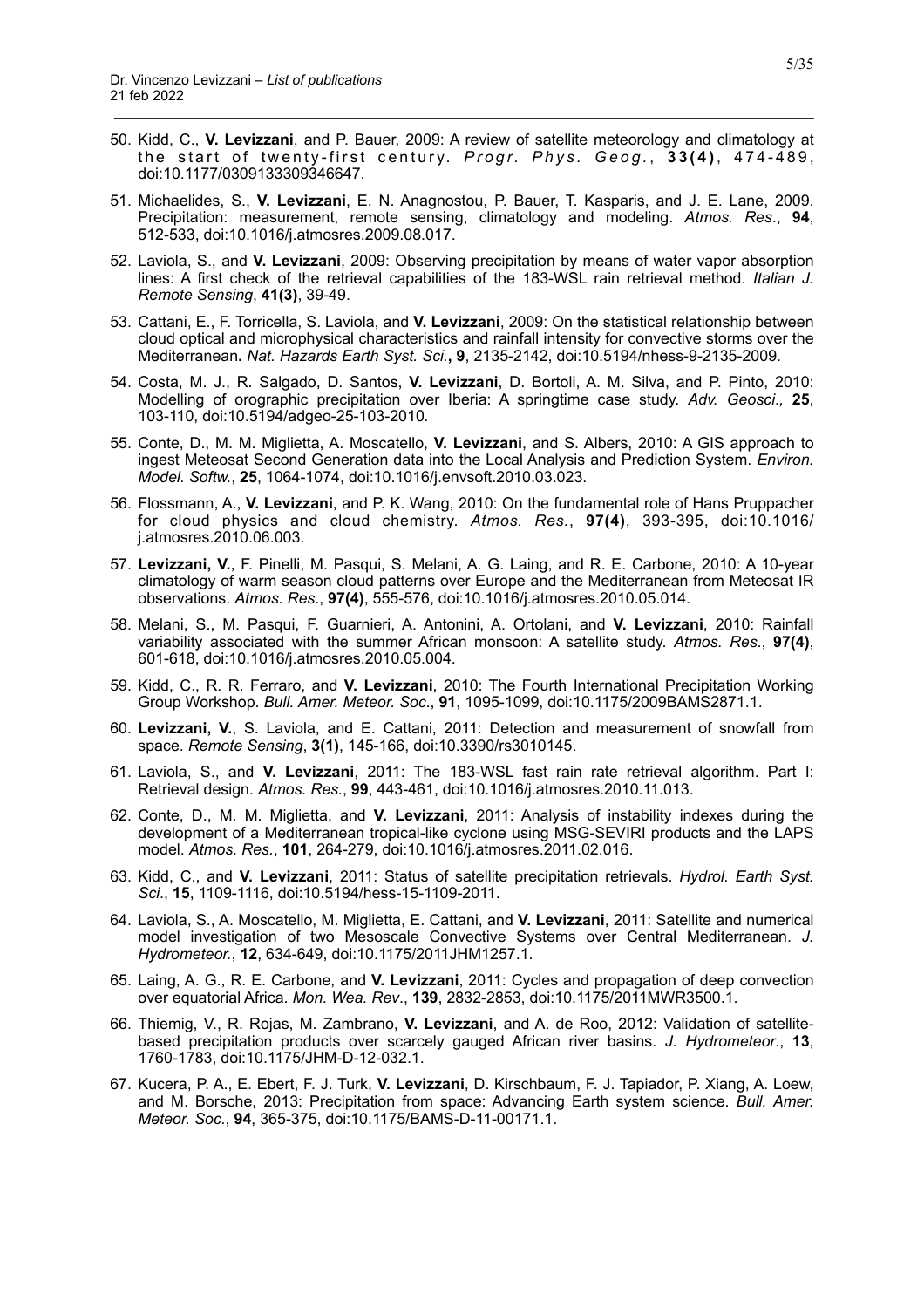68. Miglietta, M. M., S. Laviola, A, Malvaldi, D. Conte, **V. Levizzani**, and C. Price, 2013: Analysis of tropical-like cyclone over the Mediterranean Sea through a combined modeling and satellite approach. *Geophys. Res. Lett*., **40**, 2400-2405, doi:10.1002.grl.50432.

- 69. **Levizzani, V.**, S. Laviola, E. Cattani, and M. J. Costa, 2013: Extreme precipitation over the Island of Madeira on 20 February 2010 as seen by satellite sensors. *European J. Remote Sens*., **46**, 475-489.
- 70. Mugnai, A., D. Casella, E. Cattani, S. Dietrich, F. Di Paola, S. Laviola, **V. Levizzani**, G. Panegrossi, P. Sanò, D. Biron, L. De Leonibus, D. Melfi, P. Rosci, A. Vocino, F. Zauli, S. Puca, A. Rinollo, L. Milani, F. Porcù, and F. Gattari, 2013: Precipitation products from the Hydrology SAF. *Nat. Hazards Earth Syst. Sci.*, **13**, 1959-1981, doi:10.5194/nhess-13-1959-2013.
- 71. Laviola, S., **V. Levizzani,** E. Cattani, and C. Kidd, 2013: The 183-WSL fast rain rate retrieval algorithm. Part II: Validation using ground radar measurements. *Atmos. Res*., **134**, 77-86.
- 72. Rinollo, A., G. Vulpiani, S. Puca, P. Pagliara, J. Kañák, E. Lábó, L. Okon, E. Roulin, P. Baguis, E. Cattani, S. Laviola, and **V. Levizzani**, 2013: Definition of a quality index for radar-based reference measurements in the H-SAF precipitation product validation results. *Nat. Hazards Earth Syst. Sci.*, **13**, 2695-2705, doi:10.5194/nhess-13-2695-2013.
- 73. Puca, S., F. Porcù, A. Rinollo, G. Vulpiani, P. Baguis, S. Balabanova, E. Campione, A. Ertürk, S. Gabellani, R. Iwański, M. Jurašek, J. Kaňák, J. Kerényi, G. Koshinchanov, G. Kozinarova, P. Krahe, B. Łapeta, E. Lábó, L. Milani, Ľ. Okon, A. Öztopal, P. Pagliara, F. Pignone, C. Rachimow, N. Rebora, E. Roulin, I. Sönmez, A. Toniazzo, D. Biron, D. Casella, E. Cattani, S. Dietrich, F. Di Paola, S. Laviola, **V. Levizzani**, D. Melfi, A. Mugnai, G. Panegrossi, M. Petracca, P. Sanò, F. Zauli, P. Rosci, L. De Leonibus, E. Agosta, and F. Gattari, 2014: The validation service of the hydrological SAF geostationary and polar satellite precipitation products. *Nat. Hazards Earth Syst. Sci.*, **14**, 871-889, doi:10.5194/nhess-14-871-2014.
- 74. Merino, A., L. López, J. L. Sánchez, E. García-Ortega, E. Cattani, and **V. Levizzani**, 2014: Daytime identification of summer hailstorm cells from MSG data. *Nat. Hazards Earth Syst. Sci.*, **14**, 1017-1033, doi:10.5194/nhess-14-1017-2014.
- 75. Brocca, L., L. Ciabatta, C. Massari, T. Moramarco, S. Hahn, S. Hasenauer, R. Kidd, W. Dorigo, W. Wagner, and **V. Levizzani**, 2014: Soil as a natural raingauge: Estimating rainfall from global satellite soil moisture data. *J. Geophys. Res*., **119**, 5128-5141, doi:10.1002/2014JD021489.
- 76. Cattani, E., A. Merino, and **V. Levizzani**, 2016: Evaluation of monthly satellite-derived precipitation products over East Africa. *J. Hydrometeor*., **17**, 2555-2573, doi:10.1175/JHM-D-0042.1.
- 77. Hatzianastassiou, N., C. D. Papadimas, C. J. Lolis, A. Bartzokas, **V. Levizzani**, J. Pnevmatikos, and V. Katsoulis, 2016: Spatial and temporal variability of precipitation over the Mediterranean Basin based on 32-year Global Precipitation Climatology Project data. Part I: Evaluation and climatological patterns. *Int. J. Climatol.*, **36**, 4741-4754, doi:10.1002/joc.4666.
- 78. Hatzianastassiou, N., C. D. Papadimas, C. J. Lolis, A. Bartzokas, **V. Levizzani**, J. Pnevmatikos, and V. Katsoulis, 2016: Spatial and temporal variability of precipitation over the Mediterranean Basin based on 32-year Global Precipitation Climatology Project data. Part II: Inter-annual variability and trends. *Int. J. Climatol.*, **36**, 4755-4766, doi:10.1002/joc.4665.
- 79. Beck, H. E., A. I. J. M. van Dijk, **V. Levizzani**, J. Schellekens, and A. de Roo, 2017: MSWEP: 3 hourly 0.25° global gridded precipitation (1979-2014) by merging gauge, satellite, and reanalysis data. *Hydrol. Earth Syst. Sci*., **21**, 589-615, doi:10.5194/hess-21-589-2017.
- 80. Miglietta, M. M., D. Cerrai, S. Laviola, E. Cattani, and **V. Levizzani**, 2017: Potential vorticity patterns in Mediterranean "hurricanes". *Geophys. Res. Lett*., **44**, 2537-2545, doi:10.1002/2017GL072670.
- 81. Tapiador, F. J., A. Navarro, **V. Levizzani**, E. García-Ortega, G. J. Huffman, C. Kidd, P. A. Kucera, C. D. Kummerow, H. Masunaga, W. A. Petersen, R. Roca, J.-L. Sánchez, W.-K. Tao, and F. J. Turk, 2017: Global precipitation measurements for validating climate models. *Atmos. Res*., **197**, 1-20, doi: 10.1016/j.atmosres.2017.06.021.
- 82. Beck, H. E., N. Vergopolan, M. Pan, **V. Levizzani**, A. I. J. M. van Dijk, G. Weedon, L. Brocca, F. Pappenberger, G. J. Huffman, and E. F. Wood, 2017: Global-scale evaluation of 22 precipitation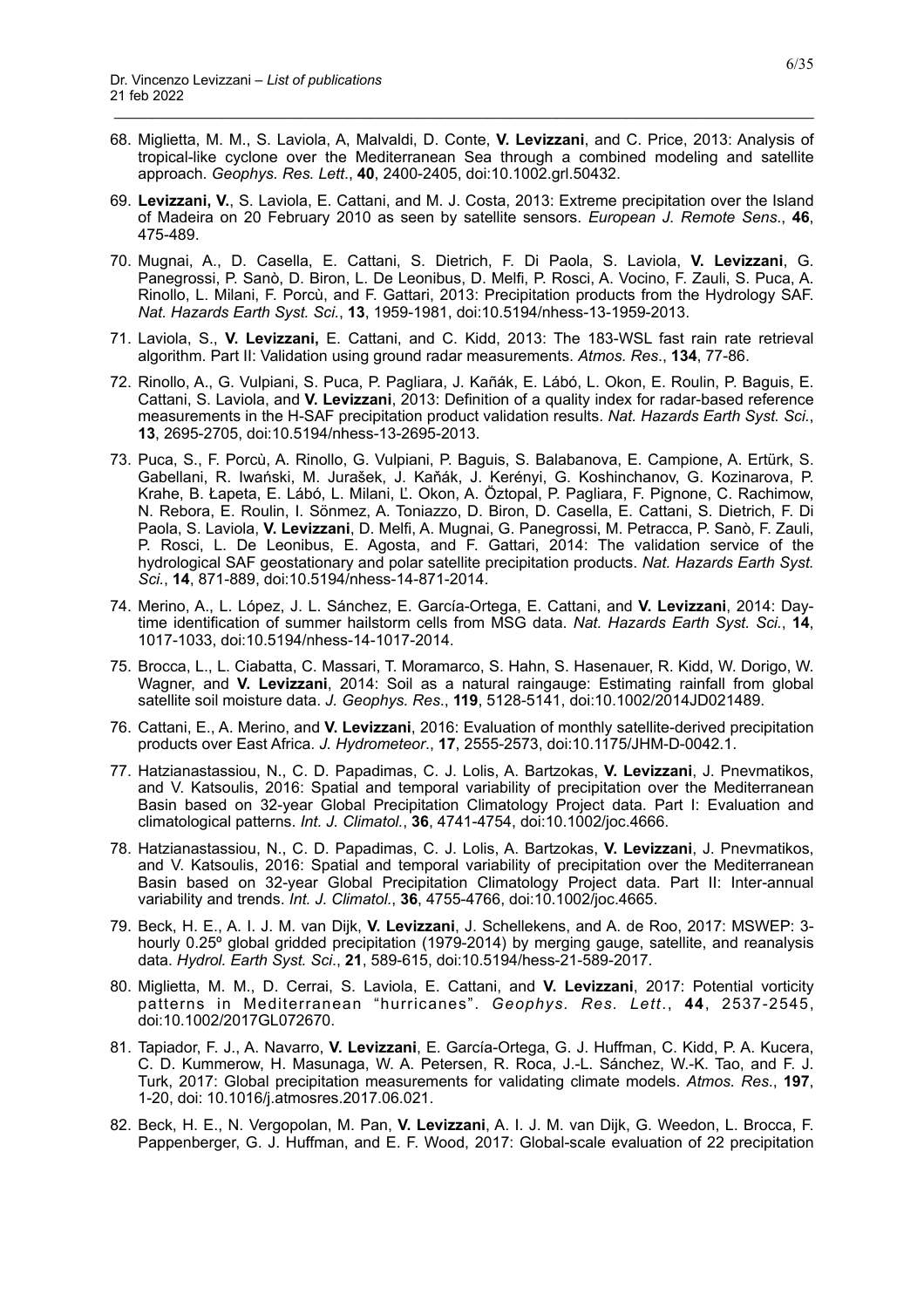datasets using gauge observations and hydrological modeling. *Hydrol. Earth Syst. Sci*., **21**, 6201-6217, doi:10.5194/hess-2017-508.

83. Cattani, E., A. Merino, J. A. Gujarro, and **V. Levizzani**, 2018: East Africa rainfall trends and variability 1983-2015 using three long-term satellite products. *Remote Sens*., **10**, 931, doi:10.3390/rs10060931.

- 84. **Levizzani, V**., C. Kidd, K. Aonashi, R. Bennartz, R. R. Ferraro, G. J. Huffman, R. Roca, F. J. Turk, and N.-Y. Wang, 2018: The activities of the International Precipitation Working Group. *Quart. J. Roy. Meteor. Soc*., **144(S1)**, 3-15, doi:10.1002/qj.3214.
- 85. Wenhaji Ndomeni, C., E. Cattani, A. Merino, and **V. Levizzani**, 2018: An observational study of the variability of East African rainfall with respect to sea surface temperature and soil moisture. *Quart. J. Roy. Meteor. Soc*., **144(S1)**, 384-404, doi:10.1002/qj.3255.
- 86. Skofronick-Jackson, G., M. S. Kulie, L. Milani, J. Munchak, N. B. Wood, and **V. Levizzani**, 2019: Satellite estimation of falling snow: A Global Precipitation Measurement (GPM) Core Observatory perspective. *J. Appl. Meteor. Climatol*., **58**, 1429-1448, doi:10.1175/JAMC-D-18-0124.1.
- 87. **Levizzani, V.**, and E. Cattani, 2019: Satellite remote sensing of precipitation and the terrestrial water cycle in a changing climate. *Remote Sens*., **11**, 2301, doi:10.3390/rs11192301.
- 88. Kotsias, G., C. J. Lolis, N. Hatzanastassiou, **V. Levizzani**, and A. Bartzokas, 2020: On the connection between large-scale atmospheric circulation and winter GPCP precipitation over the Mediterranean region for the period 1980-2017. *Atmos. Res*., **233**, 104714, doi:10.1016/ j.atmosres.2019.104714.
- 89. Laviola, S., **V. Levizzani**, R. R. Ferraro, and J. Beauchamp, 2020: Hailstorm detection by satellite microwave radiometers. *Remote Sens*., **12**, 621, doi:10.3390/rs12040621.
- 90. Foufoula-Georgiu, E., C. Guilloteau, P. Nguyen, A. AghaKouchak, K.-L. Hsu, A. Busalacchi, F. J. Turk, C. Peters-Lidard, T. Oki, Q. Duan, W. Krajewski, R. Uijlenhoet, A. Barros, P. Kirstetter, W. Logan, T. Hogue, H. Gupta, and **V. Levizzani**, 2020: Advances in precipitation estimation, prediction and impact studies. *Bull. Amer. Meteor. Soc*., **101(9)**, E1584–E1592, doi:10.1175/ BAMS-D-20-0014.1.
- 91. Davolio, S., S. Della Fera, S. Laviola, M. M. Miglietta, and **V. Levizzani**, 2020: Atmospheric river in the Mediterranean basin during the 29 October 2018 "Vaia" storm over Italy. *Mon. Wea. Rev*., **148**, 3571-3588, doi:10.1175/MWR-D-20-0021.1.
- 92. Laviola, S., G. Monte, **V. Levizzani**, R. R. Ferraro, and J. Beauchamp, 2020: A new method for hail detection from the GPM constellation: A prospect for a global hailstorm climatology. *Remote Sens*., **12**, 3553, doi:10.3390/rs12213553.
- 93. Miglietta, M. M., D. Carnevale, **V. Levizzani**, and R. Rotunno, 2021: Role of moist and dry air advection in the development of Mediterranean Tropical-Like Cyclones (Medicanes). *Quart. J. Roy. Meteor. Soc.*, **147**, 876-899, doi:10.1002/qj.3951.
- 94. Cattani, E., O. Ferguglia, A. Merino, and **V. Levizzani**, 2021: Precipitation products' intercomparison over East and Southern Africa 1983-2017. *Remote Sens*., **13**, 4419, doi:10.3390/ rs13214419.
- 95. Bracci, A., L. Baldini, N. Roberto, E. Adirosi, M. Montopoli, C. Scarchilli, P. Grigioni, V. Ciardini, **V. Levizzani**, and F. Porcù, 2021: Quantitative precipitation estimation over Antarctica using different Ze-SR relationships based on snowfall classification combining ground observations. *Remote Sens.*, **14(1)**, 81, doi:10.3390/rs14010082.
- 96. Marra, F., **V. Levizzani**, and E. Cattani, 2022: Faster changes in the 100-year daily precipitation than in the annual maxima in Africa since 1981. Submitted to *J. Hydrol*.
- 97. Miglietta, M. M., F. Buscemi, S. Dafis, A. Papa, A. Tiesi, D. Conte, S. Davolio, E. Flaounas, **V. Levizzani**, and R. Rotunno, 2022: A high-impact meso-beta vortex in the Adriatic Sea. Submitted to *Quart. J. Roy. Meteor. Soc*.
- 98. Davolio, S., M. Vercellino, M. M. Miglietta, L. Drago Pitura, S. Laviola, and **V. Levizzani**, 2022: Heavy precipitation over the Alps and the influence of an atmospheric river. In preparation.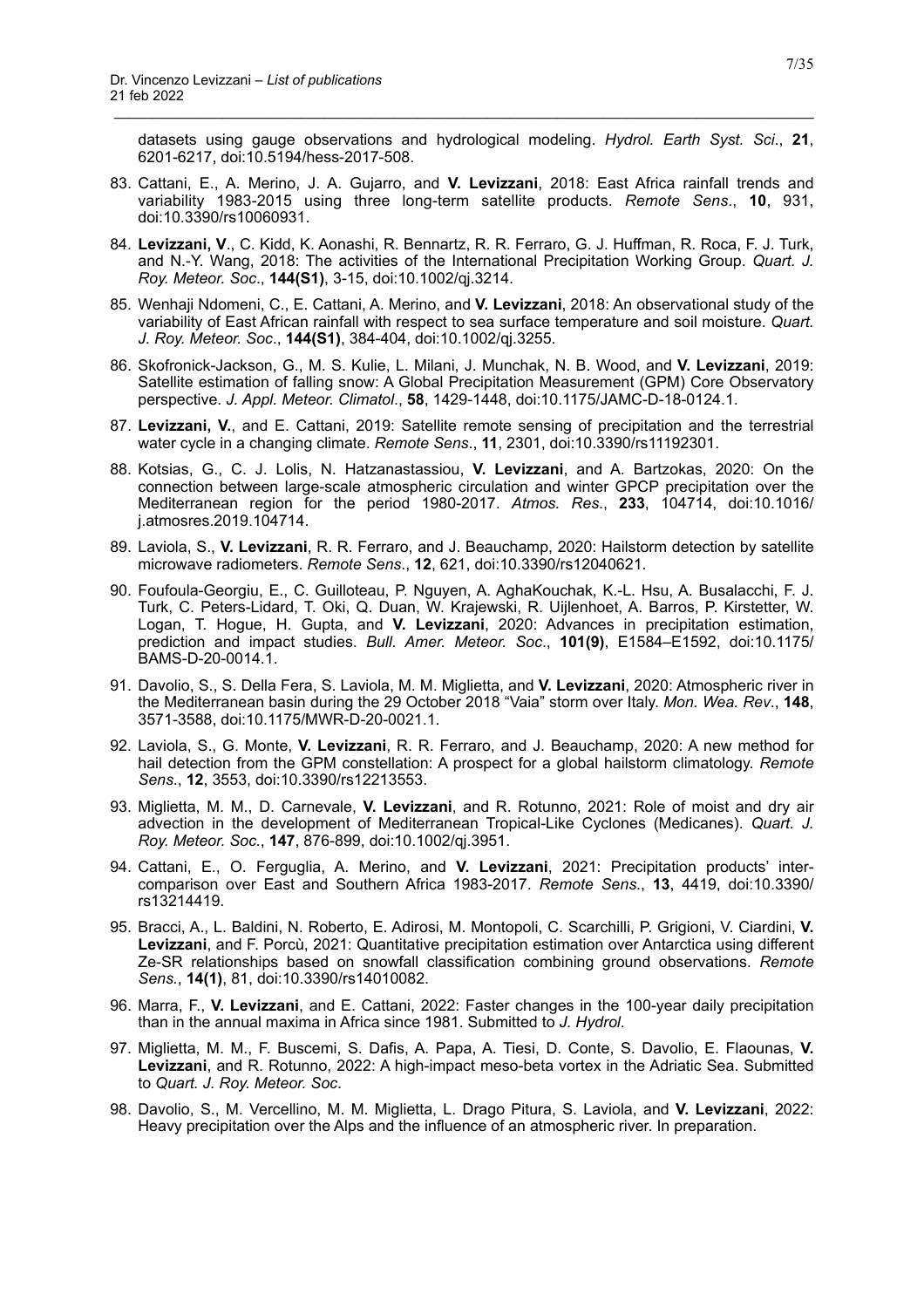# <span id="page-7-0"></span>**EDITORIALS**

- 1. Costa, M. J., and **V. Levizzani**, 2013: Editorial GCGW-2011. *Atmos. Res*., **127**, 116.
- 2. Kucera, P. A., and **V. Levizzani**, 2015: Editorial Special Issue 6th Workshop of the International Precipitation Working Group. *Atmos. Res*., **163**, 1.

\_\_\_\_\_\_\_\_\_\_\_\_\_\_\_\_\_\_\_\_\_\_\_\_\_\_\_\_\_\_\_\_\_\_\_\_\_\_\_\_\_\_\_\_\_\_\_\_\_\_\_\_\_\_\_\_\_\_\_\_\_\_\_\_\_\_\_\_\_\_\_\_\_\_\_\_\_\_\_\_\_\_\_\_\_\_\_\_\_\_

- 3. Tapiador, F. J., S. Kacimi, M. de Castro, **V. Levizzani**, D. Katsanos, and E. García-Ortega, 2015: Precipitation science: Observations, retrievals, and modeling. *Adv. Meteor*., doi:10.1155/2015/843403.
- 4. Roca, R., R. Bennartz, Z. Haddad, C. Kidd, **V. Levizzani**, D.-B. Shin, and N.-Y. Wang, 2018: Preface to the Special Collection "Advances in Remote Sensing of Rainfall and Snowfall". *Quart. J. Roy. Meteor. Soc*., **144(S1)**, 1-2, doi:10.1002/qj.3420.

# <span id="page-7-1"></span>**INVITED LECTURES AND ARTICLES**

- 1. **Levizzani, V.,** 1993: Satelliti e radar meteorologici nel Nowcasting. *LXXIX Congr. Naz. Soc. Italiana di Fisica*, Udine, 27 Sep.–2 Oct.
- 2. **Levizzani, V.**, 1998: Intense rainfall monitoring from geostationary satellites. *Prepr. 9th Conf. Satellite Meteorol. and Oceanography*, AMS, Paris, France, 25-29 May, 327-330.
- 3. **Levizzani, V**., 1999: Rainfall estimates from satellite data. Course on "*Methodologies for Remote Sensing and Conventional Data Merging*", Florence, 8-18 Mar.
- 4. **Levizzani, V.**, 1999: Convective rain from a satellite perspective: Achievements and challenges. *SAF Training Workshop-Nowcasting and Very Short Range Forecasting*, EUMETSAT, EUM P 25, Madrid, 9-11 Dec. 1998, 75-84.
- 5. **Levizzani, V.**, 2000: Satellite rainfall estimates: a look back and a perspective. *2000 EUMETSAT Meteorological Satellite Data Users' Conf.*, Bologna, Italy, 29 May–2 Jun., 344-353.
- 6. **Levizzani, V.**, 2000: Satelliti meteorologici e precipitazioni: le frontiere scientifiche del progetto EURAINSAT. *Convegno ARNO 2000: La svolta. Il Piano di bacino dell'Arno e il sistema di allerta*. Firenze, 3-4 Nov.
- 7. **Levizzani, V.**, 2000: I nuovi sensori dei satelliti meteorologici e le precipitazioni. *Workshop "Il telerilevamento per il controllo dell'ambiente – Prospettive e problemi"*, Ag. Naz. per la Protezione dell'Ambiente, Roma, 13 Dec.
- 8. **Levizzani, V.**, 2001: EURAINSAT: European satellite rainfall activities and their potential role in future rainfall missions. *EGS XXVI General Assembly - TRMM Conference*, Nice, France, 25-30 Mar.
- 9. **Levizzani, V.**, P. Bauer, A. Buzzi, S. Davolio, D. E. Hinsman, C. Kidd, F. S. Marzano, F. Meneguzzo, A. Mugnai, J. P. V. Poiares Baptista, F. Porcù, F. Prodi, J. F. W. Purdom, D. Rosenfeld, J. Schmetz, E. A. Smith, F. Tampieri, F. J. Turk, and G. A. Vicente, 2001: EURAINSAT – Looking into the future of satellite rainfall estimations. *Proc. The 2001 EUMETSAT Meteorological Satellite Data Users' Conf.*, Antalya, Turkey, 1-5 Oct., 375-384.
- 10. **Levizzani, V**., 2002: Satellite-based methods for the detection of clouds and precipitation properties. *CHMI-EUMETSAT Workshop on Severe Convective Storms*, Praha, 21-23 Aug.
- 11. **Levizzani, V.**, and A. Mugnai, 2003: EURAINSAT to RAINCLOUDS: the European dimension of clouds and precipitation research. *4th EGS Plinius Conf on Mediterranean Storms*, Mallorca, 2-4 Oct., CD-ROM (ISBN 84-7632-792-7, DL PM 00178-2003).
- 12. **Levizzani, V.**, 2003: EURAINSAT to RAINCLOUDS: Linking clouds and precipitation studies for meteorology, hydrology and climate. *EGS-AGU-EUG Joint Assembly*, Nice, France, 6-11 Apr.
- 13. **Levizzani, V.**, and A. Gruber, 2003: CGMS Int'l Precipitation Working Group. *3rd GPM Workshop: Consolidating the Concept*, ESA, Noordwijk, The Netherlands, 24-26 Jun.
- 14. **Levizzani, V.**, 2003: Improving rainfall measurements. *Image*, **18**, 4-5.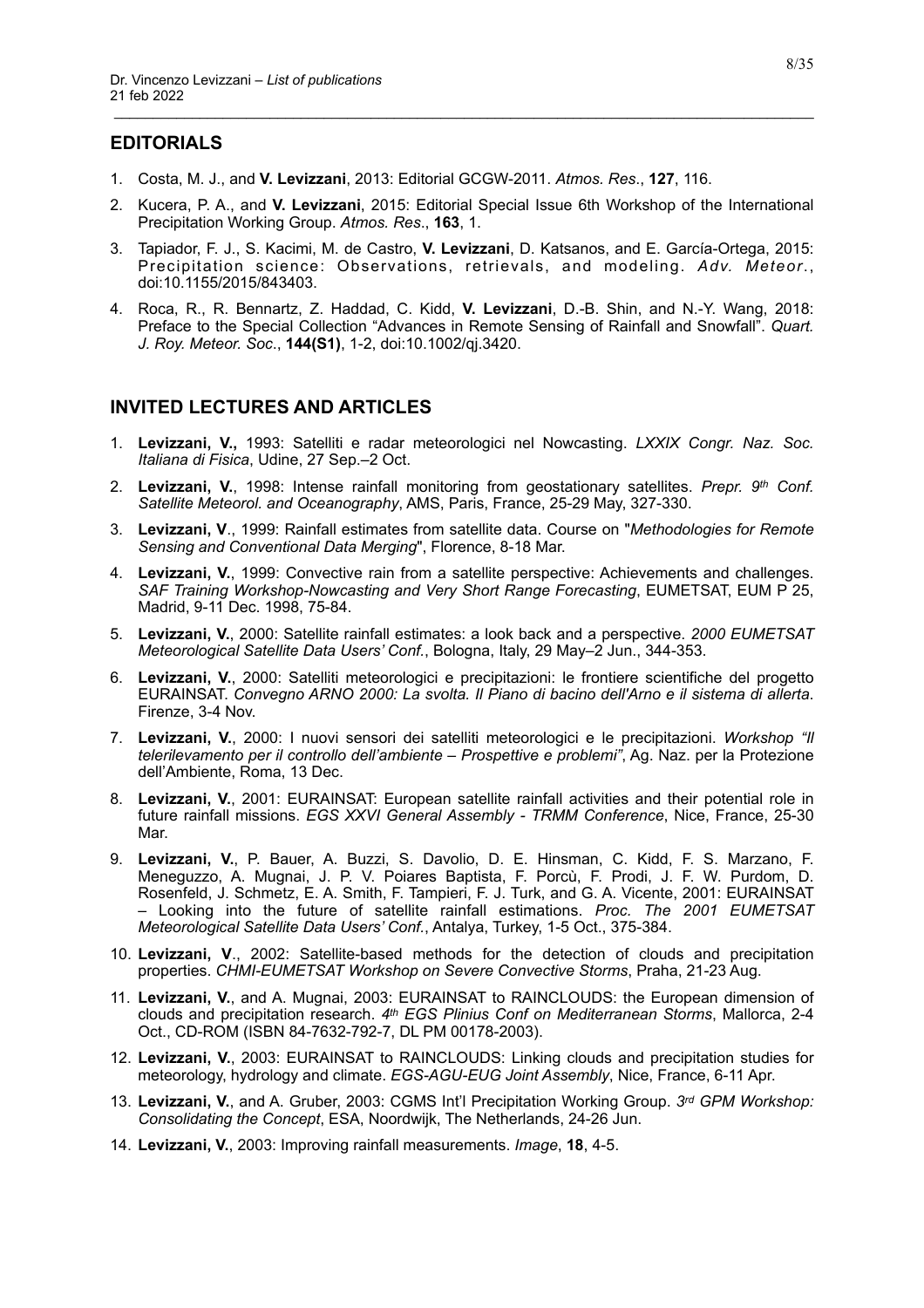15. **Levizzani, V**., 2003: Satellite methods for clouds and precipitation properties estimation. *EUMETSAT-UHRI Workshop on Application of MSG to Weather Nowcasting*, Kiew, 1-12 Sep.

- 16. **Levizzani, V.**, and J. P. V. Poiares Baptista, 2004: RAINCLOUDS: clouds and precipitation studies for meteorology, hydrology and climate. *EGU General Assembly*, Nice, 25 - 30 Apr.
- 17. Mugnai, A., B. Bizzarri, S. Dietrich, **V. Levizzani**, F. Porcù, F. Prodi, and E. A. Smith, 2004: Satellite observations of estreme precipitation events: status and perspectives. *6th EGU Plinius Conf. on Mediterranean Storms*, Mediterranean Sea, 17-24 Oct.
- 18. **Levizzani, V.**, 2005: European satellite rainfall analysis and monitoring at the geostationary scale (FP5 Project EURAINSAT). *Workshop "European Research on Flood risk management - A contribution to the concerns generated by the summer 2005 Floods in Europe"*, Brussels, 10 Oct.
- 19. **Levizzani, V.**, 2005: SatManu as a teaching tool: experience and indications for the future. *10 Year SatManu Celebration*, EUMETSAT, Vienna, 18 Oct.
- 20. **Levizzani**, **V.**, and A. Gruber, 2005: GPCP precipitation product assessment. *GRP WGDM 2005 Meeting*, Darmstadt, 14-14 Nov.
- 21. **Levizzani, V.**, 2006: Precipitation measurements from space. *European Conf. on Antenna and Propagation (EUCAP 2006) Proc. CD-ROM*, ESA SP-626, ISBN 92-9092-937-5.
- 22. **Levizzani, V.**, 2007: Clouds and precipitation as seen from space: A resource for meteorology and climate. *Climate Change in the 21st Century*, Venezia, 19 May.
- 23. **Levizzani, V.**, M. Masotti, R. Ginnetti, A. Laing, and R. Carbone, 2007: Analysis of warm season convective regimes over Europe using Meteosat and NCEP reanalysis data. *XXIV IUGG Meeting*, Perugia, 2-13 Jul.
- 24. Laing, A., R. E. Carbone, and **V. Levizzani**, 2007: Diagnosing the precipitation cycles over Africa and Europe from satellite data. *Proc. 2007 EUMETSAT Meteorological Satellite Conf. & 15th AMS Conf. on Satellite Meteorology and Oceanography*, Amsterdam, 24-28 Sep., CD-ROM EUMETSAT P.50, ISBN 92-9110-079-X, ISSN 1011-3932.
- 25. **Levizzani, V.**, 2008: Eventi precipitativi estremi. *Conf. Dipartimento Terra e Ambiente nell'Anno Internazionale del Pianeta Terra*, CNR, Roma, 22-23 May.
- 26. Carbone, R. E., and **V. Levizzani**, 2008: On the systematic occurrence of warm season precipitation episodes. *10th EGU Plinius Conf. on Mediterranean Storms*, Nicosia, 22-24 Sep.
- 27. **Levizzani, V.**, 2008: Overview of the available rainfall products: state of the art, operational use, research and future perspectives and applications. *1st Workshop "Rainfall estimates for crop monitoring and food security"*, EC-JRC, Ispra, 22-23 Oct.
- 28. **Levizzani, V.**, 2008: Precipitation estimation using Meteosat Second Generation and the International Precipitation Working Group. *1st Workshop "Rainfall estimates for crop monitoring and food security"*, EC-JRC, Ispra, 22-23 Oct.
- 29. **Levizzani, V.**, 2009: Estimation of precipitation using meteorological satellites. *EUMETSAT-UHMI Workshop on Satellite Applications for Nowcasting and Forecasting*, Kiev, 20-22 May.
- 30. **Levizzani, V.**, 2009: Alla ricerca del tempo futuro: la previsione meteorologica. In: La fisica incontra la città, Dept. of Physics, Univ. Roma Tre, 7 Oct.
- 31. **Levizzani, V.**, 2011: GLOWASIS Global Water Scarcity Information Service. *Meeting of the EC Expert Group on Water Scarcity and Drought*. Venezia, 13-14 Oct.
- 32. **Levizzani, V.**, 2011: Observations and modeling of the hydrological cycle at CNR-ISAC. *24th Session of the Scientific Steering Group of the Global Energy and Water Cycle Experiment*, Roma, 14-18 Nov.
- 33. **Levizzani, V.**, 2012: Satellites and the water cycle. *ECRA Workshop "Changes in the hydrological cycle"*, CNR, Roma, 5-6 Mar.
- 34. **Levizzani, V.**, 2012: Satellite sensors and meteorological observations. *4th CNR-ISAC Summer School "Severe Convective Weather: Theory and Applications"*, Castro Marina, 17-21 Sep.
- 35. **Levizzani, V.**, 2013: Hydrology SAF precipitation products. *EUMETSAT Precipitation Week 2013*, 4-9 Feb.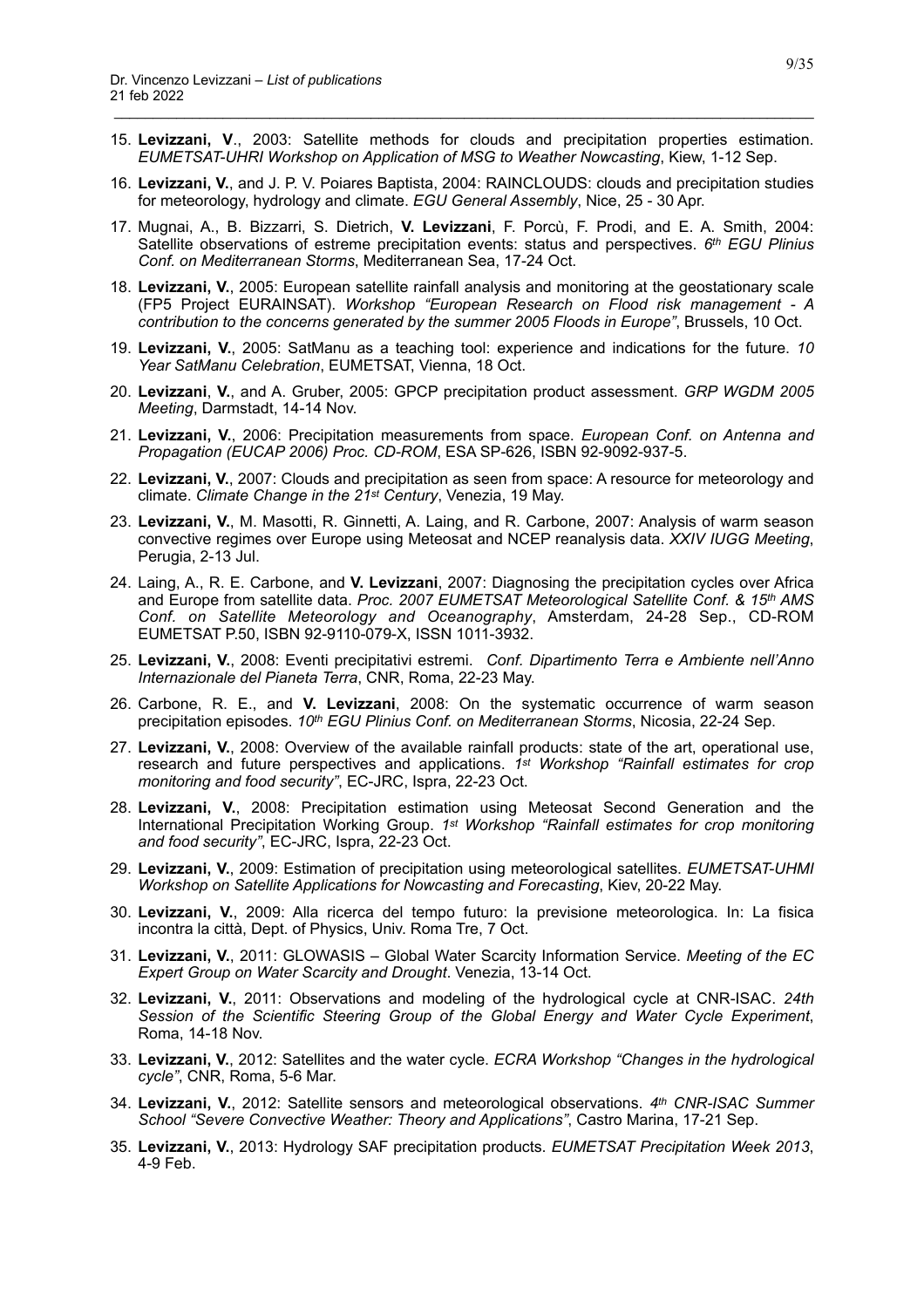36. **Levizzani, V.**, 2013: Clouds and precipitation from space. *Alpine Summer School "Climate Change and the Mountain Environment"*, Valsavarenche, 18-28 Jun.

\_\_\_\_\_\_\_\_\_\_\_\_\_\_\_\_\_\_\_\_\_\_\_\_\_\_\_\_\_\_\_\_\_\_\_\_\_\_\_\_\_\_\_\_\_\_\_\_\_\_\_\_\_\_\_\_\_\_\_\_\_\_\_\_\_\_\_\_\_\_\_\_\_\_\_\_\_\_\_\_\_\_\_\_\_\_\_\_\_\_

- 37. **Levizzani, V.**, 2013: Theoretical/observational framework in cloud physics studies. *Summer School "Analysis and Application of Satellite Data"*, Univ. of Nanjing, China, 15-19 Jul.
- 38. **Levizzani, V.**, 2013: Satellite data and their use in cloud physics investigation of mesoscale systems. *Summer School "Analysis and Application of Satellite Data"*, Univ. of Nanjing, China, 15-19 Jul.
- 39. **Levizzani V.**, 2013: Cloud physics of severe storms using radar and satellite techniques Case studies. *Summer School "Analysis and Application of Satellite Data"*, Univ. of Nanjing, China, 15-19 Jul.
- 40. **Levizzani, V.**, and A. Provenzale, 2013: Cambiamenti climatici e risorse idriche: Scenari a livello globale e nazionale. *ECOMONDO OROBLU – La gestione dell'acqua nel corso di eventi estremi e di contaminazioni repentine*. Rimini, 7 Nov.
- 41. **Levizzani, V.**, 2013: Il ciclo dell'acqua e il clima. Univ. Urbino, 3 Dec.
- 42. **Levizzani, V.**, 2014: Precipitation measurements from space. *iTaRS Summer School*, Jülich, 8-17 Sep.
- 43. **Levizzani, V.**, 2014: Estimating precipitation from satellite: Basic principles, sensors, retrievals, limitations. *EUMETSAT Training Workshop "Use of satellite data in nowcasting severe convection and precipitation"*, Thessaloniki, 29 Sep.- 3 Oct.
- 44. **Levizzani, V.**, 2014: The satellite rainfall products and their application in meteorology. *EUMETSAT Training Workshop "Use of satellite data in nowcasting severe convection and precipitation"*, Thessaloniki, 29 Sep.- 3 Oct.
- 45. **Levizzani, V.**, M. M. Miglietta, D. Cerrai, S. Laviola, and E. Cattani, 2015: Analysis of an intense tropical-like cyclone over the western Mediterranean Sea through a combined modeling and satellite approach. *Severe Weather and Extreme Precipitation Workshop*, Taipei, 25-27 May.
- 46. **Levizzani, V.**, 2016: Radar and satellite sensing of severe weather. *6th CNR-ISAC Summer School "Advances in Severe Weather Analysis: Models and Observations"*, Castro Marina, 20-24 Jun.
- 47. **Levizzani, V.**, E. Cattani, S. Laviola, and L. Milani, 2017: Precipitation as seen from space. *Severe Weather and Extreme Precipitation Workshop*, Taipei, 22-24 May.
- 48. **Levizzani, V.**, 2021: Satellite precipitation measurements for meteorology and climate. *COMECAP 2021 – 15th Int. Conf. on Meteorology, Climatology and Atmospheric Physics*, Ioannina, 26-29 Sept.
- 49. **Levizzani, V.**, 2021: Le nuvole: la mappa del cielo. *Festival della Scienza*, Genova, 19 ottobre.
- 50. Rosi, D., and **V. Levizzani**, 2021: Vanno, vengono, ogni tanto si fermano Dialogo sulle nuvole. *Festival Meteorologia*, Rovereto, 19 ottobre.
- 51. **Levizzani, V.**, 2022: Osservare le precipitazioni dallo spazio. *IV Congr. Naz. AISAM*, Milano, 14-18 Feb.

#### <span id="page-9-0"></span>**POPULAR SCIENCE ARTICLES**

- 1. **Levizzani, V.**, 2000: I nuovi satelliti meteo. *Le Scienze dossier Il clima che cambia*, **5**, 64-71.
- 2. **Levizzani, V.**, 2000: I satelliti meteorologici tra passato e futuro. *Ricerca & Futuro*, **17**, 45-47.
- 3. **Levizzani, V.**, 2001: Satelliti e ambiente*. Aria, Ambiente & Salute*, **3**, 1-7.
- 4. **Levizzani, V.**, 2011: Pioggia e neve dallo spazio. *Darwin*, **42**, 42-47.
- 5. **Levizzani, V.**, and A. Provenzale, 2012: Water cycle science. *Public Service Review*, **15**, 134-135.
- 6. **Levizzani, V.**, 2015: L'utilizzo dei satelliti per il monitoraggio meteo. *Ecoscienza*, **3**, 66.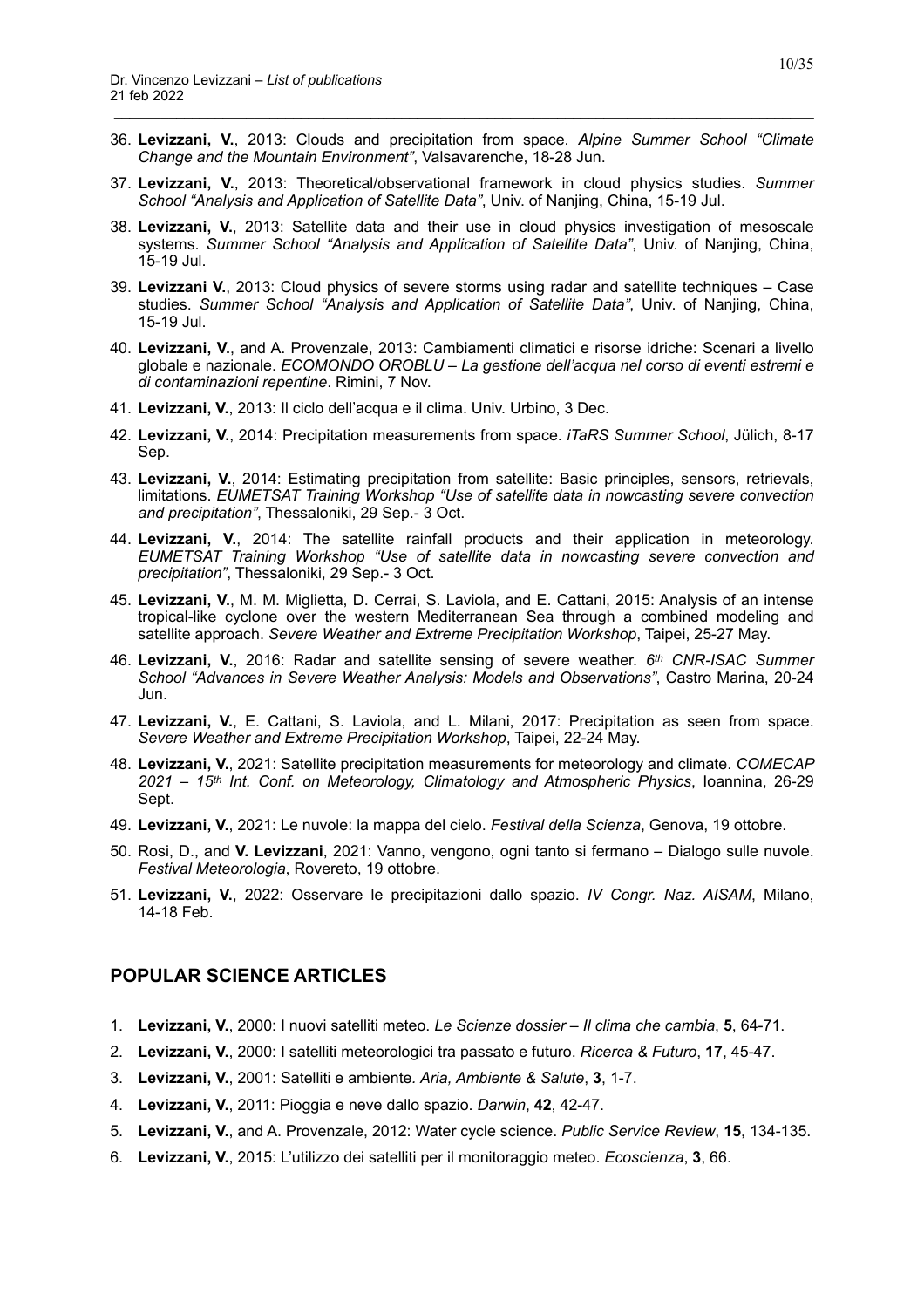- 7. **Levizzani, V.**, 2017: Nubi, precipitazioni e satelliti. *Riv. Meteor. Aeronautica*, **1**, 5-18.
- 8. **Levizzani, V.**, 2021: Caldo record in Canada/Da 24 a 39℃, così i fenomeni estremi arriveranno da noi. *Il Sussidiario.net*, 4 Sep., [https://www.ilsussidiario.net/news/caldo-record-in-canada-da-24](https://www.ilsussidiario.net/news/caldo-record-in-canada-da-24-a-39c-cosi-i-fenomeni-estremi-arriveranno-da-noi/2191109/) [a-39c-cosi-i-fenomeni-estremi-arriveranno-da-noi/2191109/](https://www.ilsussidiario.net/news/caldo-record-in-canada-da-24-a-39c-cosi-i-fenomeni-estremi-arriveranno-da-noi/2191109/)

\_\_\_\_\_\_\_\_\_\_\_\_\_\_\_\_\_\_\_\_\_\_\_\_\_\_\_\_\_\_\_\_\_\_\_\_\_\_\_\_\_\_\_\_\_\_\_\_\_\_\_\_\_\_\_\_\_\_\_\_\_\_\_\_\_\_\_\_\_\_\_\_\_\_\_\_\_\_\_\_\_\_\_\_\_\_\_\_\_\_

- 9. **Levizzani, V.**, 2021: Alluvione Germania/3 mesi di pioggia in 3 giorni e la complicità del Sahara. *Il Sussidiario.net*, 17 Jul., [https://www.ilsussidiario.net/news/alluvione-germania-3-mesi-di-pioggia](https://www.ilsussidiario.net/news/alluvione-germania-3-mesi-di-pioggia-in-3-giorni-e-la-complicita-del-sahara/2197224/)[in-3-giorni-e-la-complicita-del-sahara/2197224/](https://www.ilsussidiario.net/news/alluvione-germania-3-mesi-di-pioggia-in-3-giorni-e-la-complicita-del-sahara/2197224/)
- 10. **Levizzani, V.**, 2021: Caldo record e incendi/Di chi è la colpa dei 48.8 gradi e dei boschi in fiamme? *Il Sussidiario.net*, 13 Aug., [https://www.ilsussidiario.net/news/caldo-record-incendi-di-chi](https://www.ilsussidiario.net/news/caldo-record-incendi-di-chi-e-la-colpa-dei-48-8-gradi-e-dei-boschi-in-fiamme/2208428/)[e-la-colpa-dei-48-8-gradi-e-dei-boschi-in-fiamme/2208428/](https://www.ilsussidiario.net/news/caldo-record-incendi-di-chi-e-la-colpa-dei-48-8-gradi-e-dei-boschi-in-fiamme/2208428/)
- 11. **Levizzani, V.**, 2021: Uragani/Cosa c'è di vero (e di falso) rispetto al clima che cambia. *Il Sussidiario.net*, 6 Sep., [https://www.ilsussidiario.net/news/uragani-cosa-ce-di-vero-e-di-falso](https://www.ilsussidiario.net/news/uragani-cosa-ce-di-vero-e-di-falso-rispetto-al-clima-che-cambia/2217408/)[rispetto-al-clima-che-cambia/2217408/](https://www.ilsussidiario.net/news/uragani-cosa-ce-di-vero-e-di-falso-rispetto-al-clima-che-cambia/2217408/)

# <span id="page-10-0"></span>**PROCEEDINGS OF INTERNATIONAL CONFERENCES**

- 1. Rasmussen, R. M., **V. Levizzani,** and H. R. Pruppacher, 1982: A theoretical and wind tunnel study of the melting behavior of small and large spherical ice particles. *Prepr. Conf. Cloud Physics*, Amer. Meteor. Soc., Chicago, 15-18 Nov.
- 2. Prodi, F., **V. Levizzani,** and G. Casarini, 1986: Determination of the optical characteristics of atmospheric particles separated by size. *Prepr. Int. Conf. on Optical and Millimeter Wave Propagation and Scattering in the Atmosphere*, Firenze, 27-30 May, 391-392.
- 3. Prodi, F., and **V. Levizzani,** 1986: Meteorological nowcasting through satellite and radar image processing. *The Records of the Int. Conf. on the "Arno Project"*, 24-25 Nov., Firenze, 337-356.
- 4. Prodi, F., **V. Levizzani,** and T. Georgiadis 1987: Combined satellite and radar image processing in meteorological nowcasting. *Proc. 2nd Int. Cesena Agricultura Conf. on Agrometeorology*, Cesena, 8-9 Oct., 335-337.
- 5. **Levizzani, V.**, F. Porcú, F. Prodi, R. Carlá, and A. J. Negri, 1990: Rainfall estimation over the Arno River basin (Italy): A flood hazard case-study. *Prepr. Conf. on Operational Precipitation Estimation and Prediction*, Amer. Meteor. Soc., Anaheim, 7-8 Feb., 77-82.
- 6. **Levizzani, V.**, F. Porcú, and F. Prodi, 1992: METEOPIX: An integrated visualization system for very short range weather forecasting (Nowcasting). *Proc. 3rd Eurographics Workshop on "Visualization in Scientific Computing"*, Viareggio, 27-29 Apr., 326-330.
- 7. **Levizzani, V.**, M. Setvák, J. Krácmar, F. Porcú, and F. Prodi, 1992: Multisensor remote sensing analysis of deep convective storms' structure over continental Europe and the Mediterranean. *Proc. 11th Int. Cloud Physics Conf*., Montreal, 17-21 Aug., 1075-1078.
- 8. **Levizzani, V.**, F. Porcú, and F. Prodi, 1992: SATPIX: METEOSAT image processing for precipitation studies. *Proc. 9th METEOSAT Scientific Users' Meeting*, Locarno, 15-19 Sep., 45-50. 150.
- 9. Setvák, M., and **V. Levizzani,** 1992: Influences of NOAA and METEOSAT HRPT spatial resolution on deep convective storms cloud top observations*. Proc. 9th METEOSAT Scientific Users' Meeting*, Locarno, 15-19 Sep., 169-150.
- 10. Setvák, M., and **V. Levizzani,** 1993: The detection of convective storm cloud top structure by NOAA/AVHRR observations. *Proc. 6th European AVHRR Data Users' Meeting*, Belgirate, 28 Jun.-2 Jul., 215-150.
- 11. **Levizzani, V.**, M. Setvák, R. M. Rabin, C. A. Doswell III, and P. K. Wang, 1996: Storm top structure as seen from NOAA-AVHRR imagery: A need for interpretation. *MAP Newsletter*, **5**, 30-31.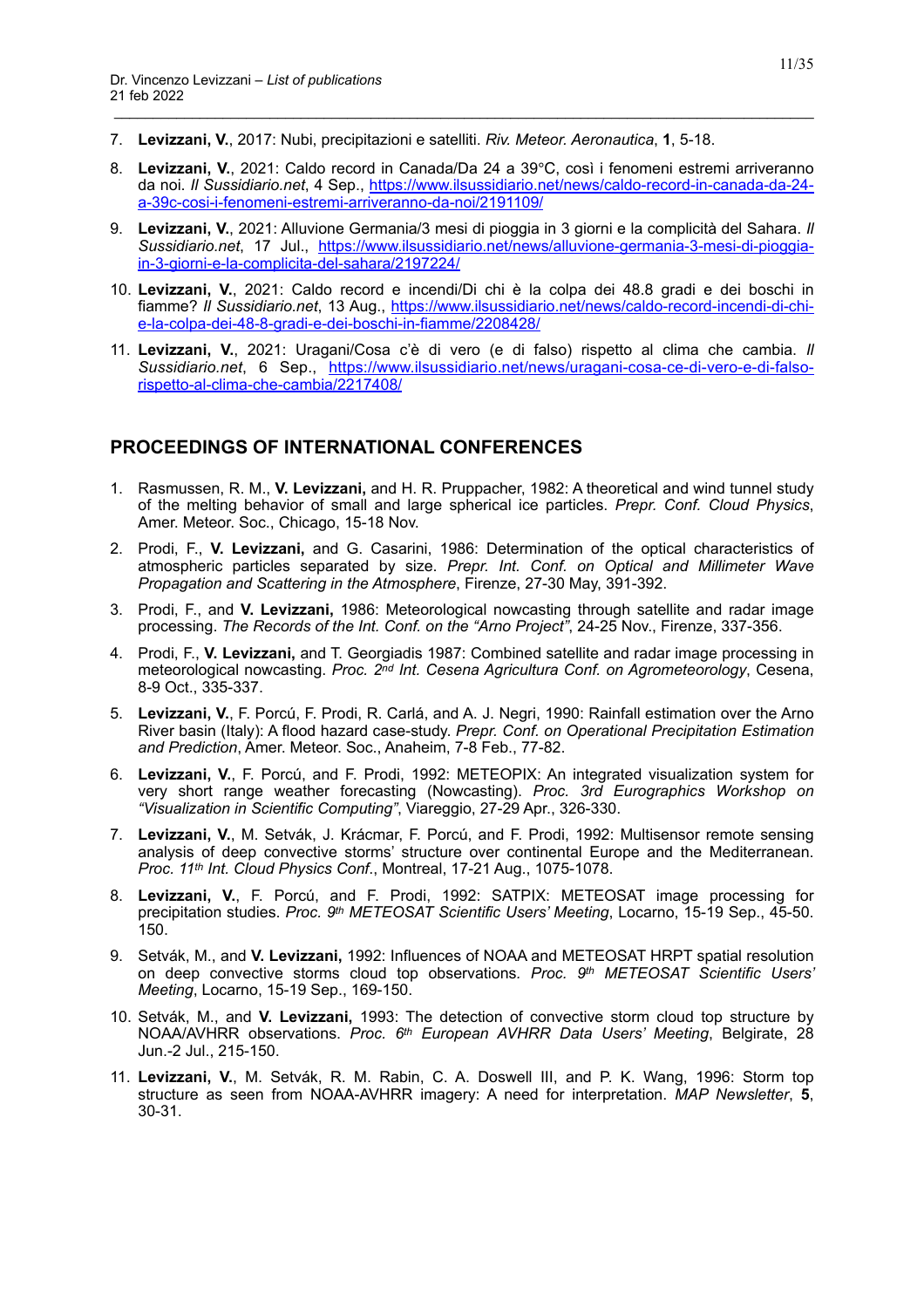12. Setvák, M., R. M. Rabin, **V. Levizzani,** and C. A. Doswell III, 1996: Multispectral Observations of U.S. Great Plains Storms from GOES-8. *Proc. The 1996 Meteorological Satellite Data Users' Conference \*\*Geostationary Systems*, Vienna, Austria, 16-20 Sep., 143-150.

- 13. Doswell, C. A. III, R. M. Rabin, M. Setvák, and **V. Levizzani,** 1996: Multispectral GOES-8 and NOAA/AVHRR Observations of Great Plains Storms. *Proc. AMS-15th Conf. on Weather Analysis and Forecasting*, Norfolk, Virginia, 19-23 Aug., 28-31.
- 14. Georgiadis, T., **V. Levizzani**, and C. Tomasi, 1997: Radiation and surface fluxes measurements program at Ny-Alesund. *Proc. Workshop on Research Activities at Ny-Ålesund*, Svalbard Islands, 15 May.
- 15. **Levizzani, V.**, R. Amorati, P. Alberoni, S. Nanni, and R. Rizzi, 1997: Satellite and radar analysis of convective precipitation in Northern Italy. *MAP Newsletter*, **7**, 42-43.
- 16. **Levizzani, V.**, R. Amorati, P. Alberoni, S. Nanni, and R. Rizzi, 1997: Satellite and radar analysis of convective precipitation in Northern Italy: A cloud structure point of view. *Proc. 1997 Meteorological Satellite Data Users' Conference*, Brussels, Belgium, 29 Sep.-3 Oct., 285-292.
- 17. Alberoni, P. P., S. Nanni, P. Mezzasalma, and **V. Levizzani**, 1998: Analysis of two companion supercells over Northern Italy. *Proc. COST-75 – Advanced Weather Radar Systems Int. Seminar*, Locarno, Switzerland, 375-384.
- 18. **Levizzani, V.**, P. P. Alberoni, R. Amorati, S. Masuelli, S. Costa, K. Holmlund, J. Schmetz, and S. A. Tjemkes, 1998: Severe weather on 18 June 1997: A MAP supercell case study. *MAP Newsletter*, **9**, 16-17.
- 19. Alberoni, P. P., S. Costa, A. Selvini, J. McGinley, and **V. Levizzani**, 1998: Implementation and test of a mesoscale data assimilation system for Northern Italy. *MAP Newsletter*, **9**, 70-71.
- 20. Cervino, M., **V. Levizzani**, C. Serafini, A. Bartoloni, M. Mochi, P. Colandrea, and B. Greco, 1998: Clouds detection with GOME: A refinement of the Cloud Clearing Algorithm using ATSR-2 images. *IGARSS'98-Sensing and Managing the Environment Symposium Proc. CD-ROM*, IEEE, ISBN 0-7803-4406-5.
- 21. Alberoni, P. P., S. Costa, C. Cacciamani, and **V. Levizzani**, 1999: Operational implementation of LAPS: A tool for MAP POC. *MAP Newsletter*, **11**, 72-73.
- 22. **Levizzani, V.**, J. Schmetz, H. J. Lutz, J. Kerkmann, P. P. Alberoni, M. Cervino, and J. F. Turk, 1999: Precipitation estimates using METEOSAT Second Generation (MSG): New perspectives from geostationary orbit. *Proc. 1999 EUMETSAT Meteorological Satellite Data Users' Conf.*, Copenhagen, 6-9 Sep., 121-128.
- 23. Costa, M. J., M. Cervino, E. Cattani, F. Torricella, **V. Levizzani**, and A. M. Silva, 1999: Aerosol optical thickness determination and aerosol classification: A method based on METEOSAT and GOME data. *Proc. 1999 EUMETSAT Meteorological Satellite Data Users' Conf.*, Copenhagen, 6-9 Sep., 263-269.
- 24. Costa, M. J., M. Cervino, E. Cattani, F. Torricella, **V. Levizzani**, and A. M. Silva, 1999: Aerosol optical thickness and classification: Use of METEOSAT, GOME and modeled data. *EOS-SPIE Int.Symp. on Remote Sensing*, Proc. SPIE Vol. **3867**, Satellite Remote Sensing of Clouds and the Atmosphere IV, J. E. Russell. Ed., 268-279.
- 25. Alberoni, P. P., **V. Levizzani**, P. Mezzasalma, S. Costa, and R. Rizzi, 2000: Impact of meteorological radar and satellite data onto mesoscale analyses. *Mediterranean Storms* - *EGS Plinius Conf '99*, P. Claps and F. Siccardi, Eds., Editoriale Bios, 545-556.
- 26. Turk, F. J., G. Rohaly, J. Hawkins, E. A. Smith, A. Grose, F. S. Marzano, A. Mugnai, and **V. Levizzani**, 2000: Analysis and assimilation of rainfall from blended SSM/I, TRMM and geostationary satellite data. *Prepr. 10th Conf. on Satellite Meteorol. and Oceanography*, AMS, Long Beach, California, 9-14 Jan., 66-69.
- 27. Schmetz, J., K. Holmlund, **V. Levizzani**, and H. P. Roesli, 2000: On the use of rapid scans. *5th Int. Wind Workshop*, Lorne, Australia, 28 Feb.–3 Mar., 227-234.
- 28. **Levizzani, V.**, P. P.Alberoni, P. Bauer, L. Bottai, A. Buzzi, E. Cattani, M. Cervino, P. Ciotti, M. J. Costa, S. Dietrich, B. Gozzini, A. Khain, C. Kidd, F. S. Marzano, F. Meneguzzo, S. Migliorini, A. Mugnai, F. Porcù, F. Prodi, R. Rizzi, D. Rosenfeld, L. Schanz, E. A. Smith, F. Tampieri, F.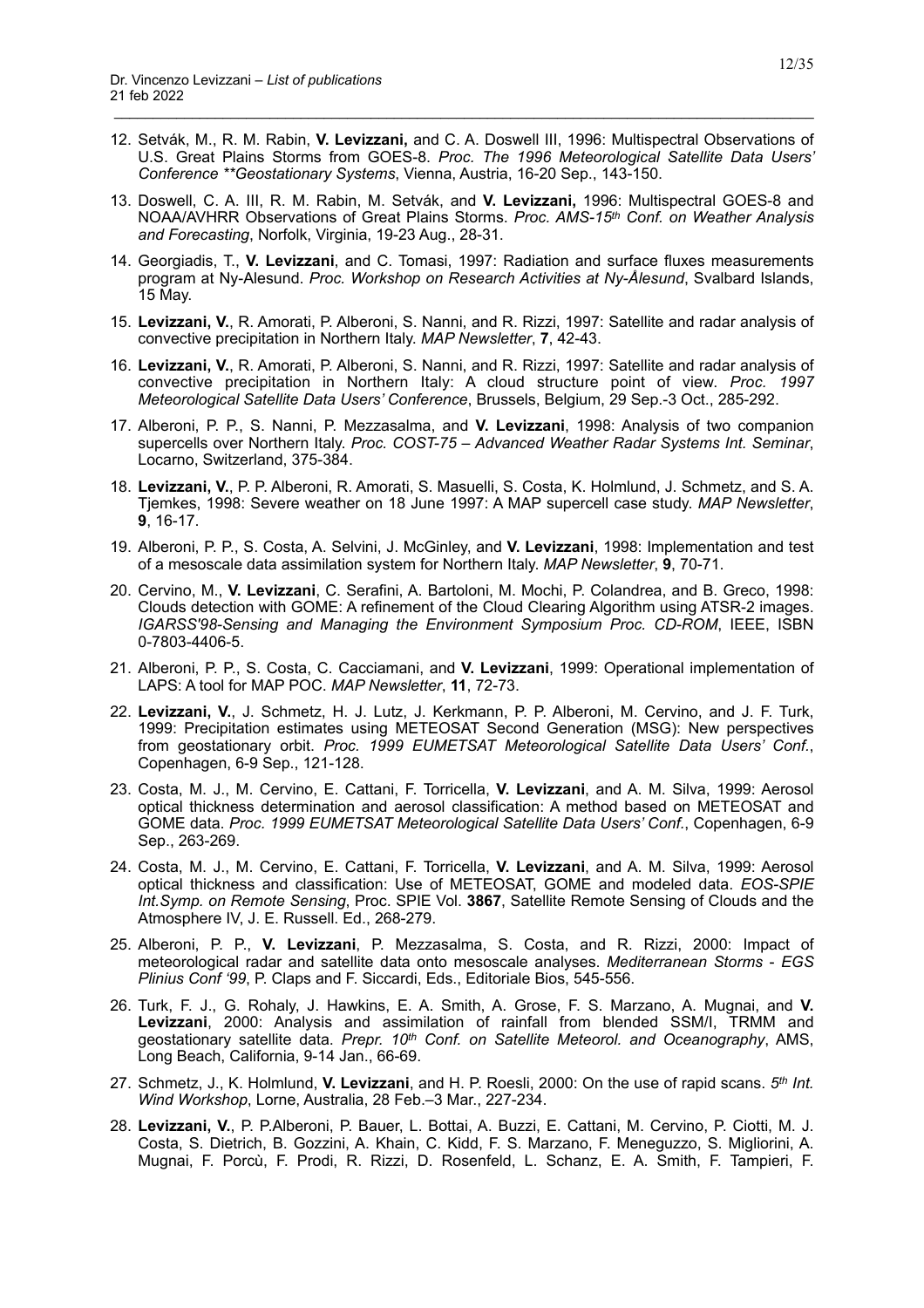Torricella, J. F. Turk, G. A. Vicente, and G. Zipoli, 2000: Use of the MSG SEVIRI channels in a combined SSM/I, TRMM and geostationary IR method for rapid updates of rainfall. *1st MSG-RAO Meeting*, ESA SP-452, 63-66.

29. Melani, S., E. Cattani, **V. Levizzani,** M. Cervino, F. Torricella, T. Rother, M. Hess, and K. Schmidt, 2000: Simulations of ice crystal optical properties and cloud top radiative properties on top of deep convective storms in the MSG SEVIRI VIS and IR channels. *Proc. 2000 EUMETSAT Meteorological Satellite Data Users' Conf.*, Bologna, Italy, 29 May–2 Jun., 291-298.

- 30. Turk, F. J., J. Hawkins, E. A. Smith, F. S. Marzano, A. Mugnai, and **V. Levizzani**, 2000: Combining SSM/I, TRMM and infrared geostationary satellite data in a near real-time fashion for rapid updates of precipitation. *Proc. 2000 EUMETSAT Meteorological Satellite Data Users' Conf.*, Bologna, Italy, 29 May – 2 Jun., 452-459.
- 31. Alberoni, P. P., **V. Levizzani**, T. Paccagnella, P. Patruno, S. Costa, and P. Mezzasalma, 2000: Geostationary satellite data assimilation for nowcasting purposes. *Proc. 2000 EUMETSAT Meteorological Satellite Data Users' Conf.*, Bologna, Italy, 29 May – 2 Jun., 660-667.
- 32. Costa, M. J., M. Cervino, E. Cattani, F. Torricella, **V. Levizzani**, and A. M. Silva, 2000: An update of a GOME-Meteosat method for aerosol optical thickness determination and classification. *Proc. 2000 EUMETSAT Meteorological Satellite Data Users' Conf.*, Bologna, Italy, 29 May–2 Jun., 420-427.
- 33. Torricella, F., E. Cattani, M. Cervino, M. J. Costa, and **V. Levizzani**, 2000: Detection and characterisation of atmospheric aerosol using simulated measurements from ENVISAT-1 nadir viewing spectrometers. *Proc. 2000 EUMETSAT Meteorological Satellite Data Users' Conf.*, Bologna, Italy, 29 May–2 Jun., 428-435.
- 34. Santoleri, M., C. Ananasso, S. Argentini, R. Pirazzini, T. Vihma, M. Nardino, A. Orsini, F. Calzolari, T. Georgiadis, and **V. Levizzani**, 2000: A parameterization for surface and satellite data comparison over sea-ice and snow during the ARTIST project. *Proc. IGARSS 2000 – The Role of Remote Sensing in Managing the Global Environment*, CD-ROM, Honolulu, Hawaii, 24-28 Jul.
- 35. Nardino, M., F. Calzolari, T. Georgiadis, and **V. Levizzani**, 2000: Surface measurements during MAP-SOP: energy and radiation fluxes in Rondissone (Lago Maggiore Target Area). *ICAM 2000 – 26th Int. Conf. on Alpine Meteorology*, Österreichische Beiträge zu Meteorologie und Geophysik, Publ. Nr. 392 (CD-ROM), ISSN 1016-6254.
- 36. Doutriaux-Boucher, M., J. F. Turk, and **V. Levizzani**, 2000: Estimation of rain rate from a combination of METEOSAT and SSM/I data. *Rep. 4th EUMETSAT User Forum in Africa*, Kampala, Uganda, 25-29 Sep., CD\_ROM, EUM P 30, ISSN 92-9110-038-2.
- 37. Cervino, M., F. Torricella, **V. Levizzani**, A. Bartoloni, M. Mochi, P. Colandrea, and E. Zappitelli, 2000: Validation of aerosol properties retrieved from GOME measurements. *Proc. ERS-ENVISAT Symp.*, ESA, Göteborg, Sweden, 16-20 Oct.
- 38. Nardino, M., A. Orsini, R. Pirazzini, F. Calzolari, T. Georgiadis, and **V. Levizzani**, 2000: Cloud radiative forcing and effects on local climate. *Proc. CD-ROM ECAC2000 – 3rd European Conference on Applied Climatology*, Pisa, Italy, 16-20 Oct.
- 39. Nardino, M., F. Calzolari, T. Georgiadis, **V. Levizzani**, R. Sozzi, 2000: Computation of the mixed layer height through the Gryning-Batchvarova model and comparison with experimental data during MAP-SOP. *MAP Newsletter*, **15**, 156-159.
- 40. Costa, M. J., M. Cervino, E. Cattani, F. Torricella, **V. Levizzani**, and A. M. Silva, 2001: Lessons learnt from synergistic use of polar and geostationary satellite sensors for the retrieval of aerosol characteristics. *Proc. SPIE Int. Symp. on Optical Science and Technology*, S. Diego, CA, 29 Jul.–3 Aug., 17-27.
- 41. Costa M. J., M. Cervino, E. Cattani, F. Torricella, **V. Levizzani**, and A. M. Silva, 2001: Impact of SEVIRI 1.6 µµ channel on aerosol characterisation: A polar and geostationary data based method. *Proc. 2001 EUMETSAT Meteorological Satellite Data Users' Conf.*, Antalya, Turkey, 1-5 Oct., 77-83.
- 42. Alberoni, P. P., **V. Levizzani**, M. S. Tesini, P. Mezzasalma, S. Costa, and R. Bechini, 2001: Mesoscale analysis of the October 1998 Friuli flood event. *Mediterranean Storms: 2nd EGS Plinius Conf. 2000*, A. Mugnai, F. Guzzetti, and G. Roth, Eds. Publ. GNDCI no. 2547, 163-173.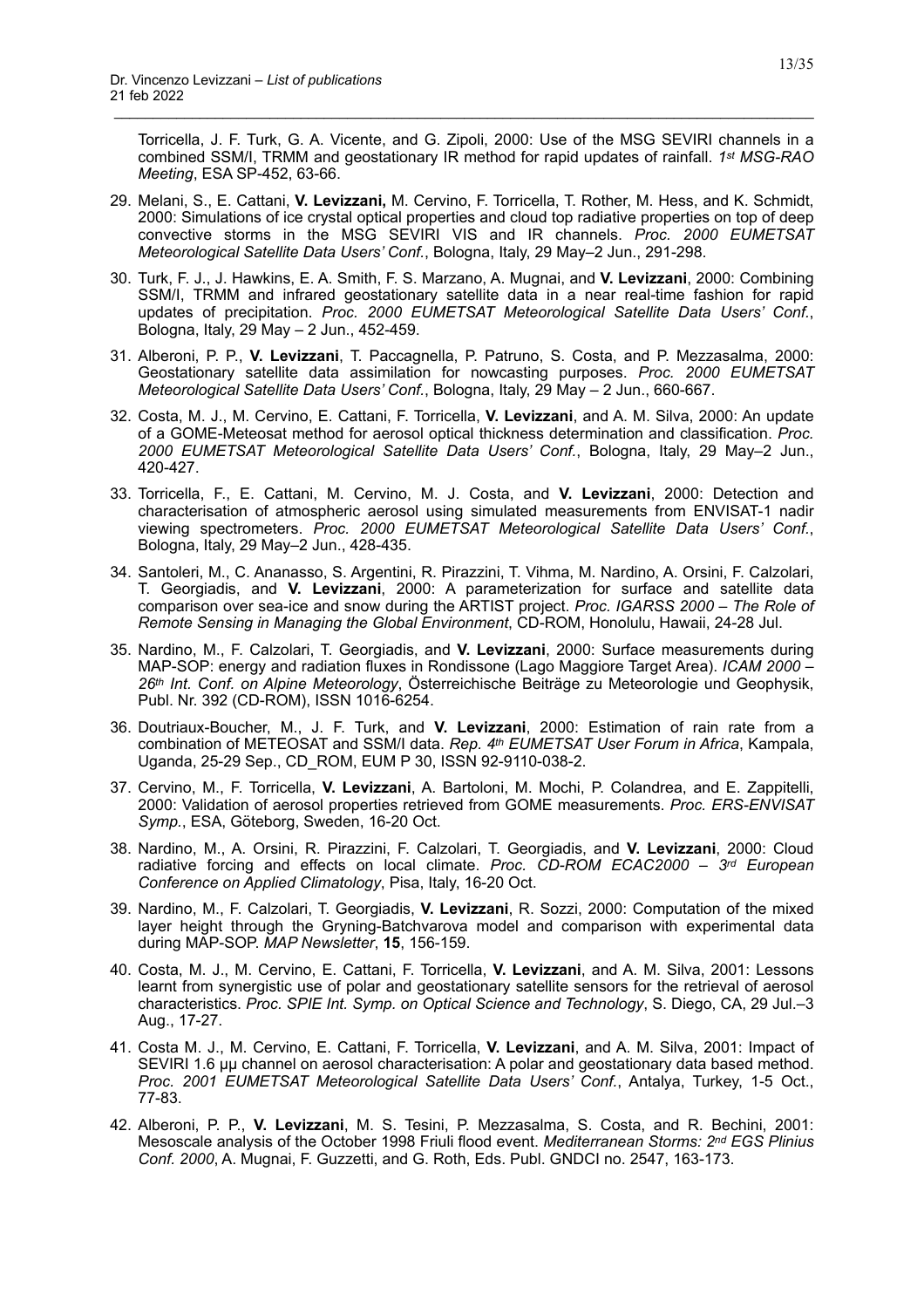43. **Levizzani, V**., P. Bauer, A. Buzzi, D. Hinsman, A. Khain, C. Kidd, F. S. Marzano, F. Meneguzzo, A. Mugnai, J. P. V. Poiares Baptista, F. Prodi, J. F. W. Purdom, D. Rosenfeld, J. Schmetz, E. A. Smith, F. Tampieri, F. J. Turk, G. A. Vicente, 2001: EURAINSAT: European Satellite Rainfall Analysis and Monitoring at the Geostationary Scale. *Prepr. 11th Conf. Satellite Meteorol. Oceanography*, AMS, Madison, WI, 15-18 Oct., 650-653.

- 44. Costa, M. J., M. Cervino, E. Cattani, F. Torricella, **V. Levizzani**, and A. M. Silva, 2002: Lessons learnt from synergistic use of polar and geostationary satellite sensors for the retrieval of aerosol characteristics. *Proc. SPIE Int. Symp. on Optical Science and Technology*, S. Diego, CA, 29 Jul.–3 Aug., 17-27.
- 45. **Levizzani, V.**, and J. F. Turk, 2002: EURAINSAT: European satellite rainfall analysis and monitoring at the geostationary scale. *Mediterranean Storms: Proc. 3rd EGS Plinius Conf. 2001*, R. Deidda, A. Mugnai, and F. Siccardi, Eds., Publ. GNDCI 2560, 139-146.
- 46. Alberoni, P. P., E. Todini, M. Chandra, M. Lindskog, J. Koistinen, D. Bebbington, B. Codina, **V. Levizzani**, M. Bruen, D. Zrnic, A. Rossa, and P. Burlando, 2002: CARPE DIEM – Looking for an advanced use of radar data. *Open Symp. on Propagation and Remote Sensing*, URSI, CD-ROM Proc., Garmisch-Partenkirchen, 12-15 Feb.
- 47. Costa, M. J., B. J. Sohn, **V. Levizzani**, and A. M. Silva, 2002: Aerosol characterisation from polar and geostationary satellite data: A case study over the Yellow Sea (South Korea). *Proc. 2002 EUMETSAT Meteorological Satellite Data Users Conf.*, Dublin, 2-6 Sep., 682-689.
- 48. Rosenfeld, D., S. Melani, E. Cattani, and **V. Levizzani**, 2002: Considerations on daylight operation of 1.6 µm vs. 3.7 µm channels on NOAA and METOP satellites. *Proc. 2002 EUMETSAT Meteorological Satellite Data Users Conf.*, Dublin, 2-6 Sep., 64.
- 49. **Levizzani, V.**, D. Rosenfeld, E. Cattani, S. Melani, F. Torricella, and M. J. Costa, 2002: Multispectral observations of cloud top as a powerful tool for rainfall estimations. *1st IPWG Workshop*, Madrid, 23-27 Sep., 153-158.
- 50. Tapiador, F. J., C. Kidd, **V. Levizzani**, and F. S. Marzano, 2002: A neural network PMW/IR combined procedure for short term/small area rainfall estimates. *1st IPWG Workshop*, Madrid, 23-27 Sep., 159-165.
- 51. Turk, F. J., E. E. Ebert, H.-J. Oh, B.-J. Sohn, **V. Levizzani**, E. A. Smith, and R. Ferraro, 2002: Validation of an operational global precipitation analysis at short time scales. *1st IPWG Workshop*, Madrid, 23-27 Sep., 225-248.
- 52. Costa, M. J., A.M. Silva, and **V. Levizzani**, 2002: Aerosol radiative forcing assessment from polar and geostationary satellite measurements. *Proc. SPIE's Remote Sensing*, Crete, 23-27 Sep., 80-89.
- **53.** Alberoni, P. P., E. Todini, M. Chandra, M. Lindskog, J. Koistinen, D. Bebbington, B. Codina, **V. Levizzani**, M. Bruen, N. Gustafsson, D. Zrnić, A. Rossa, and P. Burlando, 2002: CARPE DIEM: EU project. *Proc. 2nd European Conf. on Radar Meteorology (ERAD)*, Delft, 18-22 Nov., Copernicus GmbH, ISBN 3-936586-04-7, 363-369.
- 54. Meneguzzo, F., **V. Levizzani**, A. Orlandi, A. Ortolani, M. Pasqui, F. Torricella, and B. Gozzini, 2002: Resolution and data assimilation issues in the operational numerical forecast of basin-scale storms. *4th EGS Plinius Conf on Mediterranean Storms*, Mallorca, 2-4 Oct., CD-ROM (ISBN 84-7632-792-7, DL PM 00178-2003).
- 55. Soderman, D., F. Meneguzzo, B. Gozzini, D. Grifoni, G. Messeri, M. Rossi, S. Montagnani, M. Pasqui, A. Orlandi, A. Ortolani, E. Todini, G. Menduni, and V. Levizzani, 2003: Very high resolution precipitation forecasting on low cost high performance computer systems in support of hydrological modeling. *Proc. 17th Conf. on Hydrology*, AMS, Long Beach, 9-13 Feb., CD-ROM, ISBN 1-878220-63-2.Turk, F. J., E. E. Ebert, H. J. Oh, B. J. Sohn, **V. Levizzani**, E. A. Smith, and R. R. Ferraro, 2003: Validation of an operational global precipitation analysis at short time scales. *Proc. 12th Conf. Satellite Meteorology and Oceanography*, AMS, Long Beach, 9-13 Feb., CD-ROM, ISBN 1-878220-63-2.
- 56. Cattani, E., M. J. Costa, F. Torricella, **V. Levizzani**, and A. M. Silva, 2003: Comparison of cloud microphysical properties retrieved from different algorithms during aerosol transport events. *Proc. 2003 EUMETSAT Meteorological Satellite Data Users Conf.*, Weimar, 29 Sep.-3 Oct., 678-685.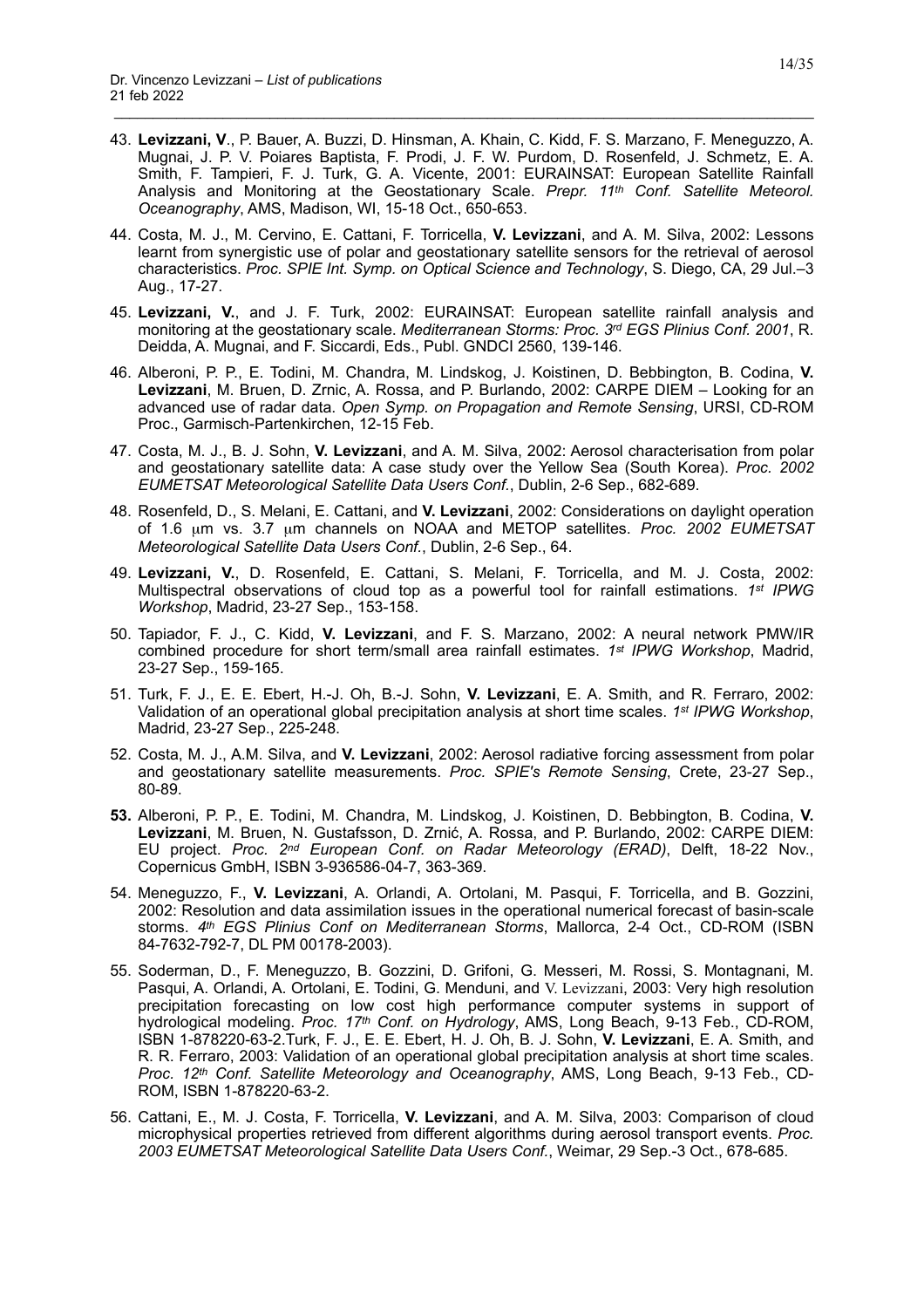57. Costa, M. J., E. Cattani, F. Torricella, A. M. Silva, and **V. Levizzani**, 2003: Cloud microphysical properties retrieval in the presence of strong aerosol events. *Proc. 2003 EUMETSAT Meteorological Satellite Data Users Conf.*, Weimar, 29 Sep.-3 Oct., 671-677.

- 58. Tapiador, F. J., C. Kidd, **V. Levizzani**, and F. S. Marzano, 2003: A merged algorithm for quantitative rainfall estimates using the thermal infrared band. *Proc. 2003 EUMETSAT Meteorological Satellite Data Users Conf.*, Weimar, 29 Sep.-3 Oct., 738-742.
- 59. Costa, M. J., A. M. Silva, and **V. Levizzani**, 2003: Determinação das propriedades das nuvens e aerossóis relevantes para estudos de forçamento radiativo do clima a partir de medidas de satélite. Congr. de Pós-Gradiaçao em Ciências da Terra, Clima e Espaço da Universidade de *Évora*, Évora, 2-4 Oct., 26-27.
- 60. Cimini, D., F. S. Marzano, G. Vulpiani, G. Giuliani, P. P. Alberoni, **V. Levizzani**, and J. F. Turk, 2004: Rainfall mapping by satellite microwave-infrared radiometric data merging: Applications to case studies over central Italy. *ACTIF Workshop on Combination of Data from Remote Sensing Technologies for Flood Forecasting*, Bologna, 24-25 Nov, Conf. CD-ROM [available ARPA-SIM, http://www.arpa.emr.it/smr/].
- 61. **Levizzani, V.**, and A. Gruber, 2004: The CGMS International Precipitation Working Group. *ACTIF Workshop on Combination of Data from Remote Sensing Technologies for Flood Forecasting*, Bologna, 24-25 Nov., Conf. CD-ROM [available ARPA-SIM, http://www.arpa.emr.it/smr/].
- 62. Costa, M. J., E. Cattani, **V. Levizzani**, and A. M. Silva, 2004: Cloud properties derived from SEVIRI and MODIS: A comparison study. *Proc. 2004 EUMETSAT Meteorological Satellite Conf.*, Prague, 31 May–4 Jun., 145-151.
- 63. Cattani, E., M. J. Costa, **V. Levizzani**, and A. M. Silva, 2004: Satellite observation and radiative modeling of the influence of aerosol particles from biomass burning on cloud microphysical properties. *Proc. 14th Int. Conf. on Clouds and Precipitation*, Bologna, 18-23 Jul., 32-34.
- 64. Costa, M. J., E. Cattani, A. M. Silva, and **V. Levizzani**, 2004: Satellite derived cloud properties relevant for cloud radiative forcing: a case study of interaction between clouds and dust aerosol particles. *Proc. 14th Int. Conf. on Clouds and Precipitation*, Bologna, 18-23 Jul., 47-50.
- 65. Galletti, M., P. P. Alberoni, and **V. Levizzani**, 2004: Assessment and tuning of the behavior of a microphysical characterization scheme based on radar polarimetric variables. *Proc. 14th Int. Conf. on Clouds and Precipitation*, Bologna, 18-23 Jul., 771-774.
- 66. Laing, A. G., R. E. Carbone, and **V. Levizzani**, 2004: Developing a warm season climatology of precipitating systems in Africa. *Proc. 14th Int. Conf. on Clouds and Precipitation*, Bologna, 18-23 Jul., 1806-1807.
- 67. Laing, A. G; R. E. Carbone, and **V. Levizzani**, 2004: Developing a climatology of convective precipitation patterns in Africa. *AMS Conf. Satellite Meteorol. Oceanogr.*, 13, CD-ROM.
- 68. **Levizzani, V**., and A. Mugnai, 2004: Rainfall measurements from space: Where are we? *Proc. 14th Int. Conf. on Clouds and Precipitation*, Bologna, 18-23 Jul., 1123-1126.
- **69.** Torricella, F., **V. Levizzani**, and V. Poli, 2004: Applications of PMW rainfall algorithms to Mediterranean area events. *Proc. 14th Int. Conf. on Clouds and Precipitation*, Bologna, 18-23 Jul., 1171-1174.
- **70.** Torricella, F., **V. Levizzani**, and M. Celano, 2004: Applications of a rainfall estimation technique based on MW and IR satellite data. Assessment of reliability of instantaneous rain rate maps in the Mediterranean. *Proc. 5th EGU Plinius Conf. on Mediterranean Storms*, Ajaccio, J. Testud, A. Mugnai, and J.-F. Cantucci, Eds., 421-426.
- 71. **Levizzani, V.**, C. Adamo, P. P. Alberoni, A. Antonini, A. Battaglia, P. Bauer, A. Buzzi, D. Capacci, C. Caracciolo, E. Cattani, M. Celano, D. Cimini, M. J. Costa, S. Davolio, S. Dietrich, M. Fantini, D. E. Hinsman, S. di Michele, G. Giuliani, M. Kästner, A. Khain, C. Kidd, J. Kidd, D. Kniveton, R. Lahav, R. Layberry, I. Lensky, P. Malguzzi, S. Mantovani, F. S. Marzano, A. Maurizi, C. M. Medaglia, S. Melani, F. Meneguzzo, G. Messeri, A. Mugnai, S. Natali, A. Orlandi, A. Ortolani, G. Panegrossi, M. Pasqui, S. Pinori, V. Poli, F. Porcù, F. Prodi, J. F. W. Purdom, D. Rosenfeld, V. Sanderson, J. Schmetz, E. A. Smith, R. Solomon, J. Steinwagner, F. Tampieri, F. J. Tapiador, A. Tassa, F. Torricella, G. J. Tripoli, F. J. Turk, G. A. Vicente, and M. G. Villani, 2004: Precipitation estimation: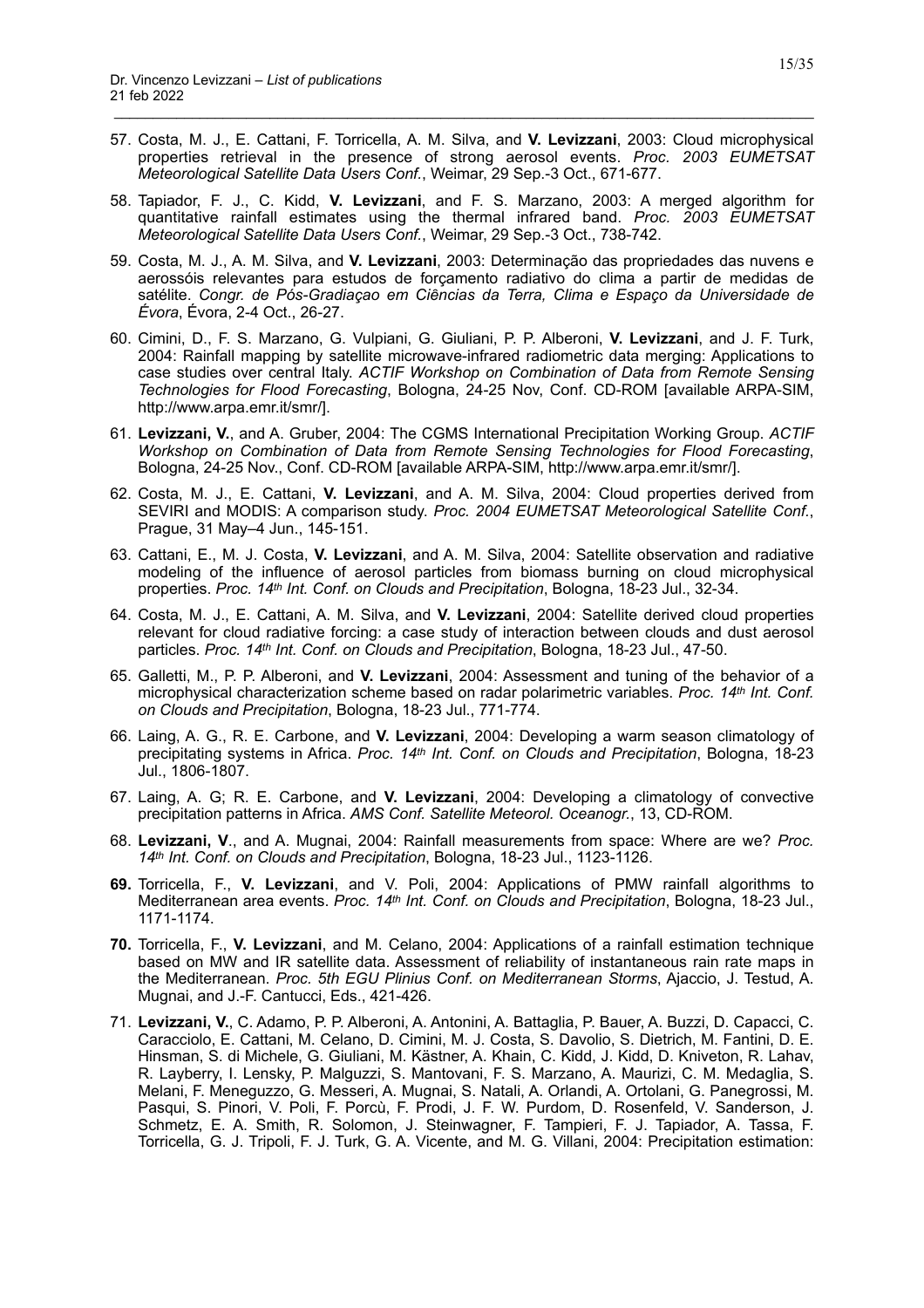from the RAO to EURAINSAT and beyond. *Proc. 2nd MSG-RAO Meeting*, Salzburg, 9-10 Sep., ESA-SP-582, 113-118.

72. Gruber, A., and **V. Levizzani**, 2004: The International Precipitation Working Group (IPWG). *Proc. 2nd IPWG Workshop*, Monterey, 25-28 Oct., EUM P.44, 39-42.

- 73. Laing, A., R. Carbone, and **V. Levizzani**, 2005: Convective precipitation climatology for Africa. *Proc. 11th AMS Conference on Mesoscale Processes*, **11**, CD-ROM, JP3J.17.
- 74. Laing, A. G., **V. Levizzani**, and R. E. Carbone, 2005: The diurnal cycle and propagation of precipitating convection in Africa. *AMMA 1st Int. Conf.*, Dakar, 28 Nov. – 4 Dec.
- 75. Cattani, E., M. J. Costa, F. Torricella, **V. Levizzani**, and A. M. Silva, 2006: Cloud radiative forcing from SEVIRI data: possibile effects of air pollution. *Proc. 2005 EUMETSAT Meteorological Satellite Conf.*, Dubrovnik, EUMETSAT P 46, 19-23 Sep., 474-481.
- 76. Mugnai, A., B. Bizzarri, F. Di Paola, S. Dietrich, **V. Levizzani**, and F. Torricella, 2006: Unified framework for precipitation retrieval and analysis by means of multisensor satellite observations and cloud model simulations: Application to H-SAF. *Proc. The 2006 EUMETSAT Meteorological Satellite Conf.*, Helsinki, Finland, 12 - 16 Jun., CD-ROM EUMETSAT P.48, ISBN 92-9110-076-5, ISSN 1011-3932.
- 77. Laing, A. G., R. E. Carbone, and **V. Levizzani**, 2007: Propagation of convection in Africa: Implications for predictability of precipitation. *Proc. Symposium HS2004 at IUGG2007 "Quantification and Reduction of Predictive Uncertainty for Sustainable Water Resources Management"*, XXIV IUGG Meeting, Perugia, 2-13 Jul.
- 78. Kidd, C., R. R. Ferraro, F. J. Turk, P. Bauer, **V. Levizzani**, E. E. Ebert, and J. Janowiak, 2007: The International Precipitation Working Group. *Proc. 2007 EUMETSAT Meteorological Satellite Conf. & 15th AMS Conf. on Satellite Meteorology and Oceanography*, Amsterdam, 24-28 Sep., CD-ROM EUMETSAT P.50, ISBN 92-9110-079-X, ISSN 1011-3932.
- 79. Melani, S., M. Pasqui, B. Gozzini, F. Guarnieri, A. Ortolani, A. Antonini, **V. Levizzani**, and R. Ginnetti, 2007: Observed and model-simulated intraseasonal WAM variability for the 2005 rainy season. *Proc. 2007 EUMETSAT Meteorological Satellite Conf. & 15th AMS Conf. on Satellite Meteorology and Oceanography*, Amsterdam, 24-28 Sep., CD-ROM EUMETSAT P.50, ISBN 92-9110-079-X, ISSN 1011-3932.
- 80. Laing. A. G., R. E. Carbone, and **V. Levizzani**, 2008: Cycles of deep convection over central and southern Africa. *Prepr. 20th AMS Conference on Climate Variability and Change*, New Orleans, 20-24 Jan.
- 81. Melani, S., A. Antonini, **V. Levizzani**, R. Ginnetti, M. Pasqui, A. Ortolani, A. G. Laing, and R. E. Carbone, 2008: A climatology of African warm-season rainfall episodes based on a combined IR/ MW precipitation estimate approach. *Prepr. 20th AMS Conference on Climate Variability and Change*, New Orleans, 20-24 Jan.
- 82. Laviola, S., and **V. Levizzani**, 2008: Rain retrieval using the 183 GHz absorption lines. *IEEE Proc. MicroRad 2008, 10th Specialist Meeting of Microwave Radiometry and Remote Sensing of the Environment*, Firenze, 11-14 Mar., doi: 10.1109/MICRAD.2008.4579505.
- 83. Laviola, S., and **V. Levizzani**, 2008: Rain retrieval using the 183-WSL algorithm. *Proc. 15th Int. Conf. on Clouds and Precipitation*, Cancun, 7-11 Jul., ICCP CD-ROM.
- 84. **Levizzani, V.**, F. Pinelli, R. Ginnetti, S. Melani, A. Antonini, M. Pasqui, A. Ortolani, A. G. Laing, and R. E. Carbone, 2008: Variability of warm season convective clouds over Europe and the Mediterranean. *Proc. 15th Int. Conf. on Clouds and Precipitation*, Cancun, 7-11 Jul., ICCP CD-ROM.
- 85. Melani, S., A. Antonini, M. Pasqui, A. Ortolani, **V. Levizzani, and** R. Ginnetti, 2008: A satellite and model study of rainfall associated with the West African Monsoon. *Proc. 15th Int. Conf. on Clouds and Precipitation*, Cancun, 7-11 Jul., ICCP CD-ROM.
- 86. Laviola, S., and **V. Levizzani**, 2008: Rain rate retrieval using the 183-WSL algorithm. *Proc. 2008 EUMETSAT Meteorological Satellite Conf*., Darmstadt, 8-12 Sep., EUMETSAT P. 52, ISSN 1011-3932.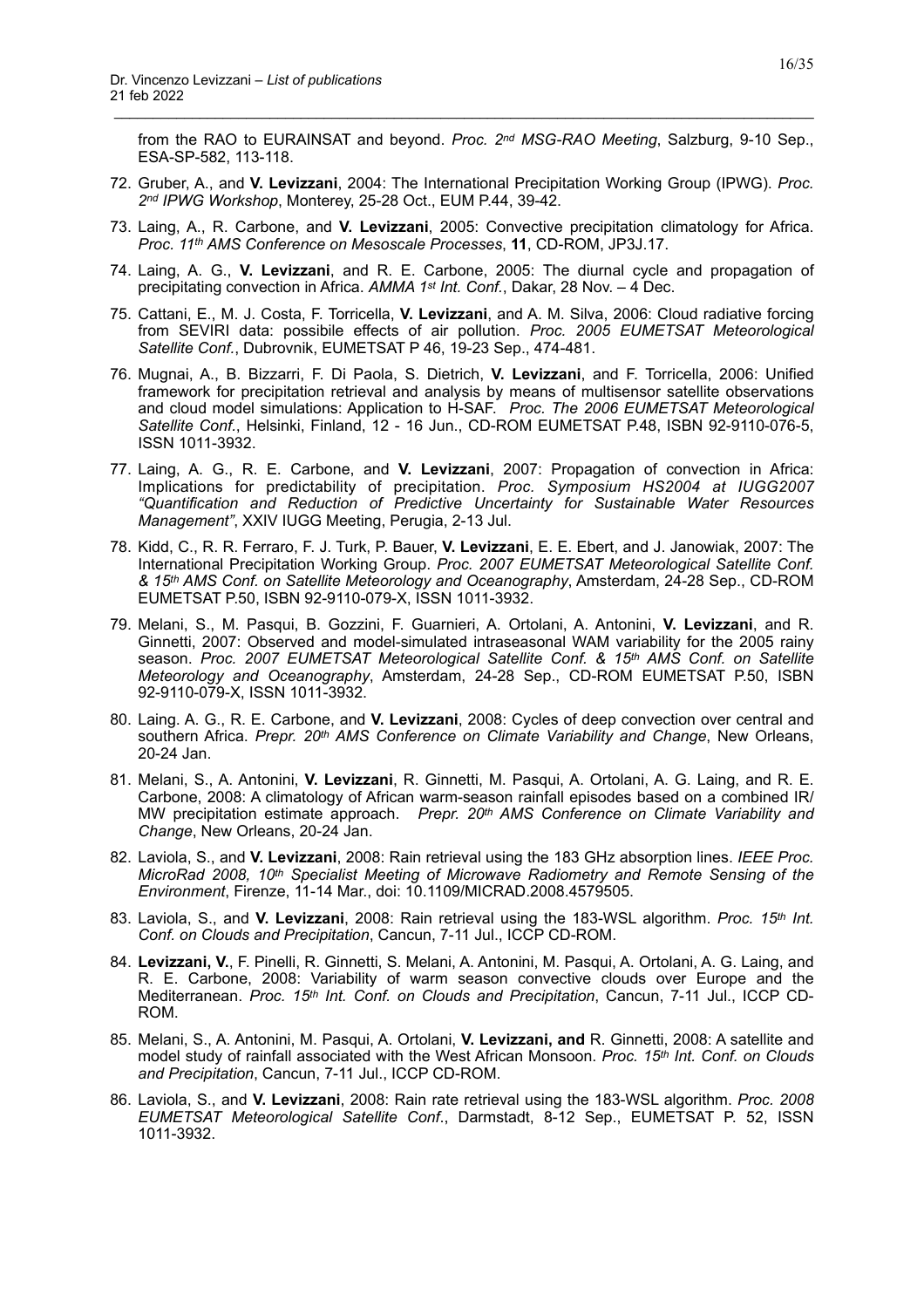87. Kidd, C., T. Heinemann, **V. Levizzani**, and D.R. Kniveton, 2008: International Precipitation Working Group (IPWG): Inter-comparison of regional precipitation products. *Proc. 2008 EUMETSAT Meteorological Satellite Conf*., Darmstadt, 8-12 Sep., EUMETSAT P. 52, ISSN 1011-3932.

- 88. Laviola, S., and **V. Levizzani**, 2008: Observing precipitation with AMSU-B opaque channels: the 183-WSL algorithm. *Proc. 4th Int. Precipitation Working Group Workshop*, Beijing, 13-17 Oct., EUMETSAT P.54, ISBN 978-92-9110-085-9, 233-243. [also available from http://www.isac.cnr.it/ ~ipwg/]
- 89. Cattani, E., F. Torricella, S. Laviola, and **V. Levizzani**, 2008: On the statistical relationship between the optical and microphysical characteristics of clouds from AVHRR and the rainfall intensity derived from a new AMSU rain algorithm. *Proc. 4th Int. Precipitation Working Group Workshop*, Beijing, 13-17 Oct., EUMETSAT P.54, ISBN 978-92-9110-085-9, 71-78. [also available from http:// www.isac.cnr.it/~ipwg/]
- 90. Fernández Prieto, D., P. A. M. Beery, J. Benveniste, D. Courault, J. F. Cretaux, A. I. J. M. Van Dijk, P. Doell, A. Gambacorta, R. de Jeu, Y. Kerr, C. Kidd, T. Koike, W. Kustas, **V. Levizzani**, M. F. McCabe, A. Montanari, M. Menenti, E. G. Njoku, P. van Oevelen, C. Prigent, R. Roebeling, J. Schulz, Z. (Bob) Su, W. Wagner, and E. Wood, 2009: EO and water cycle science: Towards a multimission observation strategy. *Proc. Conf on Earth Observation and water cycle science: Towards a multimission observation strategy*, ESA, Frascati, 18-20 Nov., ESA-SP-674, ISBN 978-92-9221-238-4.
- 91. Kidd, C., and **V. Levizzani**, 2009: Status of satellite precipitation retrievals. *Proc Conf on Earth Observation and water cycle science: Towards a multimission observation strategy*, ESA, Frascati, 18-20 Nov., ESA-SP-674, ISBN 978-92-9221-238-4.
- 92. Laviola, S., S. D'Aurizio, E. Cattani, and **V. Levizzani**, 2010. Characterization of snow-covered terrains and detection of snowfall by using the 183-WSL retrieval method. *Proc. 4th Int. Precipitation Working Group Workshop*, Hamburg, 11-15 Oct., ISSN1614-1199, 170-181. [also available from <http://www.isac.cnr.it/~ipwg/>]
- 93. Laviola, S., **V. Levizzani**, E. Cattani, and C. Kidd, 2012: First validation of retrieved rain rates and snow covered mask of the 183-WSL retrieval method. *IEEE Proc. MicroRad 2012, 12th Specialist Meeting of Microwave Radiometry and Remote Sensing of the Environment*, Villa Mondragone, 5-9 Mar., doi: 10.1109/MicroRad.2012.6185242.
- 94. Panegrossi, G., D. Casella, E. Cattani, S. Dietrich, S. Laviola, **V. Levizzani**, A. Mugnai, P. Sanò, D. Biron, L. De Leonibus, D. Melfi, P. Rosci, A. Vocino, F. Zauli, L. Milani, F. Porcù, S. Puca, A. Rinollo, and F. Gattari, 2012: Precipitation products from the Hydrology SAF. *Proc. 2012 EUMETSAT Meteorological Satellite Conf.*, Sopot, 3-7 Sep. [available at https://www.eumetsat.int/ cs/idcplg? IdcService=GET\_FILE&dDocName=pdf\_conf\_p61\_s4\_09\_mugnai\_v&allowInterrupt=1&noSaveAs =1&RevisionSelectionMethod=LatestReleased]
- 95. Davolio, S., A. Buzzi, P. Malguzzi, D. Mastrangelo, S. Laviola, **V. Levizzani**, A. Lighezzolo, and E. Muñoz, 2012: Analyses of heavy precipitation events over Ligurian region. *Proc. Congreso Argentino de Teledeteccion*, Cordoba, 18-21 Sep., 18-21.
- 96. Dietrich, S., **V. Levizzani**, A. Mugnai, D. Casella, E. Cattani, S. Laviola, G. Panegrossi, and P. Sanò, 2013: Satellite-based precipitation measurements in Europe: The algorithms for H-SAF. *Proc. Int. Workshop on Terrestrial Water Cycle Observation and Modeling from Space: Innovation and Reliability of Data Products*, Beijing, 26-30 Apr. [http://watglobs.csp.escience.cn/dct/page/1]
- 97. Laviola, S., J. Dong, C. Kongoli, H. Meng, R. Ferraro, and **V. Levizzani**, 2015: An intercomparison of two passive microwave algorithms for snowfall detection over Europe. *IGARSS Geosci. Remote Sensing Symp*. 2015, Milano, 26-31 Jul., 886-889, doi:10.1109/IGARSS.2015.7325907
- 98. Huffman, G. J., R. Ferraro, C. Kidd, **V. Levizzani**, and F. J. Turk, 2016: Requirements for a robust precipitation constellation. *14th Specialist Meeting on Microwave Radiometry and Remote Sensing of the Environment*, *MicroRad 2016*, Espoo, 11-14 Apr., doi: 10.1109/ MICRORAD.2016.7530500.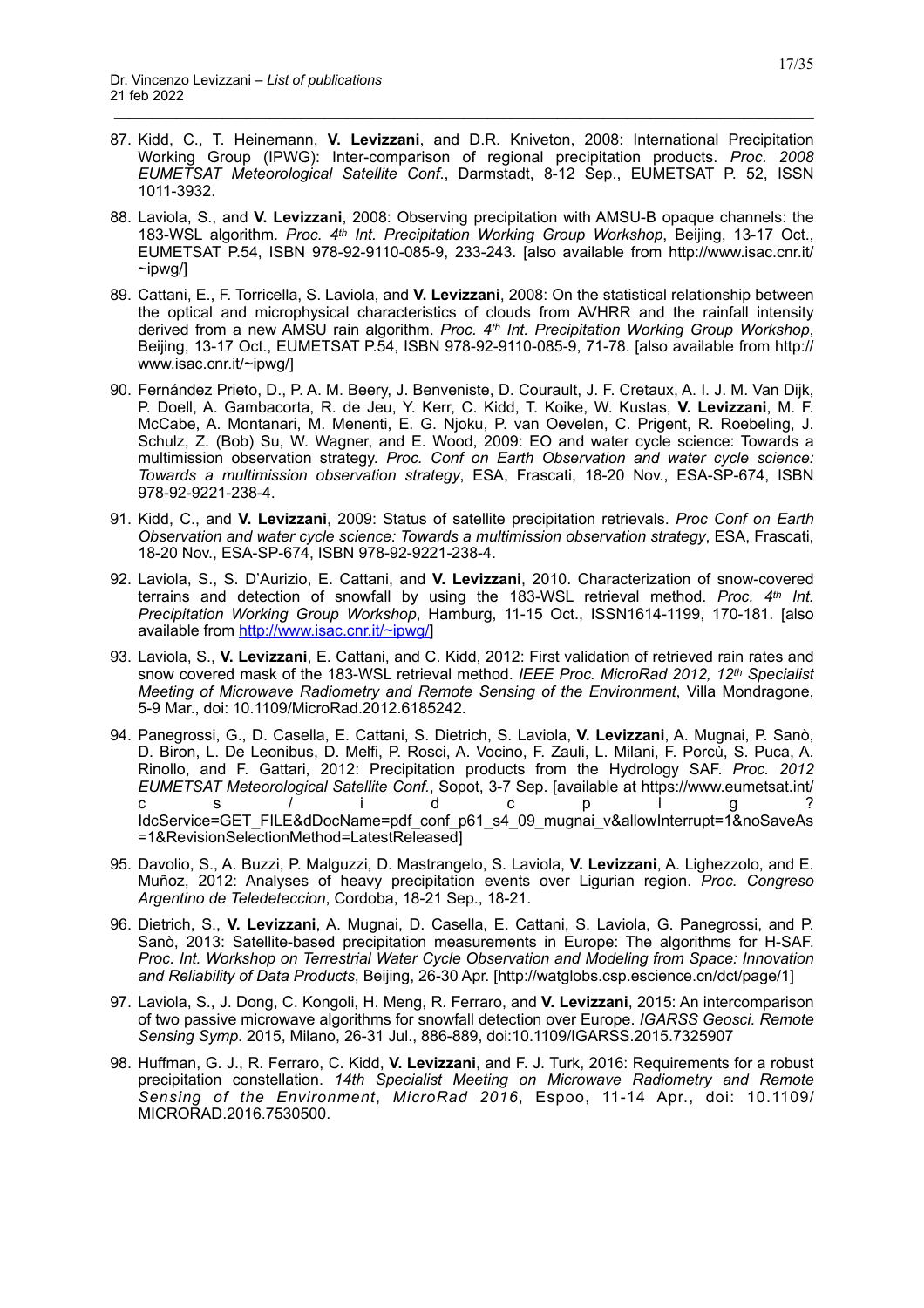# <span id="page-17-0"></span>**PARTICIPATION TO INTERNATIONAL CONFERENCES WOTHOUT PROCEEDINGS**

- 1. Rambaldi, S., F. Prodi, and **V. Levizzani,** 1988: Ballistic model for cylindrical ice accretion. *XIII General Assembly European Geophys. Soc*., Bologna, 21-25 Mar.
- 2. **Levizzani, V.**, F. Porcú, and F. Prodi, 1989: Satellite investigation of clouds and cloud structure. Lecture at the *Workshop on Remote Sensing Techniques with Applications to Agriculture, Water and Weather Resources*, ICTP, Trieste, 27 Feb.-21 Mar.
- 3. **Levizzani, V.,** 1989: Satellite rainfall estimate and analysis. Lecture at *Workshop on Remote Sensing Techniques with Applications to Agriculture, Water and Weather Resources*, ICTP, Trieste, 27 Feb.-21 Mar.
- 4. Mandrioli, P., A. Gambarelli, and **V. Levizzani,** 1989: Computer-aided identification of pollen grains. *Joint Canadian and Panamerican Symposium on Aerobiology & Health*, Ottawa, 7-9 Jun.
- 5. **Levizzani, V.**, F. Porcú, and F. Prodi, 1990: Satellite rainfall estimation on the Arno river basin: Potentialities and drawbacks. *Workshop on "The role of radar in the Arno project: Related problems and research opportunities"*, Firenze, 20-23 Nov.
- 6. **Levizzani, V.**, F. S. Marzano, A. Mugnai, F. Porcú, F. Prodi, F. Siccardi, and E. A. Smith, 1993: Multisensor analysis of heavy rainfall events over northern Italy*. XVIII General Assembly European Geophys. Soc*., Wiesbaden, 3-7 May.
- 7. Mugnai, A., **V. Levizzani**, F. S. Marzano, F. Porcú, F. Prodi, and E. A. Smith, 1994: Rainfall estimation using combined SSM/I and METEOSAT measurements. *7th AMS Conf.on Satellite Meteorology and Oceanography*, Monterey, CA, 6-10 Jun.
- 8. Dominguez, E., J. Emberlin, M. Fornaciari, G. Frenguelli, C. Galan, R. Gallop, S. Jäger, **V. Levizzani**, P. Mandrioli, B. Romano, A. Velasco, and A. L. Zanotti, 1996: AEROBIOLOGY INTERNATIONAL: A new powerful tool for a growing community. *Compostela Aerobiology 96: 1st European Symposium on Aerobiology*, Santiago de Compostela, Spain, 11-13 Sep.
- 9. Alberoni, P. P., S. Costa, T. Paccagnella, P. Patruno, and **V. Levizzani**, 1999: Test and implementation of a mesoscale data assimilation chain for very short range forecast purposes. *IUGG99 - The 22nd General Assembly of the International Union of Geodesy and Geophysics*, Birmingham, 18-30 Jul.
- 10. Pirazzini, R., M. Nardino, F. Calzolari, **V. Levizzani**, T. Georgiadis, T. Vihma, and B. Cheng, 2000: Effects of cloud forcing on surface radiative fluxes at Ny-Ålesund (Svalbard) during the ARTIST experiment. *EGS – 25th General Assembly*, Nice, 25–29 Apr.
- 11. Costa, M. J., M. Cervino, E. Cattani, F. Torricella, **V. Levizzani**, and A. M. Silva, 2000: Tropospheric aerosol characterisation: from GOME towards an ENVISAT perspective. *ERS-ENVISAT Symp.*, ESA, Göteborg, Sweden, 16-20 Oct.
- 12. Cervino, M., F. Torricella, **V. Levizzani**, A. Bartoloni, M. Mochi, P. Colandrea, and E. Zappitelli, 2000: Validation of aerosol properties retrieved from GOME measurements. *ERS-ENVISAT Symp.*, ESA, Göteborg, Sweden, 16-20 Oct.
- 13. Costa, M. J., M.Cervino, E. Cattani, F. Torricella, **V. Levizzani**, and A. M. Silva, 2001: Aerosol characterisation from combined use of polar and geostationary satellites. *Proc. APMG 2001: 2º Simpósio de Meteorologia e Geofísica da APMG; 3º Encontro Luso-Espanhol de Meteorologia*,Évora, Portugal, 12-15 Feb.
- 14. Alberoni, P.P., P. Mezzasalma, **V. Levizzani**, T. Paccagnella, P. Patruno, and F. Nerozzi, 2001: Use of geostationary satellite data into an assimilation scheme for mesoscale forecasting. *The 2001 EUMETSAT Meteorological Satellite Data Users' Conf.*, Antalya, Turkey, 1-5 Oct.
- 15. Marzano, F. S., J. F. Turk, and **V. Levizzani**, 2001: Statistical integration of satellite passive microwave and infrared data for high-temporal sampling and retrieval of rainfall. *Proc. Specialist Meeting on Microwave Remote Sensing*, Boulder, CO, 6-8 Nov.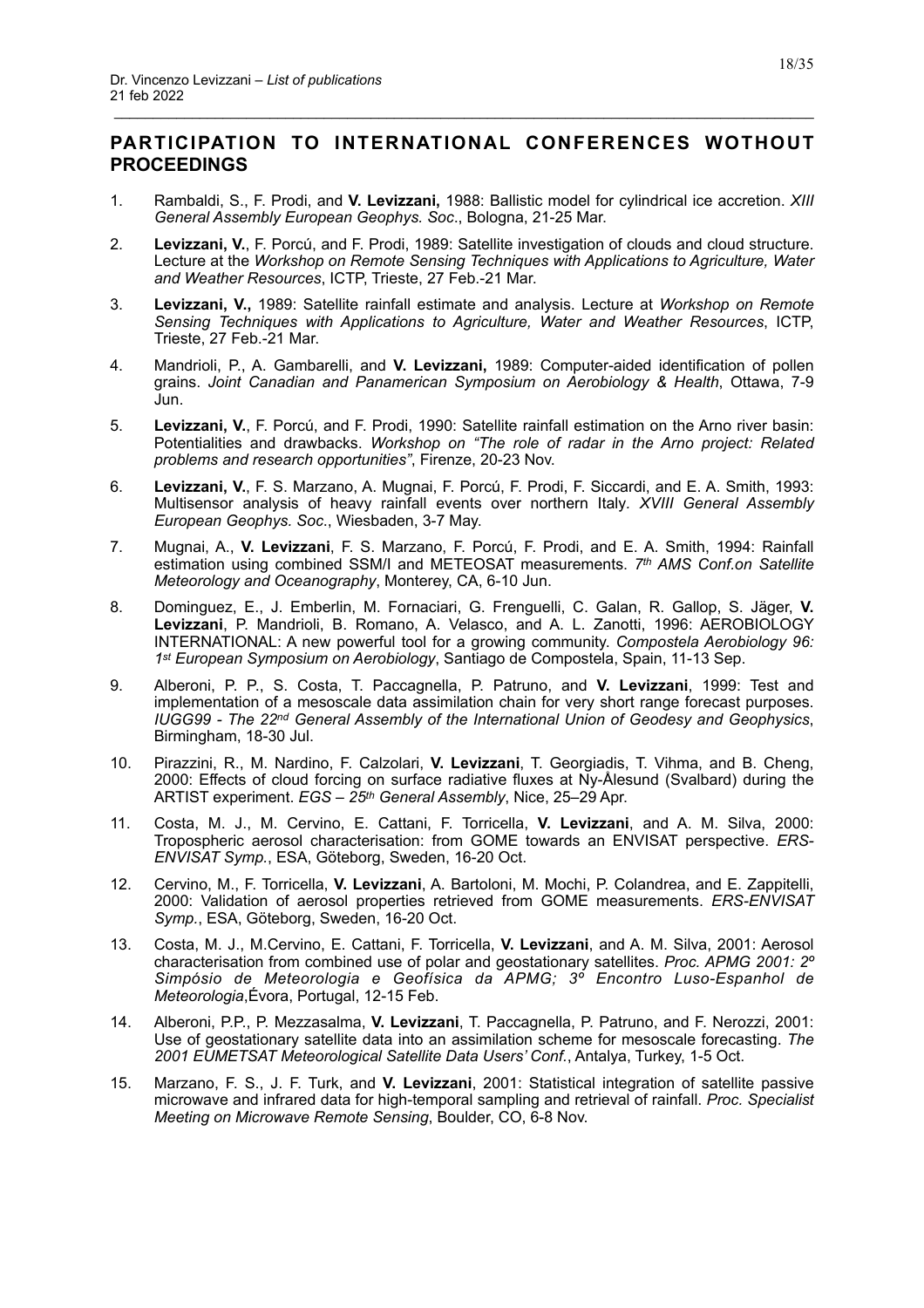16. Cervino, M., **V. Levizzani**, C. M. Scavuzzo, M. A. Lamfri, and S. Masuelli, 2002: Clouds and aerosol: monitorino and modeling using SAC-C MMRS*. 29th Int. Symp. on Remote Sensing of Environment*, Buenos Aires, 8-12 Apr.

- 17. Costa, M. J.; M. Cervino; **V. Levizzani**, and A. M. Silva, 2002: Combined use of polar and geostationary satellite sensors for aerosol characterization over the ocean. *EGS – 25th General Assembly*, Nice, 21 - 26 Apr.
- 18. **Levizzani, V.**, R. Amorati, P. P. Alberoni, S. Pinori, S. Dietrich, C. Adamo, A. Mugnai, F. Iocca, L. Guerrieri, J. F. Turk, G. J. Tripoli, and E. A. Smith, 2002: Multisensor studies of heavy precipitation events during MAP SOP. *European Conf. on Severe Storms*, Praha, 26-30 Aug.
- 19. **Levizzani, V.**, 2002: A few thoughts on satellite rainfall estimations. *WWRP Int. Conf. on Quantitative Precipitation Forecasting (QPF)*, Reading, 2-6 Sep.
- 20. **Levizzani, V**., F. Torricella, R. Amorati, F. J. Turk, F. Meneguzzo, and P. P. Alberoni, 2002: MW-IR satellite rainfall measurements over Northern Italy for the monitoring of heavy rains. *WWRP Int. Conf. on Quantitative Precipitation Forecasting (QPF)*, Reading, 2-6 Sep.
- 21. Galli, C., M. Nardino, T. Georgiadis, and **V. Levizzani**, 2003: Radiative energy partition and cloud radiative forcing at a Po Valley site. *EGS-AGU-EUG Joint Assembly*, Nice, Apr.
- 22. **Levizzani, V.**, 2003: RAINCLOUDS: understanding more about cloud processes in the GPM era. *3rd GPM Workshop: Consolidating the Concept*, ESA, Noordwijk, The Netherlands, 24-26 Jun.
- 23. Kidd, C., **V. Levizzani**, F. J. Tapiador, and V. Sanderson, 2003: Combined measurements of precipitation from MSG and SSM/I observations. *Proc. 2003 EUMETSAT Meteorological Satellite Data Users Conf.*, Weimar, 29 Sep.-3 Oct., 404.
- 24. Dietrich, S., **V. Levizzani**, F. Meneguzzo, A. Mugnai, F. Porcù, C. Adamo, A. Antonini, S. Di Michele, C. Medaglia, G. Messeri, A. Orlandi, A. Papa, M. Pasqui, S. Pinori, F. Torricella, 2004: Satellite-based precipitation measurements in the Applied Research in Meteo-hydrology (RAM) project: considerations and preliminary results. *ACTIF Workshop on Combination of Data from Remote Sensing Technologies for Flood Forecasting*, Bologna, 24-25 Nov, Conf. CD-ROM [available ARPA-SIM, http://www.arpa.emr.it/smr/].
- 25. **Levizzani, V**., and all EURAINSAT scientists, 2003: EURAINSAT: European satellite rainfall analysis and monitoring at the geostationary scale. *ACTIF Workshop on Combination of Data from Remote Sensing Technologies for Flood Forecasting*, Bologna, 24-25 Nov, Conf. CD-ROM [available ARPA-SIM, http://www.arpa.emr.it/smr/].
- 26. Costa, M. J., E. Cattani, A. M. Silva, **V. Levizzani**, A. M. Ramos, F. C. Conde, and J. Corte-Real, 2004: The Portuguese forest fires in summer 2003 and its possible influence on cloud properties: a study based on satellite data. *Seminar IGBP 2004 "Global Change and Sustainability"*, 15-17 Apr., Univ. of Évora, Portugal.
- 27. Melani, S., A. Antonini, **V. Levizzani**, A. Ortolani, and F.J. Turk, 2004: Intense precipitation over the Mediterranean area: what do we look at and expect with MSG? *EGU 1st General Assembly*, Nice, 25 - 30 Apr.
- 28. **Levizzani, V.**, and A. Mugnai, 2004: RAINCLOUDS: clouds and precipitation studies for meteorology, hydrology and climate. *EGU 1st General Assembly*, Nice, 25 - 30 Apr.
- 29. Torricella, F., E. Cattani, **V. Levizzani**, and V. Poli, 2004: A multi-approach analysis of the November 2002 intense precipitation event over the northern Italy. *Proc. 2004 EUMETSAT Meteorological Satellite Conf.*, Prague, 31 May – 4 Jun., 240.
- 30. Hannesen, R., **V. Levizzani**, and C. Mazzetti, 2004: Integrating different precipitation measurements for improved flood forecasting. *European Workshop on New Tools for Flood Forecasting and Warning*. Helsinki, 22-23 Jun.
- 31. Celano, M., P. P. Alberoni, **V. Levizzani**, and A. R. Holt, 2005: Analysis of severe convective events from two operational dual polarisation Doppler radars. *EGU General Assembly*, Vienna, 24-29 Apr.
- 32. **Levizzani, V.**, 2005: Clouds and precipitation: what do we know in order to forecast extremes? *WMO Workshop on Climatic Analysis and Mapping for Agriculture*, Bologna, 17-17 Jun.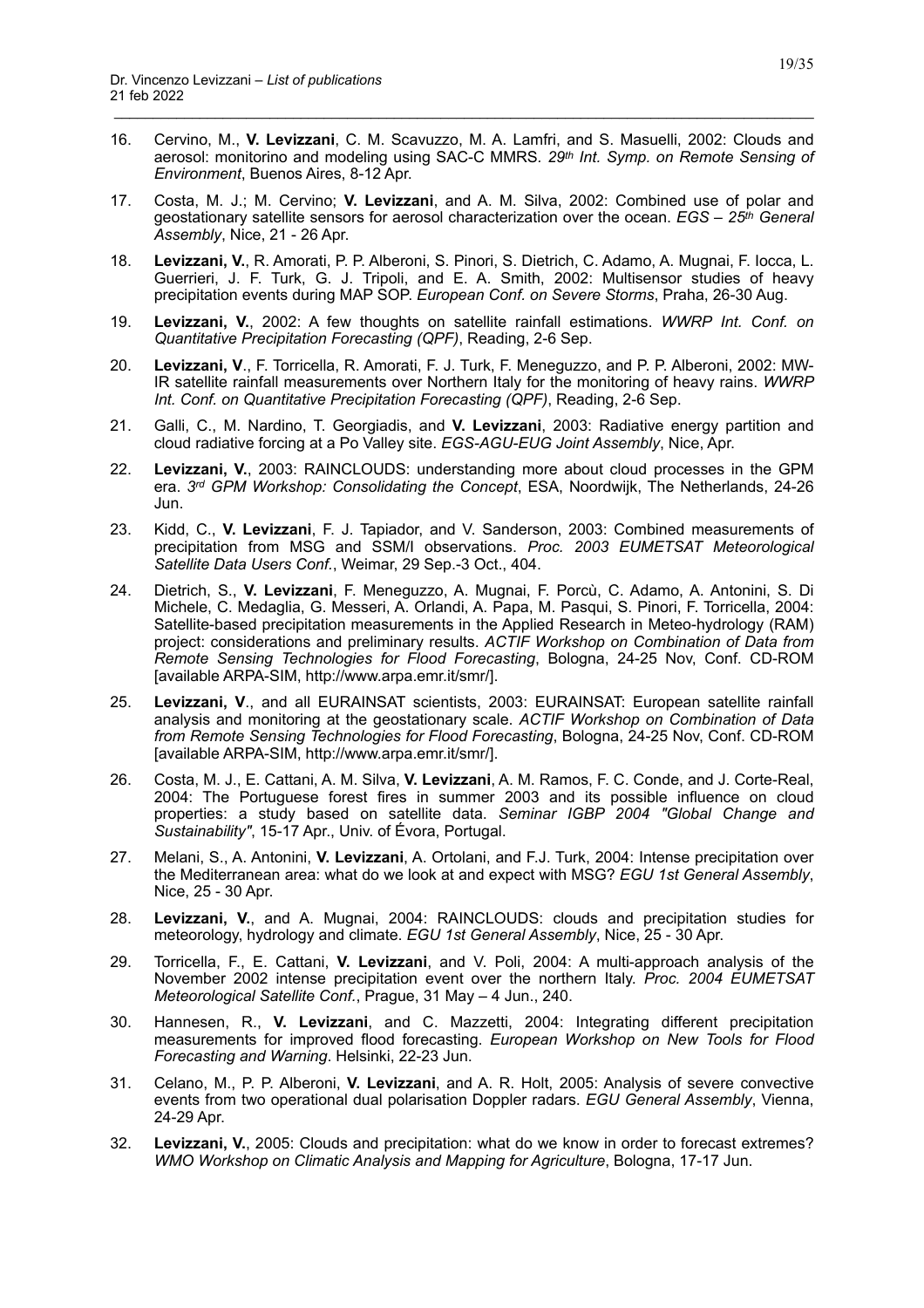33. Kidd, C., E. E. Ebert, A. Gruber, J. Janowiak, and **V. Levizzani**, 2005: Initial results from the European IPWG validation site. *R. Met. Soc. Conf.*, Exeter, 11-16 Sep.

\_\_\_\_\_\_\_\_\_\_\_\_\_\_\_\_\_\_\_\_\_\_\_\_\_\_\_\_\_\_\_\_\_\_\_\_\_\_\_\_\_\_\_\_\_\_\_\_\_\_\_\_\_\_\_\_\_\_\_\_\_\_\_\_\_\_\_\_\_\_\_\_\_\_\_\_\_\_\_\_\_\_\_\_\_\_\_\_\_\_

- 34. Laing, A., J. Tuttle, R. Carbone, and **V. Levizzani**, 2005: Developing a climatology of convective precipitating patterns in Africa. *5th GEWEX Int. Scientific Conf.*, Costa Mesa, CA, 20-24 Jun.
- 35. Rosenfeld, D., **V. Levizzani**, I. Lensky, and E. Cattani, 2005: Observing cloud-aerosol interactions with METEOSAT-8. *Proc. 2005 EUMETSAT Meteorological Satellite Conf.*, Dubrovnik, 19-23 Sep.
- 36. Carbone, R. E., A. Laing, T. D. Keenan, C-C. Wang, T-J Chen, **V. Levizzani**, and L. Zamboni, 2005: Conditions associated with warm season rainfall over five continents. *7th Plinius Conf. on Mediterranean Storms*, Rethymnon, Crete, 5-7 Oct.
- 37. Mugnai, A., C. Adamo, F. Baordo, B. Bizzarri, S. Dietrich, **V. Levizzani**, C. M. Medaglia, S. Pinori, F. Porcù, F. Prodi, E. A. Smith, F. Torricella, and G. J. Tripoli, 2005: A full approach for the exploitation of multisensor satellite observations of extreme precipitation events. *7th Plinius Conf. on Mediterranean Storms*, Rethymnon, Crete, 5-7 Oct.
- 38. Laing, A., R. E. Carbone, and **V. Levizzani**, 2006: A satellite-based climatology of convective

precipitation episodes over Africa. *14th Conf. Satellite Meteor. and Oceanography*, Amer. Meteor. Soc., Atlanta, 30 Jan.-2 Feb. 2006, P2.18.

39. Laing, A., **V. Levizzani**, and R. E. Carbone, 2006: The diurnal cycle and propagation of deep

convective clouds in Africa. *27th Conf. Tropical Meteor.*, Amer. Meteor. Soc., Monterey CA, Apr. 2006, P10.13.

- 40. **Levizzani, V.**, A. G. Laing, and R. E. Carbone, 2006: Warm season convective precipitation climatology over Europe and Africa. *EGU General Assembly*, Vienna, 2-7 Apr.
- 41. Kidd, C., E. E. Ebert, J. Janowiak, J. Turk, and **V. Levizzani**, 2006: Validation of satellite and model estimates of precipitation: results from the International Precipitation Working Group. *EGU General Assembly*, Vienna, 2-7 Apr.
- 42. Melani, S., A. Antonini, G. Giuliani, **V. Levizzani**, A. Orlandi, A. Ortolani, and G. Maracchi, 2006: Validation of a MSG-based satellite rainfall estimation algorithm over the Euro-African area. *EGU General Assembly*, Vienna, 2-7 Apr.
- 43. Laing, A., R. Carbone, and **V. Levizzani**, 2006: The diurnal cycles and propagation of deep convection in Africa*, 2nd Int'l. Symp. On Quantitative Precipitation Forecasting and Hydrology*, Boulder, CO, 5-8 Jun.
- 44. **Levizzani, V.**, M. Masotti, R. Ginnetti, M. Pasqui, S. Melani, A. G. Laing, and R. E. Carbone, 2007: Variability of warm-season clouds over Europe. *EGU General Assembly*, Vienna, 15-20 Apr.
- 45. Metzger, S., J. Lelieveld, U. Blahak, H. Noppel, K. Beheng, D. Rosenfeld, A. Khain, E. Cattani, and **V. Levizzani**, 2007: Aerosol/cloud feedbacks with the most recent version of the German weather forecast model (COSMO LM). *EGU General Assembly*, Vienna, 15-20 Apr.
- 46. Mugnai, A., B. Bizzarri, D. Casella, D. Capacci, E. Cattani, F. Di Paola, S. Dietrich, **V. Levizzani**, F. Porcù, F. Prodi, P. Sanò, and F. Torricella, 2007: The EUMETSAT Satellite Application Facility in support to Operational Hydrology and Water Management (H-SAF): Precipitation retrieval algorithms and precipitation products. *EGU General Assembly*, Vienna, 15-20 Apr.
- 47. **Levizzani, V.**, M. Masotti, R. Ginnetti, S. Melani, A. Antonini, M. Pasqui, A. Ortolani, A. G. Laing, and R. E. Carbone, 2007: Variability of warm season convective clouds over Europe and the Mediterranean. *9th EGU Conf. on Mediterranean Storms*, Varenna, 10-13 Sep.
- 48. Melani, S., M. Pasqui, **V. Levizzani**, A Ortolani, and A. Antonini, 2007: Analysis of a stationary deep convective storm: detecting a V – Shape feature through GEO-LEO satellites. *Proc. 4th European Conf. on Severe Storms*, Trieste, 10-14 Sep.
- 49. Kidd, C, R. R. Ferraro, F. J. Turk, P. Bauer, **V. Levizzani**, E. E. Ebert, J. Janowiak, 2007: The International Precipitation Working Group. *EUMETSAT Meteorological Satellite Conf.* and *15th AMS Satellite Meteorology & Oceanography Conf.*, Amsterdam, 24 - 28 Sep.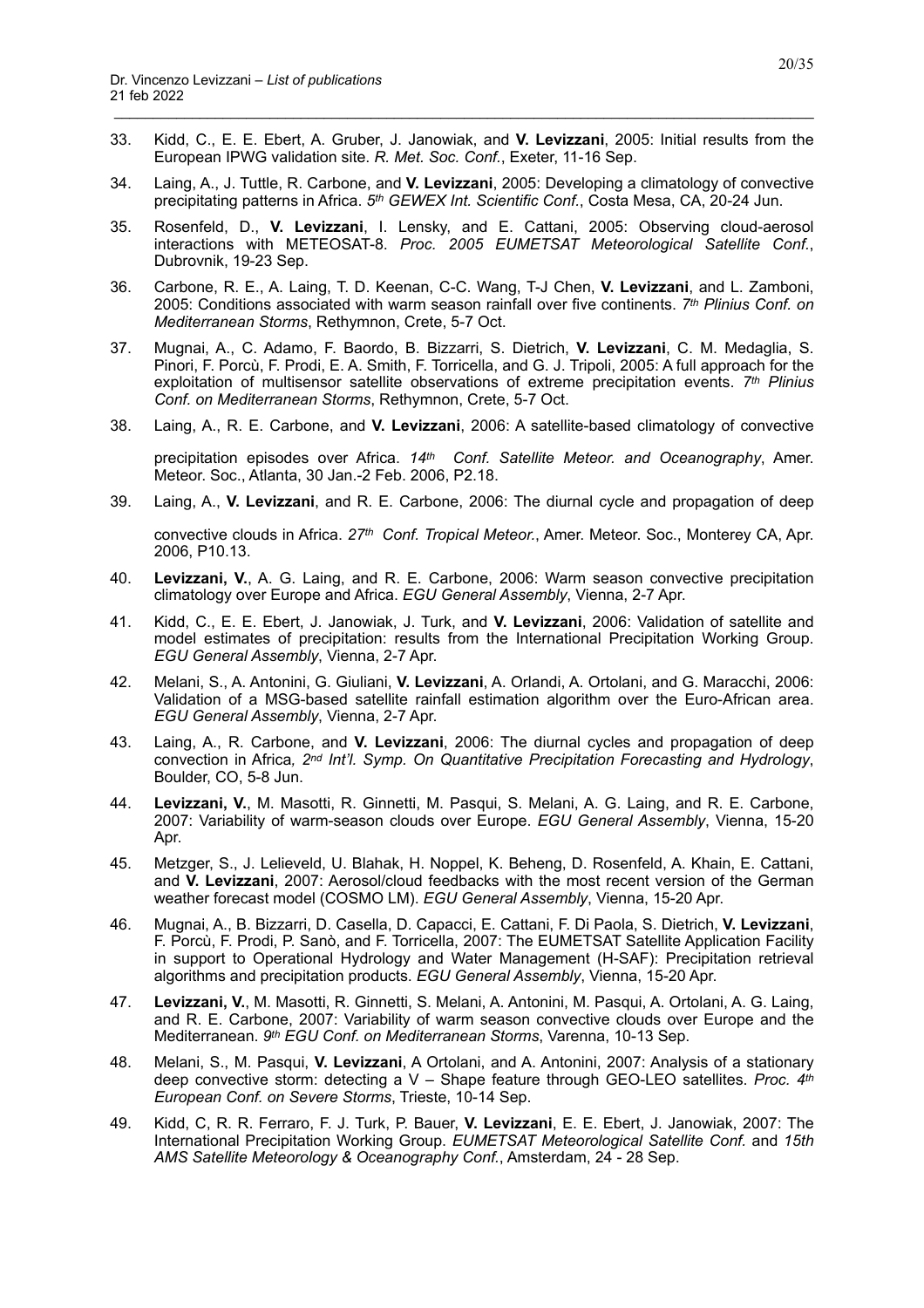50. Melani, S., A. Antonini, **V. Levizzani**, R. Ginnetti, M. Pasqui, A. Ortolani, A. G. Laing, and R.E. Carbone, 2007: A four-years (2004-2007) climatology of West African precipitation episodes as derived from a combined IR/MW rainfall estimate technique. *2nd Int. AMMA Conf.*, Karlsruhe, 26-30 Nov.

- 51. Torricella, F., E. Cattani, and **V. Levizzani**, 2007: The blended MW-IR precipitation technique: Improving the rain areas delineation by means of SEVIRI. *1st Workshop of the Satellite Application Facility on Support to Operational Hydrology and Water Management*, Roma, 16-18 Oct.
- 52. **Levizzani, V.**, C. Kidd, R. Ferraro, P. Bauer, F. J. Turk, E. Ebert, and J. Janowiak, 2007: The International Precipitation Working Group – Present and future of precipitation estimation from satellite. *1st Workshop of the Satellite Application Facility on Support to Operational Hydrology and Water Management*, Roma, 16-18 Oct.
- 53. Laviola, S., and **V. Levizzani**, 2008: Rain rate retrieval using the 183-WSL algorithm. *EGU General Assembly*, Vienna, 13-18 Apr.
- 54. Laing, A., R. E. Carbone, and **V. Levizzani**, 2008: Cycles of deep convection over central and southern Africa. *28th Conf. Hurricanes and Tropical Meteor.*, Amer. Meteor. Soc., Orlando, FL, 28 Apr-2 May.
- 55. Carbone, R. E., **V. Levizzani**, T. D. Keenan, A. G. Laing and C. C. Wang, 2008: A comparative study of warm season precipitation occurrence over Africa, Australia, East Asia, Europe and the United States. *EGU General Assembly*, Vienna, 13-18 Apr.
- 56. Hatzianastassiou, N., C. D. Papadimas, C. Lolis, A. Bartzokas, **V. Levizzani** and J. Pnevmatikos, 2008: Spatial and temporal variation of precipitation over the Mediterranean Basin based on Global Precipitation Climatology Project satellite data. *10th EGU Plinius Conf. on Mediterranean Storms*, Nicosia, 22-24 Sep.
- 57. Laviola, S., **V. Levizzani**, M. Miglietta, and A. Moscatello, 2008: Satellite and numerical model investigation of two Mesoscale Convective Systems over Central Mediterranean. *10th EGU Plinius Conf. on Mediterranean Storms*, Nicosia, 22-24 Sep.
- 58. Torricella, F., E. Cattani, **V. Levizzani**, and S. Laviola, 2008: On the statistical relationship between the optical and microphysical characteristics of warm topped clouds from AVHRR and the rainfall intensity derived from AMSU. *10th EGU Plinius Conf. on Mediterranean Storms*, Nicosia, 22-24 Sep.
- 59. **Levizzani, V.**, F. Pinelli, R. Ginnetti, S. Melani, A. Antonini, M. Pasqui, A. Ortolani, A. G. Laing, and R. E. Carbone, 2008: Variability of warm season convective clouds over Europe and the Mediterranean. *Proc. 2008 EUMETSAT Meteorological Satellite Conf*., Darmstadt, 8-12 Sep.
- 60. Costa, M.-J., D. Santos, R. Salgado, **V. Levizzani**, F. Pinelli, D. Bortoli, and A.M. Silva, 2009. Modelling of orographic precipitation over Portugal and effects on the surrounding regions. *EGU General Assembly*, Vienna, 19-24 Apr.
- 61. Kidd, C., **V. Levizzani**, R. R. Ferraro, E. Ebert, J. Janowiak, 2009: Satellite precipitation estimates for hydrological applications. *EGU General Assembly*, Vienna, 19-24 Apr.
- 62. Laviola, S., E. Cattani, F. Marra, **V. Levizzani**, and C. Kidd, 2009: On the rainfall retrieval with the 183-WSL algorithm over Northern Europe. *EGU General Assembly*, Vienna, 19-24 Apr.
- 63. van Oevelen, P. J., P. Arkin, R. Adler, and **V. Levizzani**, 2009: Global precipitation research in the framework of GEWEX: Future challenges and overview. *EGU General Assembly*, Vienna, 19-24 Apr.
- 64. Melani, S., M. Pasqui, A. Antonini, A. Ortolani, and **V. Levizzani**, 2009: The synergy of GEO-LEO satellite observations in analysing enhanced-V features on top of severe storms. *ECSS 2009*, Landshut, 12-16 Oct.
- 65. Laviola, S., and **V. Levizzani**, 2009: Using the 183-WSL high-frequency algorithm to infer rain rates from satellite and identify snow on the ground and aloft. *EO and Water Cycle Science: Towards a Water Cycle Multi-Mission Observation Strategy*, ESA-ESRIN, Frascati, 18-20 Nov.
- 66. Mugnai, A., S. Dietrich, **V. Levizzani**, D. Casella, E. Cattani, F. Di Paola, M. Formenton, S. Laviola, and P. Sanò, 2009: Precipitation retrieval from satellite within EUMETSAT's H-SAF. *EO*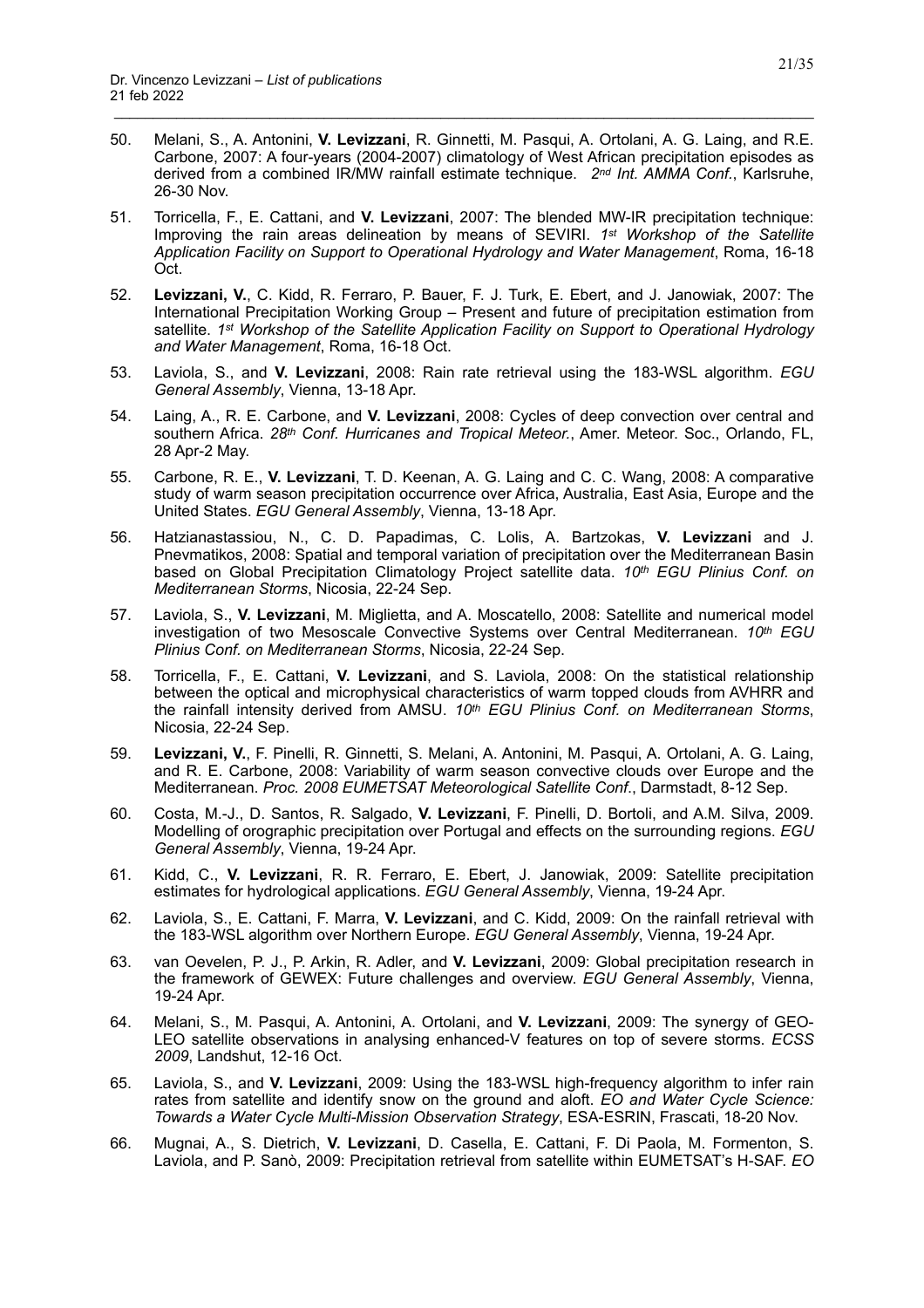*and Water Cycle Science: Towards a Water Cycle Multi-Mission Observation Strategy*, ESA-ESRIN, Frascati, 18-20 Nov.

67. Mugnai, A., S. Dietrich, **V. Levizzani**, D. Casella, E. Cattani, F. Di Paola, M. Formenton, S. Laviola, and P. Sanò, 2010: Precipitation retrieval from satellite within H-SAF. *EUMETSAT 2nd H-SAF Workshop*, Zakopane, 16-18 Mar.

- 68. Conte, D., M. M. Miglietta, S. Laviola, and **V. Levizzani**, 2010: Comparison of LAPS analyses with EUMETSAT products for the characterization of cloud cover and instability indices in Mediterranean tropical-like cyclones. *4th HyMEX Workshop*, Bologna, 8-10 Jun.
- 69. Mugnai, A., S. Dietrich, V. Levizzani, D. Casella, E. Cattani, F. Di Paola, M. Formenton, S. Laviola, and P. Sanò, 2010: Precipitation retrieval from satellite within EUMETSAT's H-SAF. *4th HyMEX Workshop*, Bologna, 8-10 Jun.
- 70. Prodi, F., D. Capacci, D. Casella, E. Cattani, M. De Rosa, S. Dietrich, F. Di Paola, M. Formenton, S. Laviola, **V. Levizzani**, G.P. Marra, F.S. Marzano, L. Milani, A. Mugnai, F. Porcù, P. Sanò, M.L. Tampellini, 2010: Precipitation retrieval and nowcasting from satellite within project "Nowcasting-PROSA" of the Italian Space Agency. *IPC10, Int. Precipitation Conf.*, Coimbra, 23-25 Jun.
- 71. Mugnai, A., S. Dietrich, **V. Levizzani**, D. Casella, E. Cattani, F. Di Paola, M. Formenton, S. Laviola, and P. Sanò. 2010: Precipitation retrieval from satellite with EUMETSAT's H-SAF. *12th Plinius Conf. On Mediterranean Storms*, Corfu, 1-4- Sep.
- 72. Conte, D., M. M. Miglietta, S. Laviola, **V. Levizzani**, and S. Albers, 2010: Comparison of LAPS analyses with EUMETSAT products for the characterization of cloud cover and instability indices in Mediterranean tropical-like ciclone. *LAPS Users' Workshop*, Boulder, CO, 25-27 Oct.
- 73. Mugnai, A., **V. Levizzani**, S. Dietrich, D. Biron, D. Casella, E. Cattani, L. De Leonibus, F. Di Paola, M. Formenton, S. Laviola, D. Melfi, S. Puca, P. Sanò, F. Zauli, 2011: Precipitation products from the Hydrology SAF. *30th EUMETSAT STG Science Working Group Meeting*, Darmstadt, 14-15 Mar.
- 74. Laviola, S., E. Cattani, and **V. Levizzani**, 2011; Rainfall estimations and characterization of snow-covered terrains: Validation of the new version of the 183-WSL retrieval method. *EGU General Assembly*, Vienna, 3-8 Apr.
- 75. Mugnai, A., S. Dietrich, **V. Levizzani**, D. Casella, E. Cattani, F. Di Paola, M. Formenton, S. Laviola, P. Sanò, L. De Leonibus, F. Zauli, D. Biron, D. Melfi, F. Porcù, and S. Puca, 2011: Precipitation products from the Hydrology SAF. *13th EGU Plinius Conf. on Mediterranean Storms*, Savona, 7-9 Sep.
- 76. Lane, A., E. E. Ebert, P. Kucera, **V. Levizzani**, and F. J. Turk, 2011: Space-based precipitation datasets: Opening new frontiers in atmospheric and hydrologic applications. *2nd Asia/Oceania Meteorological Satellite Users' Conf.*, Tokyo, 6-9 Dec.
- 77. Purdom, F. J. W., P. Kucera, B. Lapeta, and **V. Levizzani**, 2011: The International Precipitation Working Group (IPWG). *2nd Asia/Oceania Meteorological Satellite Users' Conf*., Tokyo, 6-9 Dec.
- 78. Westerhoff, R., **V. Levizzani**, F. Pappenberger, A. de Roo, R. D. Lange, W. Wagner, M. F. Bierkens, M. Ceran, A. Weerts, S. Sinclair, G. Miguez-Macho, E. Langius, and the GLOWASIS Team, 2011: FP7 GLOWASIS – A new collaborative project aimed at pre-validation of a GMES Global Water Scarcity Information Service. *AGU Fall Meeting*, 5-11 Dec.
- 79. Laviola, S., A. Moscatello, M. M. Miglietta, E. Cattani, and **V. Levizzani**, 2012: A satellite and numerical model combined approach to study extreme rain events over the Mediterranean basin. *EGU General Assembly*, Vienna, 22-27 Apr.
- 80. Thiemig, V., R. Rojas, **V. Levizzani**, and A. De Roo, 2012: Validation of satellite-based precipitation estimates over different African River Basins. *EGU General Assembly*, Vienna, 22-27 Apr.
- 81. Mugnai, A., D. Biron, D. Casella, E. Cattani, L. De Leonibus, S. Dietrich, S. Laviola, **V. Levizzani**, D. Melfi, G. Panegrossi, M. Petracca, F. Porcù, S. Puca, A. Rinollo, P. Sanò, and F. Zauli, 2012: Precipitation products from EUMETSAT's Satellite Application Facility on Support to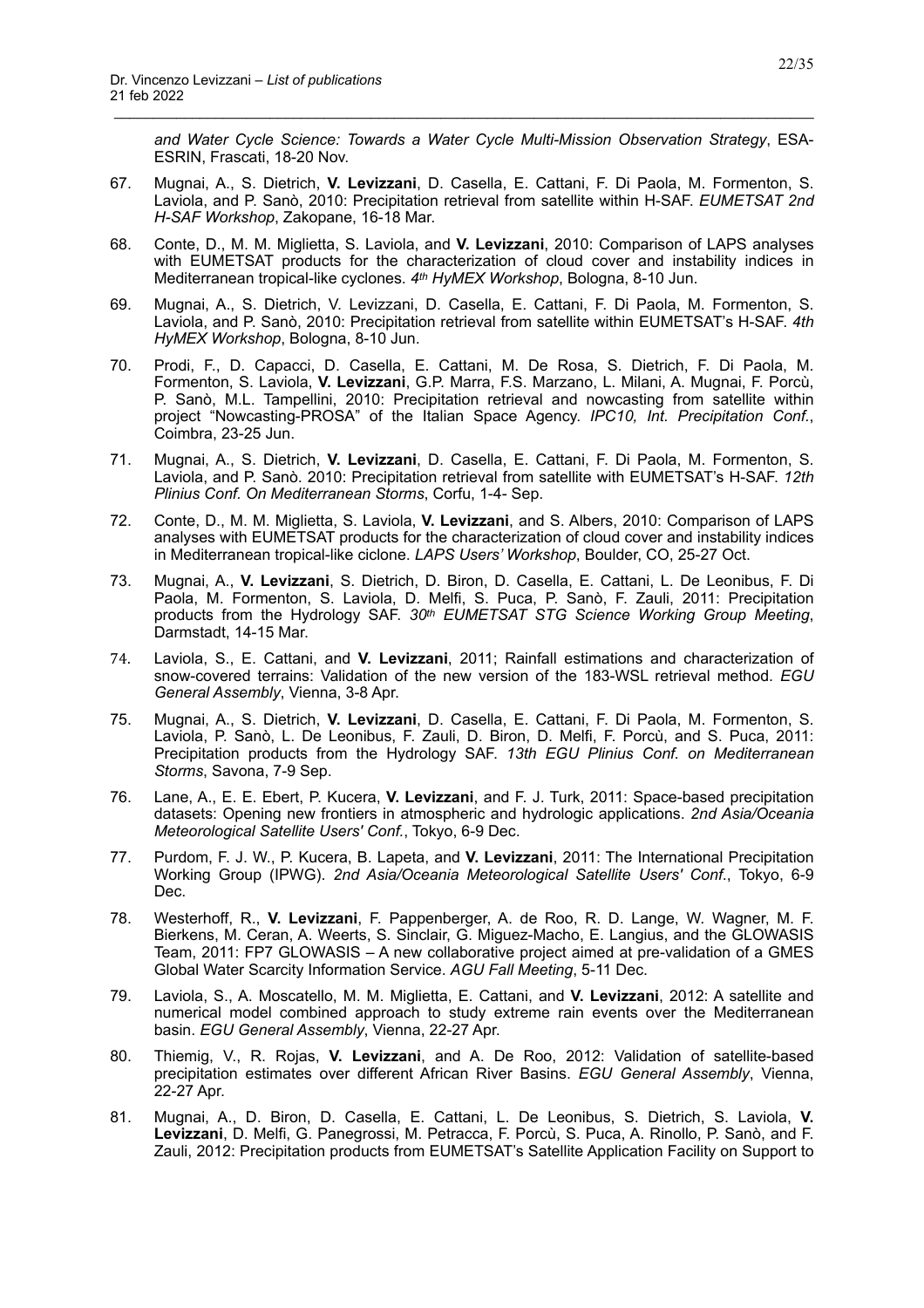Operational Hydrology and Water Management (H-SAF). *4th TRMM and GPM Int. Sci. Conf*, Tokyo, 13-16 Nov.

82. Cattani, E., S. Laviola, **V. Levizzani**, and R. Westerhoff, 2012: Satellite precipitation products in the frame of the GLOWASIS Project, a GMES Global Water Scarcity Information Service. *Conf. CeTeM-AIT*, Bari, 4-5 Dec.

- 83. Laviola, S., E. Cattani, and **V. Levizzani**, 2012: Application of microwave high frequencies for the evaluation of cloud properties and retrieval of precipitation rates. *Conf. CeTeM-AIT*, Bari, 4-5 Dec.
- 84. Cattani, E., C. Acquistapace, S. Laviola, and **V. Levizzani**, 2013: Satellite-based VIS/IR multispectral screening of precipitating clouds: A case study during summer at mid-latitudes. *EGU General Assembly*, Vienna, 7-12 Apr.
- 85. **Levizzani, V.**, S. Laviola, E. Cattani, and M. J. Costa, 2013: Extreme precipitation on the island of Madeira on 20 February 2010 as seen by satellite passive microwave sounders. *EGU General Assembly*, Vienna, 7-12 Apr.
- 86. Pasqui, M., S. Melani, F. Pasi, B. Gozzini, M. Gaetani, E. Di Giuseppe, and **V. Levizzani**, 2013: Retrospective analysis of synoptic favourable conditions for deep convective events in the Mediterranean Sea. *ECSS2013*, Helsinki, 3-7 Jun.
- 87. Miglietta, M. M., S. Laviola, D. Mastrangelo, A. Malvaldi, D. Conte, and **V. Levizzani**, 2013: Analysis of tropical-like cyclones over the Mediterranean Sea through a combined modeling and satellite approach. *EMS&ECAM Conf*., Reading, 9-13 Sep.
- 88. Laviola, S., **V. Levizzani**, E. Cattani, and C. Kidd, 2013: Validation of the 183-WSL retrieval method using ground radar measurements. *6th Int. Workshop for GPM Ground Validation*, Roma, 5-7 Nov.
- 89. Brocca, L., L. Ciabatta, C. Massari, W. Dorigo, S. Hahn, S. Hasenauer, R. Kidd, T. Moramarco, **V. Levizzani**, and W. Wagner, 2014: Soil as a natural raingauge: Estimating rainfall from global satellite soil moisture data. *EGU General Assembly*, Vienna, 27 Apr.–2 May.
- 90. Cattani, E., A. Merino Suances, and **V. Levizzani**, 2014: Evaluation of six satellite rainfall products over the Great Horn of Africa. *EGU General Assembly*, Vienna, 27 Apr.–2 May.
- 91. Laviola, S., M. Valeri, M. M. Miglietta, and **V. Levizzani**, 2014: Multi-sensor approach for a satellite detection and characterization of Mediterranean hurricanes: A case study. *EGU General Assembly*, Vienna, 27 Apr.–2 May.
- 92. Merino, A., L. Lopez, J. L. Sanchez, E. Garcia-Ortega, E. Cattani, and **V. Levizzani**, 2014: Daytime identification of summer hailstorm cells from MSG data. *EGU General Assembly*, Vienna, 27 Apr.–2 May.
- 93. Brocca, L., L. Ciabatta, C. Massari, T. Moramarco, S. Hahn, S. Hasenauer, W. Dorigo, R. Kidd, W. Wagner, and **V. Levizzani**, 2014: Estimating rainfall from global satellite soil moisture data: Recent improvements and applications. *Satellite Soil Moisture Validation & Application Workshop*, Amsterdam, 10-11 Jul.
- 94. Cattani, E., A. Merino Suances, and **V. Levizzani**, 2014: Analysis of satellite monthly precipitation time series over East Africa. *7th Int. Scientific Conf. on the Global Water and Energy Cycle*, The Hague, 14-17 Jul.
- 95. Miglietta, M. M., G. Modugno, S. Laviola, and **V. Levizzani**, 2014: An intense tropical-like cyclone in the Western Mediterranean basin: Numerical simulations and satellite analysis. *14th EMS/10th ECAC*, Prague, 6-10 Oct.
- 96. Cattani, E., A. Merino Suances, C. Wenhaji, and **V. Levizzani**, 2014: Analysis of satellite monthly precipitation time series over East Africa. *7th Workshop IPWG*, Tsukuba, 17-21 Nov.
- 97. Gabriele, S., S. Laviola, **V. Levizzani**, M. M. Miglietta, L. Baldini, S. Dietrich, S. Federico, and G. P. Marra, 2014: Analysis and investigation of extreme rainfall events combining different data sources. *7th Workshop IPWG*, Tsukuba, 17-21 Nov.
- 98. Laviola, S., J. Beauchamp, R. Ferraro, and **V. Levizzani**, 2015: Two passive microwave prototype methods for hail detection. *EGU General Assembly*, Vienna, 12-17 Apr.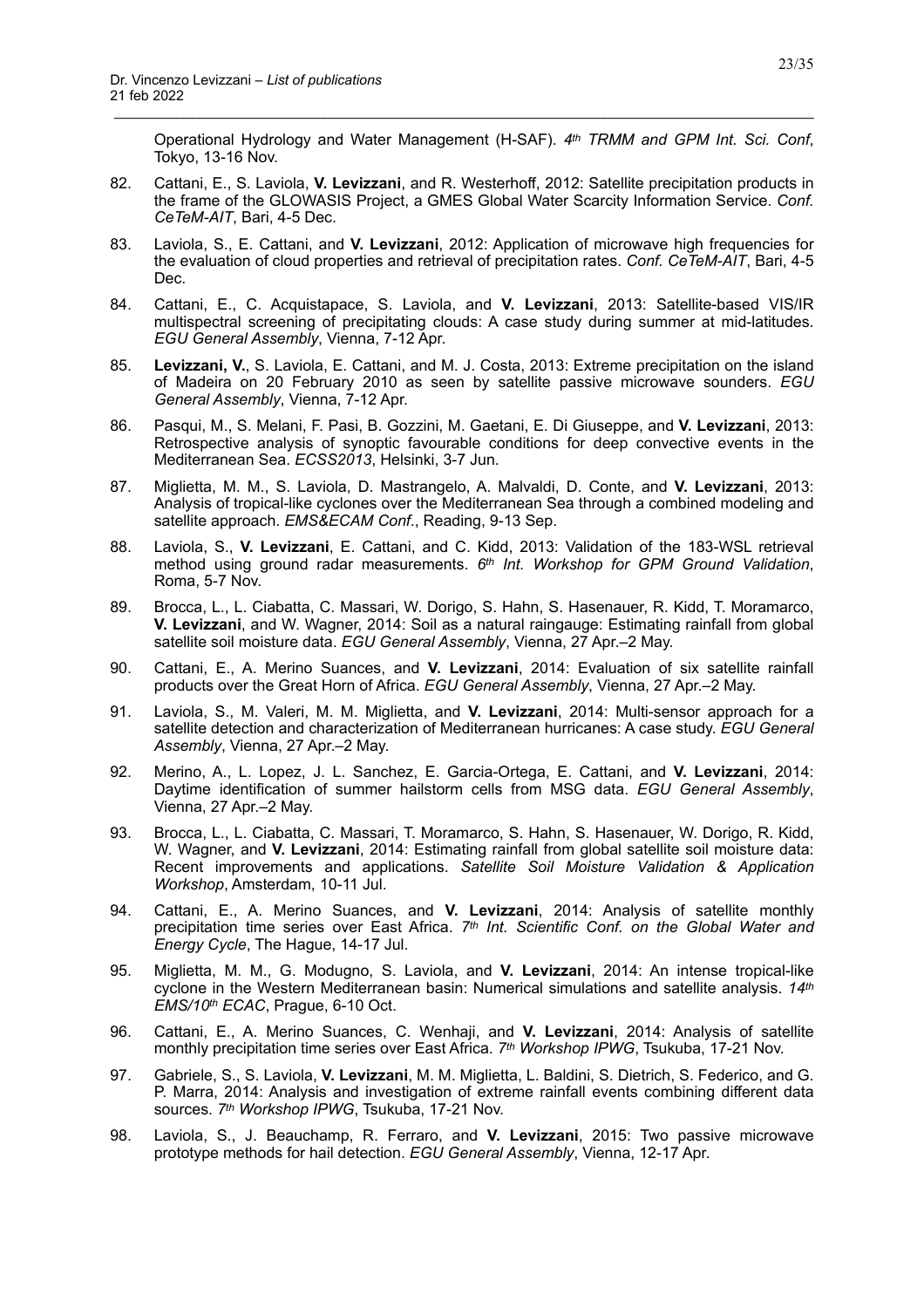99. Barrera, D., S. Masuelli, S. Laviola, and **V. Levizzani**, 2015: Implementación y validación del algoritmo 183-WSL sobre el sur de Sudamérica, para la estimación satelital operative de precipitación. *CONGREMET 2015*, Mar del Plata, 26-29 May.

- 100.Miglietta, M. M., D. Cerrai, S. Laviola, E. Cattani, **V. Levizzani**, W. Kim, S. K. Park, C. Cassardo, A. Ricchi, and S. Carniel, 2015: Analysis of an intense tropical-like cyclone over the western Mediterranean Sea through a combined modeling and satellite approach. *ECSS2015*, Wiener Neustadt, 14-18 Sep.
- 101.Laviola, S., J. Beauchamp, R. Ferraro, and **V. Levizzani**, 2015: Passive microwave approaches to hailstorm detection. *2015 EUMETSAT Meteorological Satellite Conf*., Toulouse, 21-25 Sep.
- 102.Cattani, E., C. Wenhaji Ndomeni, A. Merino, and **V. Levizzani**, 2015: Characterization of the precipitation over East Africa during last decades. *Earth Observation for Water Cycle Science*, Frascati, 20-23 Oct.
- 103.Marra, A. C., D. Casella, P. Sanò, G. Panegrossi, M. Petracca, S. Dietrich, and **V. Levizzani**, 2015: Analysis and comparison of global precipitation datasets with gridded products from passive microwave retrieval algorithms in the GPM era. *Earth Observation for Water Cycle Science*, Frascati, 20-23 Oct.
- 104.Derin, Y., E. Anagnostou, J. Kalogiros, M. Anagnostou, A. C. Marra, G. Panegrossi, **V. Levizzani**, E. Cattani, D. Casella, and P. Sanò, 2015: Passive microwave rainfall error analysis using highresolution X-band dual-polarization radar observations in complex terrain. *AGU Fall Meeting*, S. Francisco, 14-18 Dec.
- 105.Laviola, S., J. Beauchamp, R. Ferraro, and **V. Levizzani**, 2016: Prototype methods for hail detection based on passive microwave high frequencies. *14th Specialist Meeting on Microwave Radiometry and Remote Sensing of the Environment*, *MicroRad 2016*, Espoo, 11-14 Apr.
- 106.Cattani, E., C. Wenhaji Ndomeni, A. Merino, and **V. Levizzani**, 2016: Analysis of satellite precipitation over East Africa during the last decades. *EGU General Assembly*, Vienna, 17-22 Apr.
- 107.Laviola, S., M. M. Miglietta, D. Cerrai, E. Cattani, and **V. Levizzani**, 2016: Potential vorticity patterns in Mediterranean "hurricanes". *EGU General Assembly*, Vienna, 17-22 Apr.
- 108.Beck, H. E., A. I. J. M. van Dijk, **V. Levizzani**, J. Schellekens, and A. de Roo, 2016: MSWEP: Multi-source weighted-ensemble precipitation. *EGU General Assembly*, Vienna, 17-22 Apr.
- 109.Beck, H. E., A. I. J. M. van Dijk, **V. Levizzani**, J. Schellekens, D. Miralles, B. Martens, and A. de Roo, 2016: MSWEP: Multi-source weighted-ensemble precipitation. *8th IPWG & 5th IWSSM Joint Workshop*, Bologna, 3-7 Oct.
- 110.Cattani, E., A. Merino, C. Wenhaji Ndomeni, J. A. Guijarro, and **V. Levizzani**, 2016: East Africa precipitation during recent decades. *8th IPWG & 5th IWSSM Joint Workshop*, Bologna, 3-7 Oct.
- 111.Kidd, C., E. E: Ebert, J. Janowiak, F. J. Turk, D. Vila, M. Sapiano, S. Shige, E. de Coning, R. Ferraro, **V. Levizzani**, and P. Arkin, 2016: The IPWG intercomparison effort. *8th IPWG & 5th IWSSM Joint Workshop*, Bologna, 3-7 Oct.
- 112.Wenhaji Ndomeni, C., E. Cattani, A. Merino, and **V. Levizzani**, 2016: An observational study of the variability of East Africa rainfall linked to sea surface temperature and soil moisture. *8th IPWG & 5th IWSSM Joint Workshop*, Bologna, 3-7 Oct.
- 113.Beck, H. E., A. de Roo, F. Pappenberger, A. I. M. Van Dijk, **V. Levizzani**, G. J. Huffman, and E. F. Wood, 2016: 3-hourly 0.25° global precipitation by merging gauge, satellite, and weather model data. *AGU Fall Meeting*, S. Francisco, 12-16 Dec.
- 114.Beck, H. E., A. I. J. M. van Dijk, **V. Levizzani**, J. Schellekens, D. G. Miralles, B. Martens, and A. de Roo, 2017: 3-hourly 0.1º fully global precipitation (1979–present) by merging gauge, satellite, and weather model data. *EGU General Assembly*, Vienna, 23-28 Apr.
- 115.Milani, L., M. S. Kulie, G. Skofronick-Jackson, S. J. Munchak, N. B. Wood, and **V. Levizzani**, 2017: Global snowfall: A combined CloudSat, GPM, and reanalysis perspective. *EGU General Assembly*, Vienna, 23-28 Apr.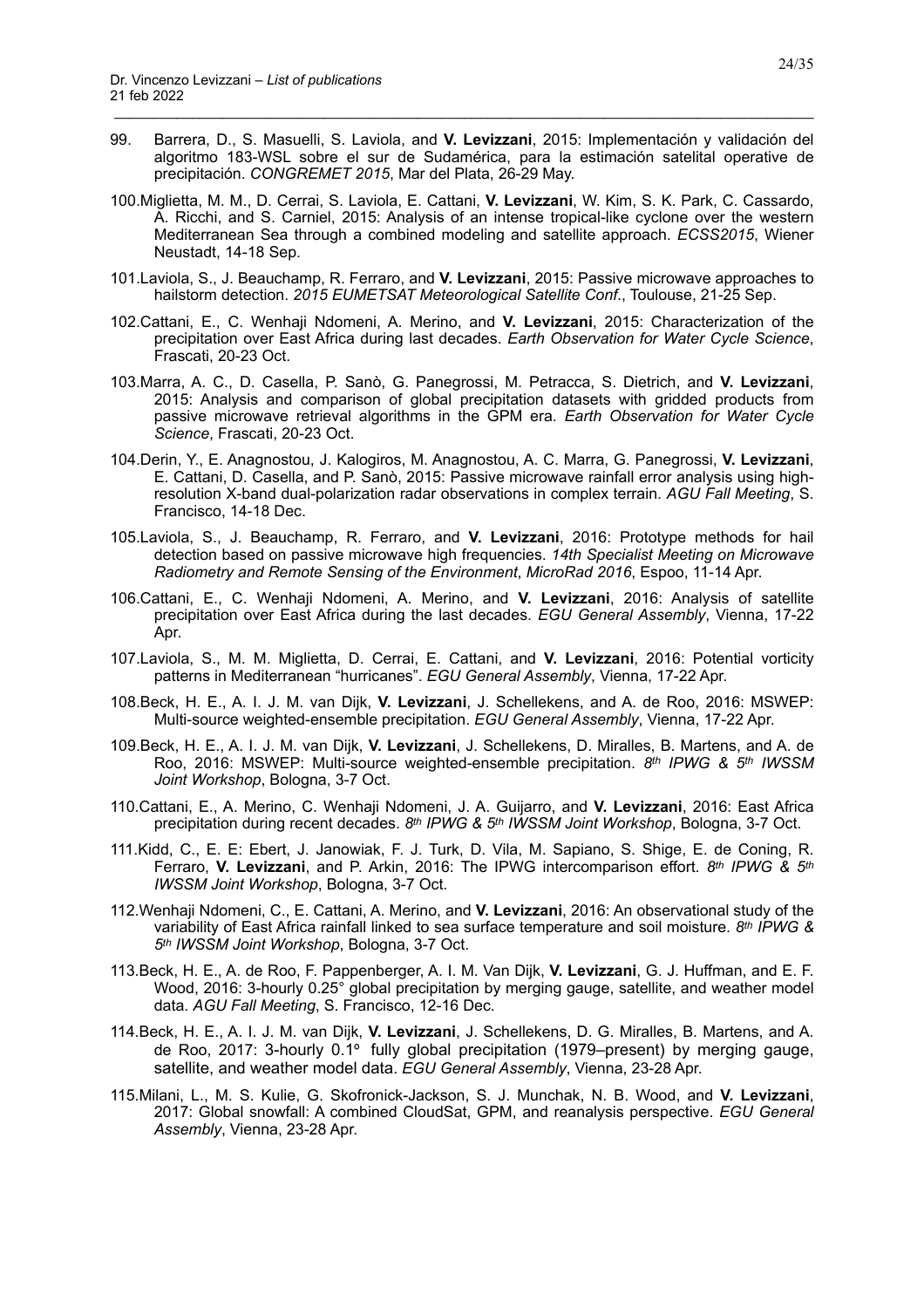116.Beck, H. E., N. Vergopolan, M. Pan, **V. Levizzani**, A. I. J. M. van Dijk, G. P. Weedon, L. Brocca, F. Pappenberger, G. J. Huffman, and E. F. Wood, 2018: Global-scale evaluation of 22 precipitation datasets using gauge observations and hydrological modeling. *EGU General Assembly*, Vienna, 8-13 Apr.

- 117.Cattani, E., A. Merino, and **V. Levizzani**, 2018: Precipitation trends in East Africa from an ensemble of IR-based satellite products. *9th IPWG Workshop*, Seoul, 5-9 Nov.
- 118.Kidd, C., S. Shige, D. Vila, B. Maseko, R. R. Ferraro, V. Singh, A. K. Mitra, A. Kumar, S. K. Mukherjee, M. Sapiano, E. de Coning, **V. Levizzani**, E. E. Ebert, J. Janowiak, F. J. Turk, and P. A. Arkin, 2018: Intercomparisons over Europe and beyond. *9th IPWG Workshop*, Seoul, 5-9 Nov.
- 119.Cattani, E., A. Merino, and **V. Levizzani**, 2019: Rainfall variability and trends in East Africa. *12th Int. Precipitation Conf.*, Irvine, CA, 19-21 Jun.
- 120.Maggioni, V., P. Chambon, **V. Levizzani**, Z. S. Haddad, D.-B. Shin, and R. R. Ferraro, 2019: Research highlights from the International Precipitation Working Group (IPWG). *12th Int. Precipitation Conf.*, Irvine, CA, 19-21 Jun.
- 121.Panegrossi, G., D. Casella, P. Sanò, S. Laviola, E. Cattani, **V. Levizzani**, M. Montopoli, L. Baldini, M. Wolde, P. Kollias, K. Mroz, and A. Battaglia, 2019: On the synergy of space-borne active and passive microwave sensors for snowfall global monitoring: Perspectives towards future ESA missions. *ESA Living Planet Symp.*, Milan, 13-17 May.
- 122.Maggioni, V., P. Chambon, **V. Levizzani**, Z. S. Haddad, D.-B. Shin, and R. R. Ferraro, 2019: Research highlights from the International Precipitation Working Group (IPWG). *Int. TOVS Study Conf.*, Saint-Sauveur, Québec, 31 Oct.-6 Nov.
- 123.Milani, L., G. Skofronick-Jackson, M. S. Kulie, S. J. Munchak, N. B. Wood, and **V. Levizzani**, 2019: Satellite estimation of falling snow: A Global Precipitation Measurement (GPM) Core Observatory perspective. *2nd Int. Summer Snowfall Workshop*, Korkeakoski, Finland, 27-30 Aug.
- 124.Bracci, A., N. Roberto, L. Baldini, M. Montopoli, E. Adirosi, E. Gorgucci, C. Scarchilli, P. Grigioni, V. Ciardini, G. Di Natale, L. Facheris, V. Levizzani, and F. Porcù, 2020: Quantitative precipitation estimation in Antarctica using different ZE-SR relationships based on snowfall classification combining ground observations by radar and disdrometer. *EGU General Assembly*, Vienna, 3-8 May.
- 125.Davolio, S., S. Della Fera, M. M. Miglietta, S. Laviola, and **V. Levizzani**, 2020: An atmospheric river in the Mediterranean basin and the extreme precipitation event of October 2018 over Italy. *10-year HyMeX Workshop*, Toulouse, 25-29 May.
- 126.Maggioni, V., P. Chambon, **V. Levizzani**, and R. Ferraro, 2020: Research Highlights from the International Precipitation Working Group (IPWG). *ESA-GEWEX Conf. "Earth Observation for Water Cycle Science 2020"*, online event, 16-18 Nov.
- 127.Panegrossi, G., D. Casella, P. Sanò, A. Camplani, M. Montopoli, L. Baldini, **V. Levizzani**, E. Cattani, S. Laviola, K. Mroz, P. Kollias, M. Wolde, and A. Battaglia, 2020: The ESA RainCast study for future precipitation satellite missions: New concepts and perspectives for global snowfall monitoring. *ESA-GEWEX Conf. "Earth Observation for Water Cycle Science 2020"*, online event, 16-18 Nov.
- 128.Chambon, P., V. Maggioni, **V. Levizzani**, and R. R. Ferraro, 2021: Research highlights from the International Precipitation Working Group (IPWG). *Int. TOVS Study Conf. (ITSC-XXIII)*, online event, 24-30 Jun.
- 129.Laviola, S., G. Monte, **V. Levizzani**, R. R. Ferraro, and J. Beauchamp, 2021: Understanding and modelling of atmospheric hazards and severe weather phenomena. *EMS Annual Meeting 2021*, 3-10 Sep.
- 130.Laviola, S., G. Monte, **V. Levizzani**, R. R. Ferraro, and J. Beauchamp, 2021: Detecting hail from the GPM constellation: a prospect for the new generation microwave sensors of the EPS-SG programme. *2021 EUMETSAT Meteorological Satellite Conf*., Bucharest, 20-24 Sep.
- 131.Davolio, S., M. M. Miglietta, M. Vercellino, L. Drago Pitura, S. Laviola, and **V. Levizzani**, 2022: Precipitazioni intense sulle Alpi influenzate da un atmospheric river. *IV Congr. Naz. AISAM*, Milano, 14-18 Feb.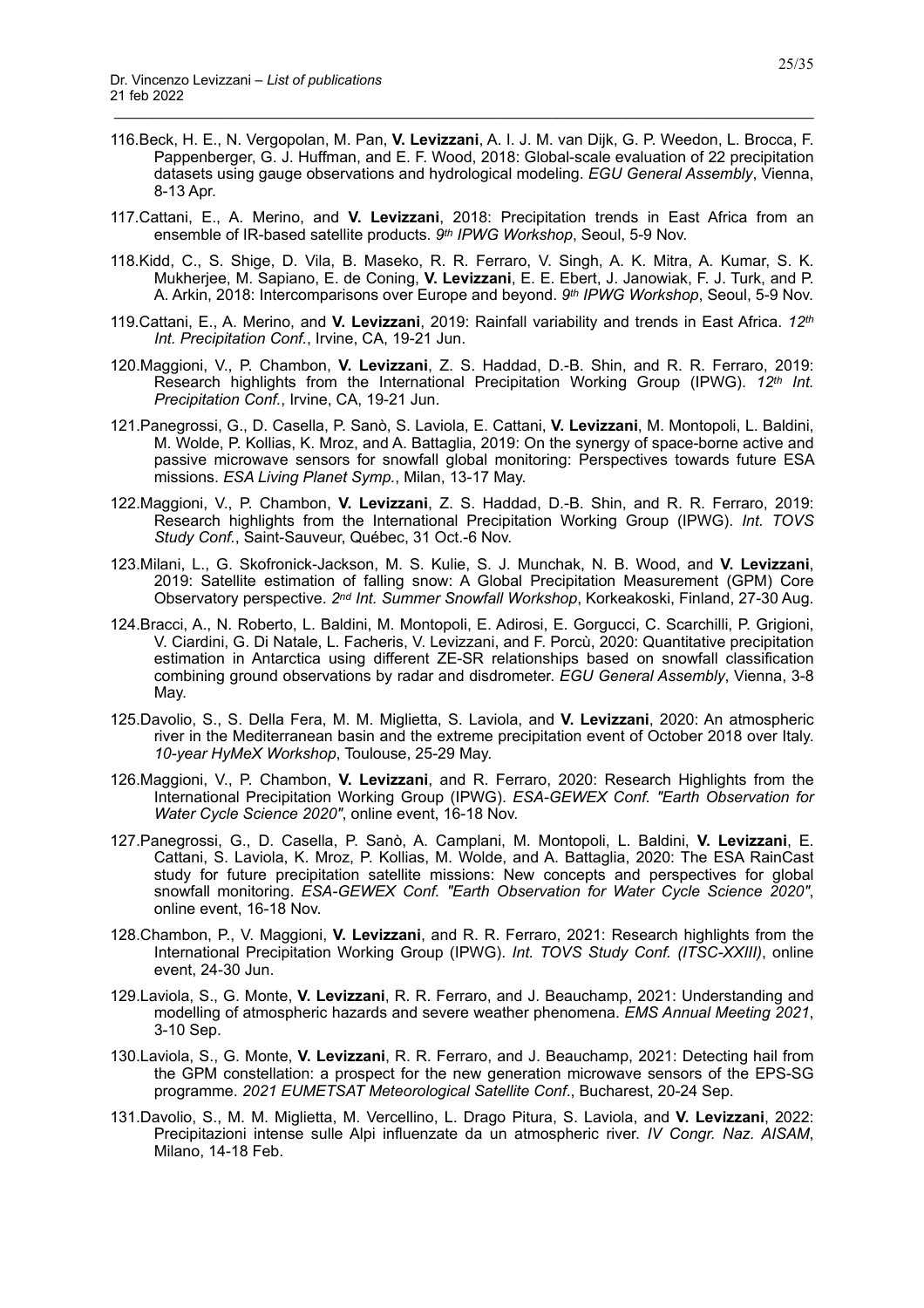132.Laviola, S., F. Chiaravalloti, G. Monte, and **V. Levizzani**, 2022: A quasi-real time satellite method for tracking Atmospheric Rivers. *IV Congr. Naz. AISAM*, Milano, 14-18 Feb.

\_\_\_\_\_\_\_\_\_\_\_\_\_\_\_\_\_\_\_\_\_\_\_\_\_\_\_\_\_\_\_\_\_\_\_\_\_\_\_\_\_\_\_\_\_\_\_\_\_\_\_\_\_\_\_\_\_\_\_\_\_\_\_\_\_\_\_\_\_\_\_\_\_\_\_\_\_\_\_\_\_\_\_\_\_\_\_\_\_\_

- 133.Laviola, S., A. Fornasiero, M. Celano, G. Monte, P. Alberoni, and **V. Levizzani**, 2022: Satellite and radar investigation of hailstorms in Emilia-Romagna: A benchmark for a new integrated nowcasting system. *IV Congr. Naz. AISAM*, Milano, 14-18 Feb.
- 134.Miglietta, M. M., F. Buscemi, A. Tiesi, **V. Levizzani**, A. Papa, and R. Rotunno, 2022: È stato un medicane a causare l'acqua alta del 12 novembre 2019? *IV Congr. Naz. AISAM*, Milano, 14-18 Feb.
- 135.Bracci, A., L. Baldini, N. Roberto, E. Adirosi, M. Montopoli, C. Scarchilli, P. Grigioni, V. Ciardini, **V. Levizzani**, and F. Porcù, 2022: Evidence of sublimation in the vertical profiles of radar reflectivity and its impact on snowfall estimation at the ground at Mario Zucchelli Antarctic Station. *AT-AP-RASC 2022*, Gran Canaria, 23 May-3Jun.
- 136.Laviola, S., F. Vermi, M. Guarascio, G. Monte, G. Folino, and **V. Levizzani**, 2022: The Multisensor Approach for Satellite Hail Advection (MASHA): a new method for nowcasting applications. *EUMETSAT Meteor. Satellite Conf*., Brussels, 19-23 Sep.
- 137.Bracci, A., L. Baldini, N. Roberto, E. Adirosi, M. Montopoli, C. Scarchilli, P. Grigioni, V. Ciardini, **V. Levizzani**, and F. Porcù, 2022: Using variable relationships between reflectivity and snowfall rate obtained from coincident MRR and disdrometer measurements to estimate snowfall at Mario Zucchelli Antarctic Station. *EGU General Assembly*, Vienna, 23-27 May.
- 138.Laviola, S., A. Fornasiero, M. Celano, F. Vermi, G. Monte, P. P. Alberoni, and **V. Levizzani**, 2022: A novel multi-sensor technique for the optimal detection of hailstorms. *ERAD2022*, Locarno, 29 Aug. - 2 Sep.
- 139.Antonini, A., S. Laviola, S. Melani, A. Sonnini, G. Monte, A. Ortolani, and **V. Levizzani,** 2022: Offshore and in-land hail detection through radar and satellite. *ERAD2022*, Locarno, 29 Aug. - 2 Sep.
- 140.Laviola, S., F. Vermi, M. Guarascio, G. Monte, G. Folino, and **V. Levizzani**, 2022: The Multisensor Approach for Satellite Hail Advection (MASHA): a new technique for nowcasting applications. *EMS Annual Meeting*, Bonn, 4-9 Sep.
- 141.Miglietta, M. M., F. Buscemi, S. Dafis, A. Papa, A. Tiesi, D. Conte, S. Davolio, E. Flaounas, **V. Levizzani**, and R. Rotunno, 2022: A high-impact meso-beta vortex in the Adriatic Sea. *17th Plinius Conf. Mediterranean Risks*, Roma, 18-22 Oct.
- 142.Davolio, S., M. M. Miglietta, M. Vercellino, L. Drago Pitura, L. Giovannini, F. Sioni, F. Grazzini, S. Laviola, and **V. Levizzani**, 2022: The role of Atmospheric Rivers in the Mediterranean in heavy precipitation events over the Alps. *17th Plinius Conf. Mediterranean Risks*, Roma, 18-22 Oct.

#### <span id="page-25-0"></span>**NATIONAL CONFERENCES AND ARTICLES ON NATIONAL JOURNALS**

- 1. Prodi, F., **V. Levizzani,** and G. Santachiara, 1983: Rimozione di particelle in nubi miste: modellistica dei meccanismi ed esperimenti di laboratorio*. Congr. Istitutivo del Gruppo Nazionale di Fisica dell'Atmosfera e dell'Oceano del C.N.R.*, L'Aquila, 24-28 Jan.
- 2. Gambarelli, A., **V. Levizzani**, D. Bertolani Marchetti, and F. Prodi, 1985: Misure in laboratorio della velocitá terminale di caduta di granuli pollinici. *LXXXI Congr. Societá Botanica Italiana*, Torino, 8-10 Oct., *Giornale Botanico Italiano*, 119, n.1-2 Supplemento 2, 141-142.
- 3. **Levizzani, V.**, M. Pioppi, and F. Prodi, 1986: Studio dell'aerosol atmosferico mediante la rete nazionale di fotometri solari multispettrali FISBAT*. III Congr. Gruppo Nazionale di Fisica dell'Atmosfera e dell'Oceano del C.N.R*., Roma, 22-24 Sep.
- 4. **Levizzani, V.**, and F. Prodi, 1986: Effetti atmosferici dell'eruzione di El Chichon osservati con fotometro solare multispettrale (1982-1985). *LXXII Congr. Naz. Soc. Italiana di Fisica*, Padova, 2-7 Oct.
- 5. Prodi, F., and **V. Levizzani,** 1988: Previsione meteorologica con elaborazione coordinata di immagini radar e satellite (Nowcasting). *Workshop su "Metodologie e tecnologie avanzate per lo*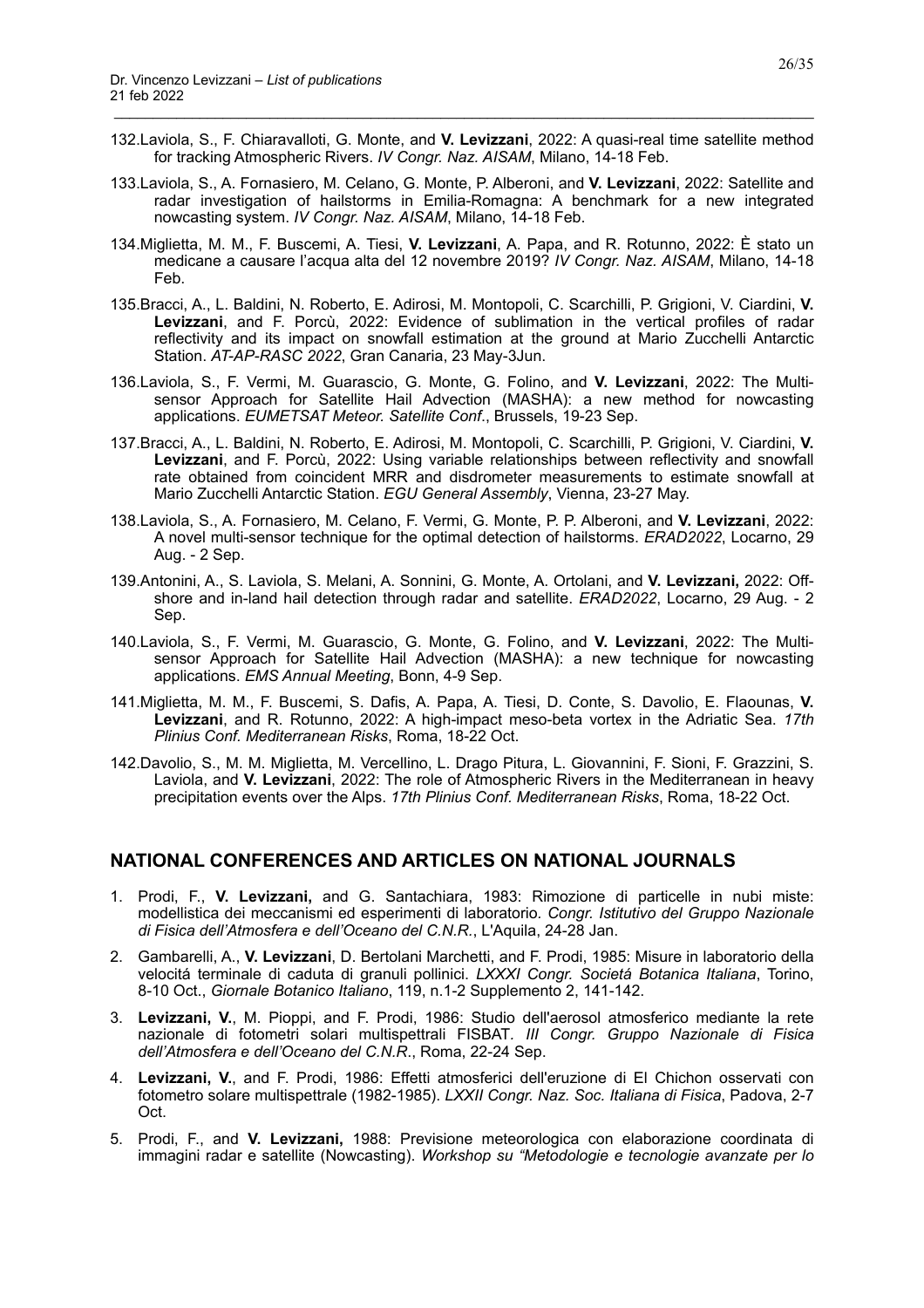*studio dell'ambiente atmosferico e dell'interfaccia aria-mare"*, Como, 14-15 Mar., *Boll. Geofisico*, **I/ 90**, 51-68.

6. Carlá, R., **V. Levizzani,** and F. Prodi, 1989: Stima delle precipitazioni da satellite: studio di un evento di piena del fiume Arno. *Acqua-Aria*, **10**, 1145-1153.

- 7. **Levizzani, V.**, F. Porcú, and F. Prodi, 1990: Stima di precipitazioni e classificazione delle nubi da satellite meteorologico. *MATREP-Monitoraggio dell'Attivitá Temporalesca nella Regione Padana, Primo Documento Tecnico-Scientifico sui Risultati della Campagna*, ERSA-ENEL, 53-55.
- 8. **Levizzani V**., F. Porcú, e F. Prodi, 1990: Radar e satelliti meteorologici nello studio dei sistemi precipitanti. *LXXVI Congr. Naz. Soc. Italiana di Fisica*, Trento, 8-13 Oct.
- 9. Porcú, F., **V. Levizzani,** and F. Prodi, 1990: Sviluppo di tecniche di classificazione delle nubi e stima delle precipitazioni per il nowcasting. *LXXVI Congr. Naz. Soc. Italiana di Fisica*, Trento, 8-13 Oct.
- 10. **Levizzani, V.**, F. Porcú, and F. Prodi, 1990: Sistema per processamento dati meteorologici e nowcasting. *Workshop P.F. "Sistemi Informatici e Calcolo Parallelo", Sottoprogetto 2, Linea di Ricerca Coordinata "Ambienti Integrati e Distribuiti per il Trattamento di Segnali ed Immagini"*, Pisa, 25 Sep.
- 11. Prodi, F., and **V. Levizzani,** 1991: Radarmeteorologia e satelliti meteorologici nel Nowcasting. *Atti del Convegno "L'impiego del radar in meteorologia e agrometeorologia*", S. Nanni Ed., RER, ERSA-Servizio Meteor.Reg., Bologna, 17-18 Oct., 1989,183-201.
- 12. **Levizzani, V.**, F. Porcú, and F. Prodi, 1991: Rappresentazione ed uso dei dati meteorologici multisensore nel Nowcasting. *Atti del Conv.GNFAO sul Progetto Speciale del Comitato Fisica del C.N.R. "Sviluppo di Tecniche Avanzate per l'Utilizzo di Osservazioni e Previsioni Meteorologiche"*, A. Lavagnini Ed., Roma, 31 Oct., 259-280.
- 13. Prodi, F., **V. Levizzani,** and F. Porcú, 1992: Prospettive di una previsione meteorologica a breve termine (nowcasting). *Atti Conv. "SEP Pollution-Cittá e Ambiente"*, Padova, 29 Mar.-2 Apr., 315-328.
- 14. **Levizzani, V.**, F. Porcú, and F. Prodi, 1992: METEOPIX: elaborazione e visualizzazione dei dati meteorologici per il nowcasting. *P.F. Sistemi Informatici e Calcolo Parallelo-Sottoprogetto 2/ Processori Dedicati, Workshop di Sottoprogetto*, Pisa, 18 Dec.
- 15. **Levizzani, V.**, F. Prodi, and F. Porcú, 1993: Studio dei sistemi precipitanti con metodi di nowcasting. *X Congr.GNFAO "Ruolo della Fisica dell'Atmosfera e dell'Oceano negli Studi Ambientali"*, S. Terenzo, 3-5 Nov., *Boll. Geofisico*, **16**, 205-209.
- 16. Prodi, F., E. Smargiassi, F. Porcú, and **V. Levizzani,** 1993: La modellistica numerica dei processi di formazione di ghiaccio atmosferico per accretion. *X Congr. GNFAO "Ruolo della Fisica dell'Atmosfera e dell'Oceano negli Studi Ambientali"*, S. Terenzo, 3-5 Nov., *Boll. Geofisico*, **16**, 225-229.
- 17. **Levizzani, V.**, M. Setvák, R. M. Rabin, C. A. Doswell III, and P. K. Wang, 1996: Osservazioni multispettrali di temporali convettivi mediante GOES-8 e NOAA/AVHRR. *LXXXII Congr. Naz. Soc. Italiana di Fisica*, Verona, 23-28 Sep.
- 18. **Levizzani, V.**, T. Georgiadis, and C. Tomasi, 1996: Misure e modelli radiativi a Baia Terra Nova (Antartide). *LXXXII Congr. Naz. Soc. Italiana di Fisica*, Verona, 23-28 Sep.
- 19. Amorati, R., **V. Levizzani**, P. P. Alberoni, S. Nanni, and R. Rizzi, 1997: Analisi radar e satellite di precipitazione convettiva nel Nord Italia. *LXXXIII Congr. Naz. Soc. Italiana di Fisica,* Como, 27-31 Oct.
- 20. Nardino, M., T. Georgiadis, **V. Levizzani**, A. Orsini, R. Pirazzini, R. Sozzi, S. Argentini, and G. Dargaud, 1998: Parameterizzazione della turbolenza locale a Dome Concordia. *LXXXIV Congr. Naz. Soc. Italiana di Fisica,* Salerno, 28 Sep.-2 Oct.
- 21. Pirazzini, R., T. Georgiadis, **V. Levizzani**, M. Nardino, A. Orsini, R. Sozzi, S. Argentini, and G. Dargaud, 1998: Studio del bilancio di radiazione a Dome Concordia. *LXXXIV Congr. Naz. Soc. Italiana di Fisica,* Salerno, 28 Sep.-2 Oct.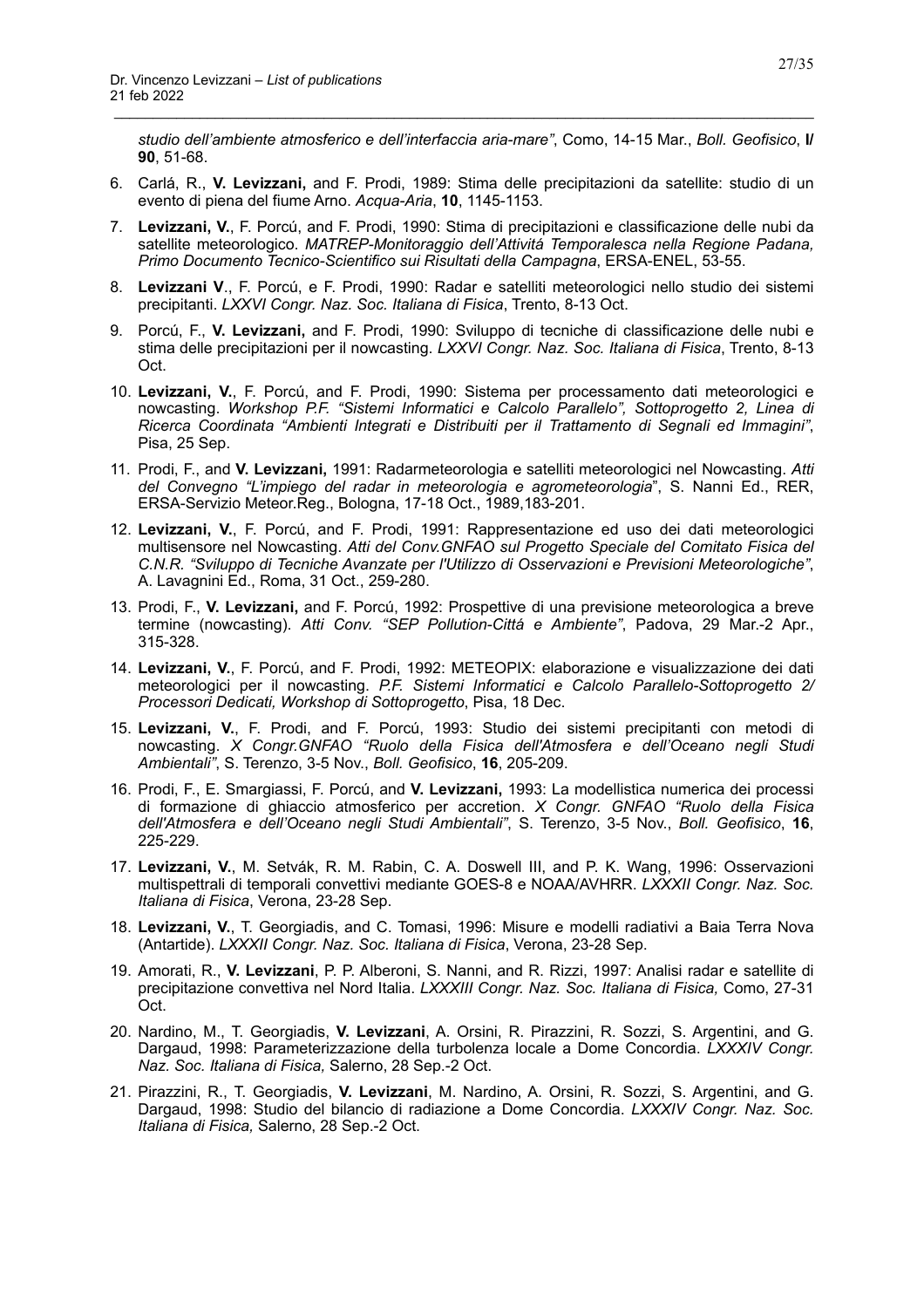22. Orsini, A., T. Georgiadis, **V. Levizzani**, M. Nardino, R. Pirazzini, C. Tomasi, and G. Trivellone, 1998: Parametrizzazioni della radiazione solare alla superficie in un sito antartico. *LXXXIV Congr. Naz. Soc. Italiana di Fisica,* Salerno, 28 Sep.-2 Oct.

- 23. Pirazzini, R., U. Bonafè, P. Calzolari, **V. Levizzani**, M. Nardino, A. Orsini, F. Ravegnani, G. Trivellone, and T. Georgiadis, 1999: Studio del bilancio radiativo superficiale nel sito artico di Ny-Alesund, Svalbard. *LXXXV Congr. Naz. Soc. Italiana di Fisica*, Pavia, 20-24 Sep.
- 24. Pirazzini, R., S. Argentini, F. Calzolari, **V. Levizzani**, M. Nardino, A. Orsini, G. Trivellone, and T. Georgiadis, 2000: Study of the cloud radiative forcing at two Antarctic sites: Reeves Névé and Dome Concordia. *VIII Workshop on Antarctic Atmosphere*, Bologna, 20-22 Oct., SIF, 151-162.
- 25. Sozzi, R., M. Nardino, T. Georgiadis, F. Rossi, and **V. Levizzani**, 2001: Parametrizzazione dell'altezza di rimescolamento di una piccola isola con un modello semplificato. *Boll. Geofisico*, Anno **XXIV**, No. 3-4, 55-65.
- 26. Cervino, M., M. J. Costa, F. Torricella, E. Cattani, and **V. Levizzani**, 2001: Nuovi sensori satellitari per la meteorologia ed il clima: studio dell'aerosol atmosferico. In: *Global Change – Studi delle Variazioni del Clima, degli Ecosistemi e delle Dimensioni Umane*, R. Frassetto, Ed., CNR, Rome, 131.
- 27. **Levizzani, V**., and all EURAINSAT scientists, 2001: Nuovi sensori satellitari per la meteorologia ed il clima: stima delle precipitazioni. In: *Global Change – Studi delle Variazioni del Clima, degli Ecosistemi e delle Dimensioni Umane*, R. Frassetto, Ed., CNR, Rome, 333-334.
- 28. Cattani, E., S. Melani, G. L. Mercoli, **V. Levizzani**, and M. Cervino, 2002: Analisi di sensibilità delle misure del sensore SEVIRI alle caratteristiche ottiche e microfisiche delle nubi d'acqua e di ghiaccio. *LXXXVIII Congresso Nazionale Soc. Italiana di Fisica*, Alghero, 26 Sep.-1 Oct.
- 29. Torricella, F., **V. Levizzani**, E. Cattani, and V. Poli, 2004: Utilizzo di dati multispettrali da sensori polari e geostazionari per la stima delle precipitazioni. Convegno Scientifico "*Conservazione del Suolo, 1974-2004, trent'anni di ricerca scientifica*", GNDCI, Torino, 7-8 Jun.
- 30. **Levizzani, V.**, 2005: Strumenti per il monitoraggio e la previsione degli eventi convettivi. Workshop "*Fenomeni meteorologici intensi e qualità del servizio elettrico*", CESI, Milano, 9 Jun.
- 31. **Levizzani, V.**, 2006: Il ciclo dell'acqua e l'atmosfera: stato delle conoscenze e problemi aperti. *Boll. Geofisico*, **Anno XXIX, No. 1-4**, 69-83.
- 32. **Levizzani, V.**, M. Masotti, R. Ginnetti, S. Laviola, F. Pinelli, M. Pasqui, S, Melani, A. G. Laing, and R. E. Carbone, 2007: Variabilità delle nubi nella stagione calda sull'Europa ed il Mediterraneo. *Conv. Naz. di Fisica della Terra Fluida e Problematiche Affini*, Ischia, 11-15 Jun.
- 33. Torricella, F., E. Cattani, and **V. Levizzani**, 2007: Delineazione di aree di precipitazione con tecniche multi-spettrali basate su dati da satellite. *Conv. Naz. di Fisica della Terra Fluida e Problematiche Affini*, Ischia, 11-15 Jun.
- 34. Laviola, S., and **V. Levizzani**, 2008: Misura della precipitazione a 183 GHz: alcuni casi studio. *Telerilevamento a microonde. Sistemi, propagazione, algoritmi: dalle tecnologie alle applicazioni*. Roma, 22-23 Oct.
- 35. Laviola, S., S. Gabriele, M. M. Miglietta, E. Cattani, and **V. Levizzani**, 2012: Meteo-hydrological analysis of intense flash-flood events over Southern Italy. *86° Cong. Soc. Geologica Italiana*, Arcavacata di Rende, 18-20 Sep., *Rendiconti online Società Geologica Italiana*, **21**, 413-415.
- 36. Laviola, S., **V. Levizzani**, E. Cattani, and M. M. Miglietta, 2012: Studio di eventi estremi sul Mediterraneo con sensori satellitari e col modello numerico WRF. *Giornata di Studio "Previsione e Prevenzione di Eventi Idrologici Estremi"*, Salerno, 6 Jul.
- 37. Miglietta, M. M., S. Laviola, and **V. Levizzani**, 2013: Tropical-like cyclones in the Mediterranean Sea: From the case study over Salento to a combined satellite-modelling approach. *1st Conf. Italian Soc. for Climate Sci*., Lecce, 23-24 Sept, ISBN: 978-88-97666-08-0.
- 38. Laviola, S., E. Cattani, **V. Levizzani**, and G. P. Marra, 2016: Classificazione di nubi grandinigene col metodo Microwave Cloud Classification (MWCC). VIII Conv. AIT, Palermo, 22-23 Jun.
- 39. **Levizzani, V**., 2016: Meteorologia e clima: Il ciclo dell'acqua. *Conv. L'Italia Sostenibile Idee e Azioni per il Futuro*, Bologna, 20-21 May.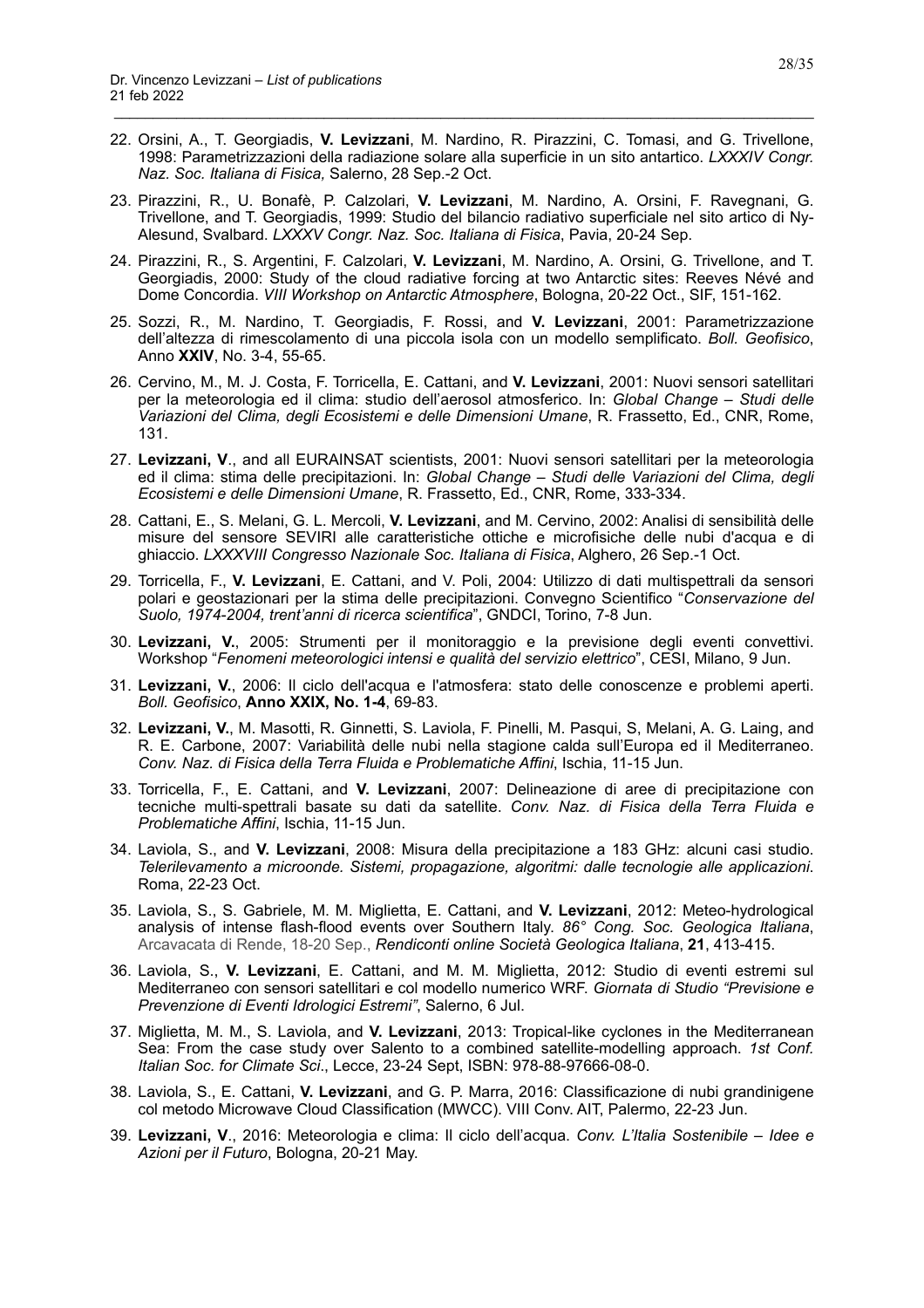40. Cattani, E., A. Merino, and **V. Levizzani**, 2018: Rainfall variability and trends over East Africa. *1° Cong. Naz. AISAM*, Bologna, 10-13 Sep.

\_\_\_\_\_\_\_\_\_\_\_\_\_\_\_\_\_\_\_\_\_\_\_\_\_\_\_\_\_\_\_\_\_\_\_\_\_\_\_\_\_\_\_\_\_\_\_\_\_\_\_\_\_\_\_\_\_\_\_\_\_\_\_\_\_\_\_\_\_\_\_\_\_\_\_\_\_\_\_\_\_\_\_\_\_\_\_\_\_\_

- 41. Laviola, S., J. Beauchamp, R. Ferraro, and **V. Levizzani**, 2018: Cloud type classification and solid precipitation retrieval from satellite microwave sensors. *1° Cong. Naz. AISAM*, Bologna, 10-13 Sep.
- 42. Fratianni, S., F. Acquaotta, P. Allamano, V. Andreoli, S. Barbero, R. Bonanno, M. Cadauro, D. Canone, C. Cassardo, E. Cattani, P. Claps, E. Cremonese, S. Ferrarese, S. Ferraris, S. Gabellani, D. Garzena, F. Laio, S. Laviola, U. Morra Di Cella, E. Palazzi, R. Pelosini, G. Piazzi, P. Pogliotti, D. Pognant, M. Previati, A. Provenzale, S. Ratto, R. Rudari, A. Salandini, S. Terzago5, J. von Hardenberg, S. Zecchetto, and **V. Levizzani**, 2018: The NextSnow Project: A new dataset to study the climate change in the Alps. *SISC 6th Annual Conf*., 17-19 Oct.
- 43. Bracci, A., N. Roberto, L. Baldini, M. Montopoli, E. Adirosi, E. Gorgucci, C. Scarchilli, P. Grigioni, V. Ciardini, **V. Levizzani**, and F. Porcù, 2019: Misure di precipitazione nevosa da radar in banda K e da disdrometro laser: Lezioni da un esperimento in Antartide. *III Conv. Naz. Di Radarmeteorologia*, Torino, 3-4 Jul.
- 44. Davolio, S., S. Della Fera, M. Miglietta, S. Laviola, and **V. Levizzani**, 2019: Ruolo di un "atmospheric river" nell'evento estremo di precipitazione dell'ottobre 2018 in Italia. *2° Cong. Naz. AISAM*, Napoli, 24-27 Sept.
- 45. Carnevale, D., M. M. Miglietta, **V. Levizzani**, and R. Rotunno, 2021: Ruolo del trasporto di aria umida e di aria secca nello sviluppo dei Medicanes. *3° Cong. Naz. AISAM*, L'Aquila, 9-12 Feb.
- 46. Laviola, S., G. Monte, **V. Levizzani**, R. R. Ferraro, and J. Beauchamp, 2021: Hail detection from the GPM constellation: A perspective for a global hailstorm climatology. *3° Cong. Naz. AISAM*, L'Aquila, 9-12 Feb.
- 47. Laviola, S., G. Monte, **V. Levizzani**, R. R. Ferraro, and J. Beauchamp, 2021: Hail detection from high-frequency radiometers on the GPM constellation. A new prospect for operational applications and a global climatology. *AIT 2021 - X Int. Conf. AIT "PlanetCare from Space"*, Cagliari, 13-15 Sept.
- 48. Magnani, C., V. Pavan, A. Pirola, E. Chatzidaki, and **V. Levizzani**, 2022: Stima satellitare del manto nevoso in Emilia-Romagna e sua validazione utilizzando dati di altezza totale del manto a terra. *II Conf. Naz. Previsioni Meteorol. Climatiche*, Bologna, 21-22 Jun.

#### <span id="page-28-0"></span>**REPORTS**

- 1. Tomasi, C., F. Prodi, and **V. Levizzani,** 1986: *Atti del Workshop "Intercalibrazione di fotometri solari multispettrali"*, Passo Pordoi, 16-21 Sep. 1985, Rep. Ist. FISBAT-C.N.R., Bologna, 149 pp.
- 2. Prodi, F., **V. Levizzani,** and F. Porcú, 1990: A system for meteorological data processing and nowcasting*. P.F. "Sistemi Informatici e Calcolo Parallelo", Sottoprogetto 2 "Processori Dedicati", Rep. No. R/2/1*, 78 pp.
- 3. **Levizzani, V.**, F. Porcú, and F. Prodi, 1994: Rapporto di Evento. Savona-22 settembre 1992. Genova-27 settembre 1992. Parte I. Caratterizzazione meteorologica: Analisi alla mesoscala e stima delle precipitazioni da satellite geostazionario. *Gruppo Nazionale per la Difesa dalle Catastrofi Idrogeologiche-CNR*. *Dipartimento della Protezione Civile*. 3-37.
- 4. Mugnai, A., F. S. Marzano, **V. Levizzani**, F. Porcú, and F. Prodi, 1994: Rapporto di Evento. Savona-22.settembre.1992. Genova-27.settembre.1992. Parte II. Stima comparata delle precipitazioni da satellite geostazionario e polare. *Gruppo Nazionale per la Difesa dalle Catastrofi Idrogeologiche-CNR*. *Dipartimento della Protezione Civile*. 39-61.
- 5. **Levizzani, V.**, 1998: METEOSAT rapid scan during MAP-SOP. *MAP Newsletter*, **8**, 17-19.
- 6. Cervino, M., and **V. Levizzani**, 1998: METEOSAT VIS-IR image classification: Cloud detection for GOME declouding. *GASP Project Report*, IMGA/TPZ Contract, 19 pp.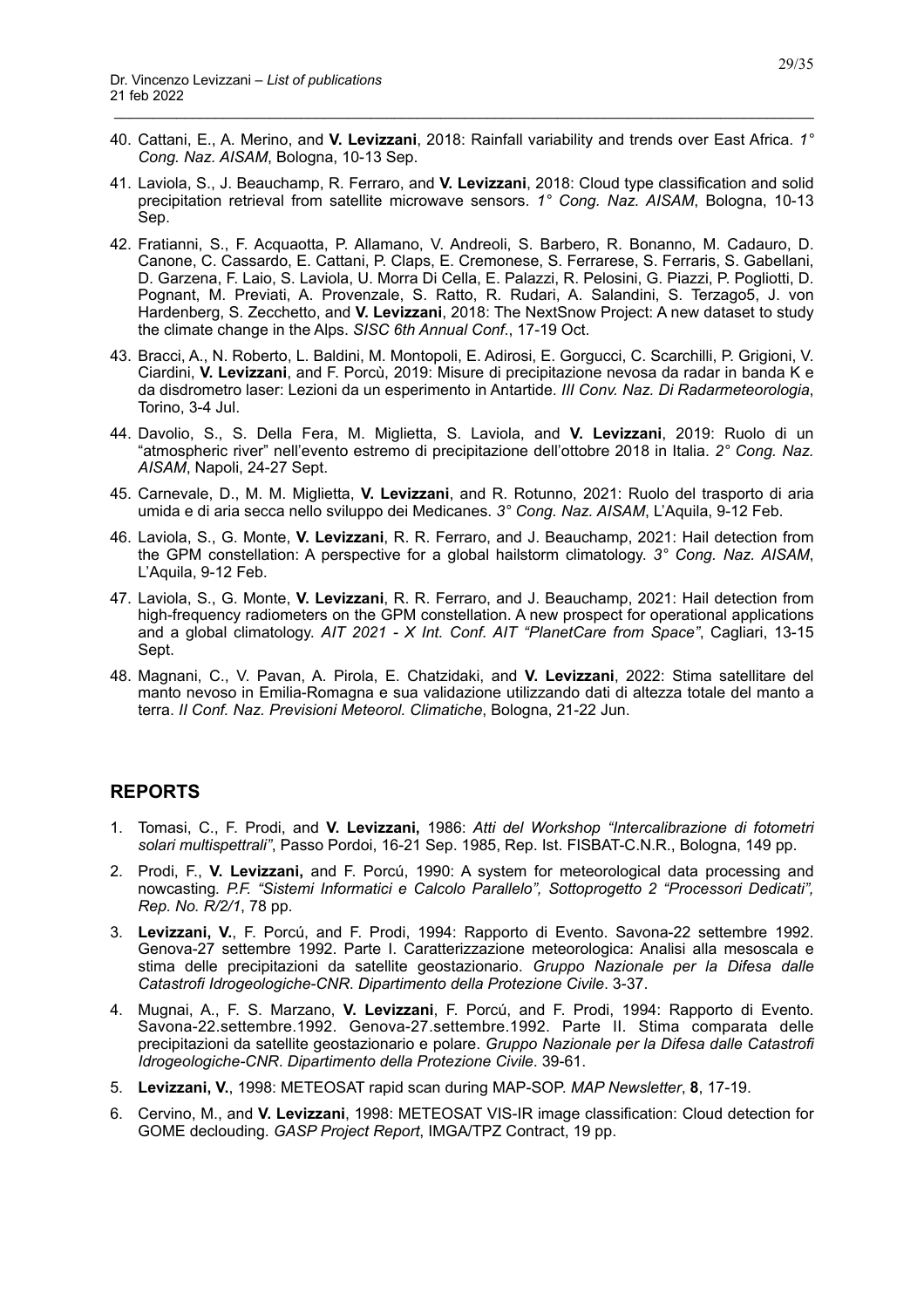7. Bougeault, P., P. Binder, D. Anfossi, S. Anquetin, L. Armi, B. Bacchi, R. Banta, R. Benoit, A. Buzzi, A. Broad, J. L. Caccia, C. Cacciamani, M. Colacino, H. C. Davies, C. Davies, J. Doyle, A. Dornbrack, M. Dorninger, D. Durran, S. Emeis, R. Fehlman, C. Frei, D. Fritts, M. Georgelin, V. Grubisic, D. Heimann, P. Hereil, K. P. Hoinka, R. Houze, C. James, A. Jansa, M. Juckes, J. Kuettner, H. Lang, M. Leutbecher, **V. Levizzani**, A. Massacand, G. Mayr, F. Mesinger, O. Morgenstern, T. Paccagnella, E. Piervitali, G. Poulos, C. Quadri, R. Ranzi, E. Richard, M. Rotach, F. Roux, S. Rutledge, B. Schaedler, C. Schaer, H. J. Schiesser, G. Shutts, R. K. Smith, R. B. Smith, R. Steinacker, M. Steiner, J. van Belen, H. Volkert, H. Wanner, J. Wilson, and V. Wirth, 1998: *MAP - Mesoscale Alpine Programme - The Science Plan*. MAP Program Office, 64 pp.

- 8. Nardino, M., R. Pirazzini, T. Georgiadis, **V. Levizzani,** T. Vihma, B. Cheng, J. Launiainen, F. Calzolari, F. Ravegnani, G. Trivellone, and U. Bonafè, 2000: *Ground-based radiation and turbulence measurements at Ny-Ålesund (Svalbard): First data analysis and modelling*. Polar Atmospheres, PAS-1, Polarnet Sci. Tech. Report Series, 92 pp.
- 9. Gallino, S., M. Cervino, and **V. Levizzani**, 2001: Verification of Lokal-Modell cloudiness at CMIRL (Genova). *COSMO Newsletter*, **1**, 64-68.
- 10. Golding. B. W., S. Senesi, K. A. Browning, B. Bizzarri, W. Benesch, D. Rosenfeld, **V. Levizzani**, H. P. Rösli, U. Platt, T. E. Nordeng, J. T. Carmona, P. Ambrosetti, P. Pagano, and M. Kurz, 2001: EUMETSAT position paper on observation requirements for nowcasting and very short range forecasting in 2015-2025. EUMETSAT, Darmstadt, 62 pp.
- 11. **Levizzani, V.**, R. Amorati, and F. Meneguzzo, 2002: A review of satellite-based rainfall estimation methods. *European Commission Project MUSIC Report* (EVK1-CT-2000-00058), 66 pp.
- 12. European Earth Observation Research and Applications on Environment. EO-Workshops Series, Ed. By P. Bauer, S. Boxall, D. Briggs, T. Businaro, R. Casale, S. Condé, M. Cornaert, J. Hyyppa, R. Päivinen, M. Schouppe, C. Simmer, N. Soulakellis, and L. Wald, Brussels, 11-13 Sep., 192 pp.
- 13. **Levizzani, V.,** 2003: Precipitation dynamics. In: *Mission objectives and user requirements for the Mediterranean region implying the use of a geostationary satellite. Interim Report*. B. Bizzarri Ed., Contract ASI-MeditRain, 52-56.
- 14. **Levizzani, V.**, and A. Gruber, 2003: The International Precipitation Working Group: opportunities and perspectives. In: *Rep. of the GEWEX Global Precipitation Climatology Project (GPCP) Workshop on Precipitation Analysis*. WCRP Informal Report No. 11/2003, 100-103.
- 15. Torricella, F., **V. Levizzani**, A. Ortolani, S. Melani, and A. Antonini, 2004: The Rapid Update satellite rainfall estimation method: operational setup documentation. *European Commission Project MUSIC Report* (EVK1-CT-2000-00058), 49 pp.
- 16. Cattani, E., S. Melani, **V. Levizzani**, and M. J. Costa, 2004: Sensitivity analysis of the EURAINSAT multispectral retrieval algorithm of cloud properties. *EURAINSAT Tech. Rep*., **3**, 17 pp.
- 17. Alberoni, P. P., and **V. Levizzani**, 2004: The Local Analysis and Prediction System (LAPS) implementation in Bologna: advanced mesoscale analysis techniques. *EURAINSAT Tech. Rep*., 4, 19 pp.
- 18. International Ground Validation Research Programme of Global Precipitation Measurement (GPM) Mission. *Rep. of the 1st GPM GV Requirements Workshop*, 4-7 Nov. Abingdon, UK, 102 pp.
- 19. Kakar, R., J. M. Shepherd, E. A. Smith, R. Adler, R. Austin, A. Barros, P. Bauer, R. Bennartz, S. Bidwell, R. Bras, J. Durning,, J. Entin, B. Fekete, R. Ferraro, M. Flaming, E. Foufoula-Georgiou, A. Hou, G. Huffman, G. Skofronick Jackson, P. Joe, C. Kidd, M.-J. Kim, C. Kummerow, K.-S. Kuo, W. Lau, D. Lettenmaier, **V. Levizzani**, G. Liu, A. Mugnai, W. Olson, C. Peters-Lidard, W. Peterson, J. Shuie, S. Sorooshian, D. Staelin, G. Stephens, G. Tripoli, F. J. Turk, C. Vörösmarty, J. Weinman, T. Wiheit, E. Wood, S. Yang, and E. Zipser, 2005: Global Precipitation Measurement (GPM) or Global Rainfall Measurement (GRM): Case for Including High Frequency Channels on GMI. *NASA-GSFC White Paper on GPM*, 7 pp.
- 20. Dietrich S., C. Adamo, **V. Levizzani**, A. Mugnai, F. Porcù, and F. Prodi, 2005: Utilization of remotely sensed data for rainfall estimation. Use and availability of meteorological information from different sources as input in agrometeorological models. *COST Action 718 Meteorological Applications for Agricolture,* 227-259.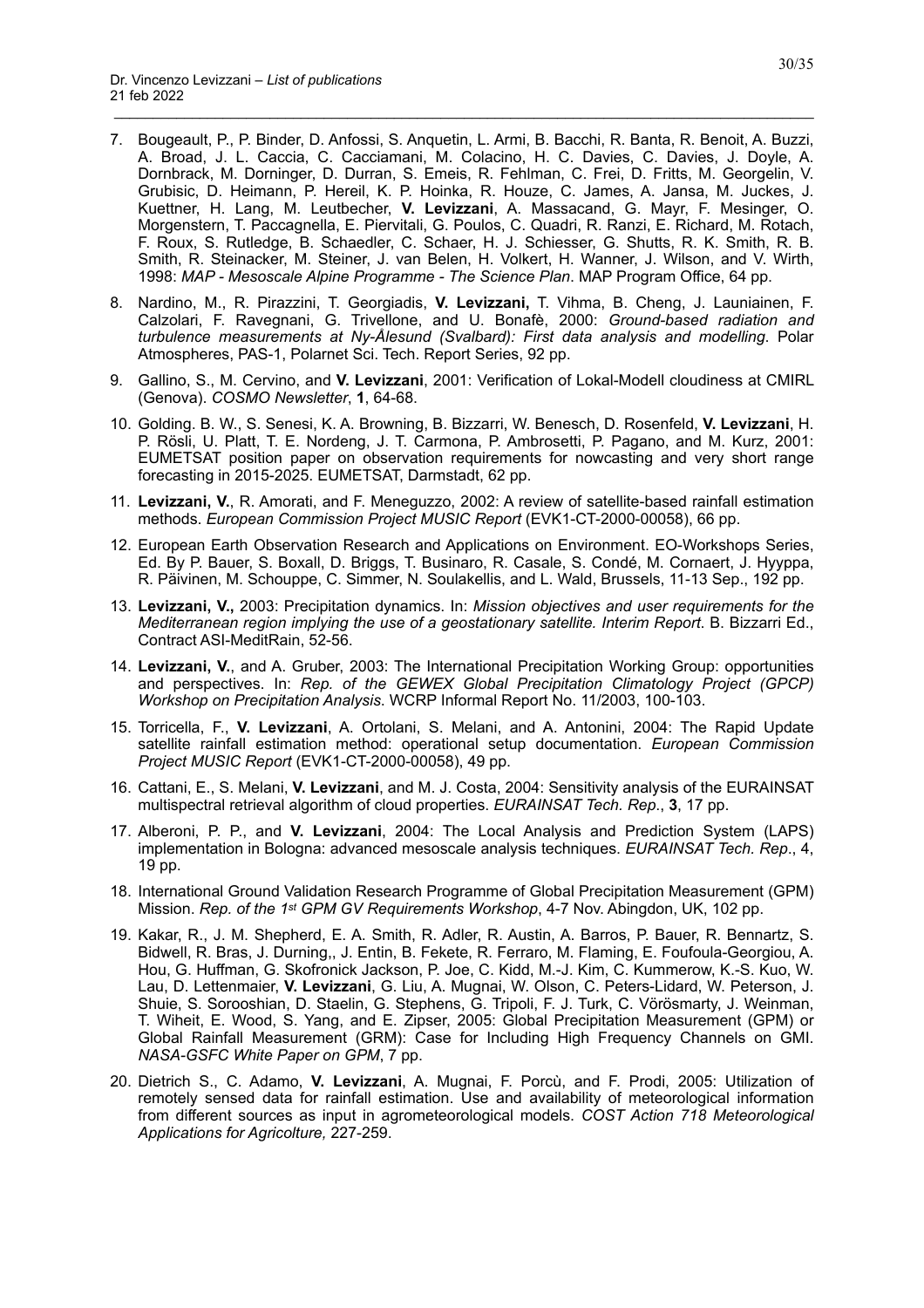21. Gruber, A., and **V. Levizzani**, 2006: Assessment shows no trend in global precipitation. *GEWEX Bull.*, **16(4)**, 6-8.

- 22. Gruber, A., and **V. Levizzani**, Eds., 2008: Assessment of global precipitation products. *WCRP Series Report No. 128 and WMO TD-No. 1430*, 55 pp.
- 23. De Bellis, A., V. Pavan, and **V. Levizzani**, 2010: Climatologia e variabilità interannuale della neve sull'Appennino Emiliano-Romagnolo. *Quaderno Tecnico ARPA-SIMC*, **19/2010**, 117 pp.
- 24. Pappenberger, F., G. Miguez-Macho, W. Dorigo, T. Melzer, D. Chung, R. de Lange, M. Crone, E. Cattani, S. Laviola, **V. Levizzani**, H. Winsemius, R. van Beek, A. Weerts, 2011: Report on improved hydrological parameters version 1. *Rep. GLOWASIS D30.3*, European Commission, FP7-SPACE-2010.1.1-04, GA No. 262255, 98 pp.
- 25. Pappenberger, F., E. Dutra, G. Miguez-Macho, W. Dorigo, T. Melzer, D. Chung, R. de Lange, M. Crone, E. Cattani, S. Laviola, **V. Levizzani**, H. Winsemius, R. van Beek, and A. Weerts, 2012: Report on improved hydrological parameters version 2. *Rep. GLOWASIS D30.5*, European Commission, FP7-SPACE-2010.1.1-04, GA No. 262255, 102 pp.
- 26. **Levizzani, V.**, W. Dorigo, F. Aires, E. Cattani, C. Claud, R. de Jeu, S. Groom, M. Jindrova, S. Laviola, F. S. Marzano, I. Melotte, G. Miguez Macho, G. Panegrossi, R. Westerhoff, and H. Winsemius, 2014: Earth observations dataset inventory. *Rep. eartH2Observe D3.1*, European Commission, FP7-ENV-2013, Grant Agreement No. 603608, 23 pp.
- 27. **Levizzani, V.**, W. Dorigo, F. Aires, E. N. Anagnostou, N. Bartsotas, L. Brodsky, E. Cattani, D. Chung, C. Claud, R. de Jeu, J. Detry, M. Grant, S. Groom, M. Jindrova, L. Kucera, M. Lambotte, S. Laviola, A. C. Marra, G. P. Marra, F. S. Marzano, I. Melotte, T. Melzer, G. Miguez Macho, M. Montopoli, S. Mori, E. Nikolopoulos, G. Panegrossi, C. Prigent, J.-F. Rysman, J. Schellekens, S. Simis, P. J. Ward, C. Wenhaji Ndomeni, R. Westerhoff, and H. Winsemius, 2015: Report on EO datasets. *Rep. eartH2Observe D3.2*, European Commission, FP7-ENV-2013, Grant Agreement No. 603608, 40 pp.
- 28. **Levizzani, V.**, W. Dorigo, B. Calton, E. Cattani, C. Claud, R. de Jeu, J. Detry, S. Groom, M. Jindrova, M. Lambotte, S. Laviola, A. C. Marra, G. P. Marra, I. Melotte, M. Montopoli, G. Panegrossi, J.-F. Rysman, J. Schellekens, P. J. Ward, C. Wenhaji Ndomeni, R. Westerhoff, and H. Winsemius, 2015: Release 1 of EO datasets. *Rep. eartH2Observe D3.3*, European Commission, FP7-ENV-2013, Grant Agreement No. 603608, 13 pp.
- 29. **Levizzani, V.**, E. N. Anagnostou, G. Balsamo, E. Blyth, J.-C. Calvet, E. Cattani, W. Dorigo, E. Dutra, J. Schellekens, and G. Steerk, 2016: Report on the Joint WORKSHOP OF WP3, 4, 5 and 6. *Rep. eartH2Observe D3.4*, European Commission, FP7-ENV-2013, Grant Agreement No. 603608, 21 pp.
- 30. **Levizzani, V.**, W. Dorigo, F. Aires, E. N. Anagnostou, N. Bartsotas, L. Brodsky, E. Cattani, D. Chung, C. Claud, R. de Jeu, J. Detry, M. Grant, S. Groom, M. Jindrova, L. Kucera, M. Lambotte, S. Laviola, A. C. Marra, G. P. Marra, F. S. Marzano, I. Melotte, T. Melzer, G. Miguez Macho, M. Montopoli, S. Mori, E. Nikolopoulos, G. Panegrossi, C. Prigent, J.-F. Rysman, J. Schellekens, S. Simis, P. J. Ward, C. Wenhaji Ndomeni, R. Westerhoff, and H. Winsemius, 2016: Final report on EO datasets. *Rep. eartH2Observe D3.5*, European Commission, FP7-ENV-2013, Grant Agreement No. 603608, 43 pp.
- 31. Dorigo, W., **Levizzani, V.**, B. Calton, E. Cattani, C. Claud, R. de Jeu, J. Detry, S. Groom, M. Jindrova, M. Lambotte, S. Laviola, A. C. Marra, G. P. Marra, I. Melotte, M. Montopoli, G. Panegrossi, J.-F. Rysman, J. Schellekens, P. J. Ward, C. Wenhaji Ndomeni, R. Westerhoff, and H. Winsemius, 2016: Release 1 of EO datasets. *Rep. eartH2Observe D3.6*, European Commission, FP7-ENV-2013, Grant Agreement No. 603608, 13 pp.
- 32. **Levizzani, V.**, W. Dorigo, F. Aires, E. N. Anagnostou, N. Bartsotas, L. Brodsky, B. E. Cattani, D. Chung, C. Claud, R. de Jeu, J. Detry, A. Gevaerts, M. Grant, S. Groom, M. Jindrova, L. Kucera, M. Lambotte, S. Laviola, A. C. Marra, G. P. Marra, F. S. Marzano, T. Melzer, G. Miguez-Macho, M. Montopoli, S. Mori, E. Nikolopoulos, G. Panegrossi, C. Prigent, J.-F. Rysman, J. Schellekens, S. Simis, T. Veldkamp, P. J. Ward, C. Wenhaji Ndomeni, R. Westerhoff, and H. Winsemius, 2017: Release 3 of Finalized and Improved EO datasets. *Rep. eartH2Observe D3.7*, European Commission, FP7-ENV-2013, Grant Agreement No. 603608, 50 pp.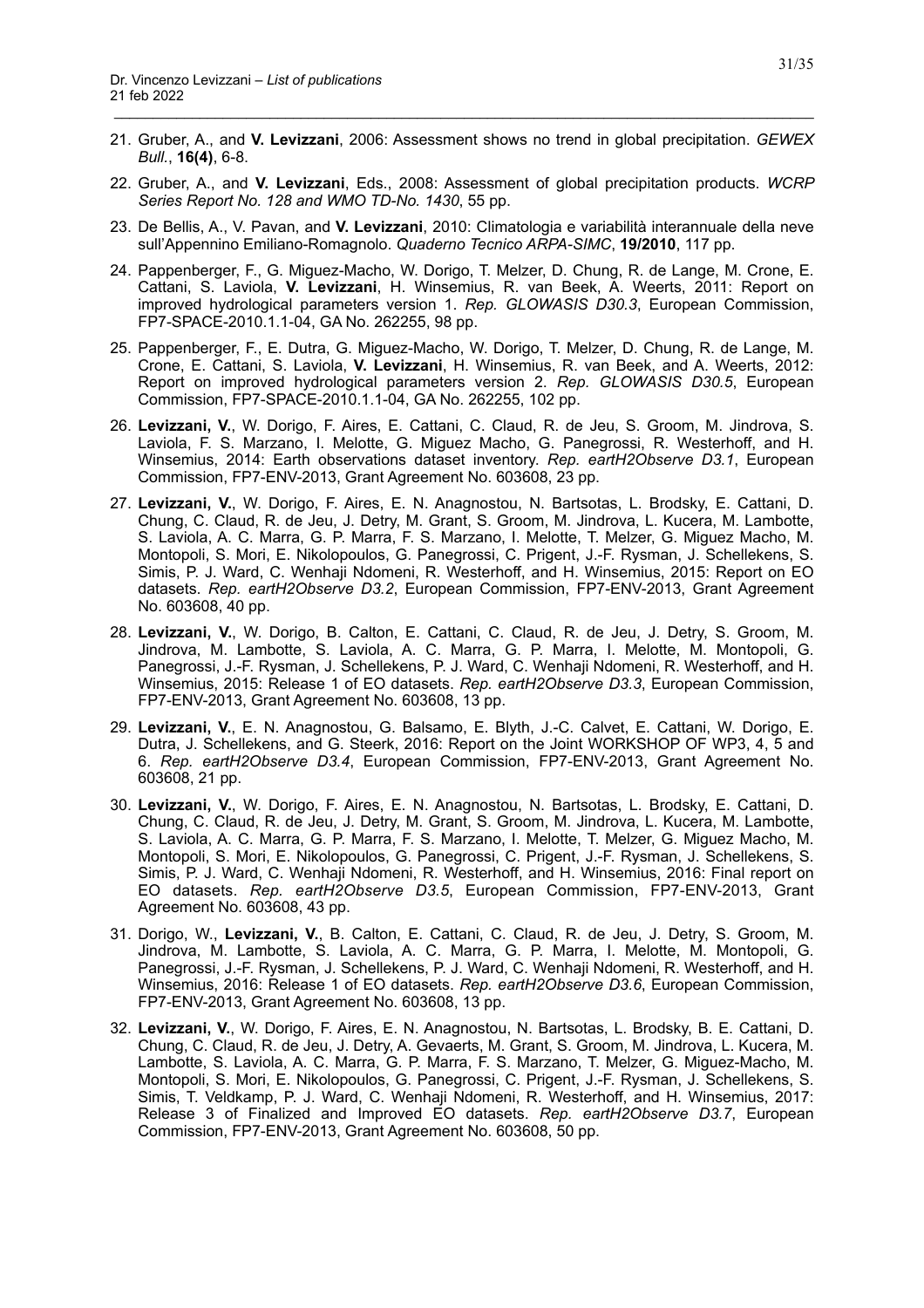33. **Levizzani, V.**, W. Dorigo, F. Aires, E. N. Anagnostou, N. Bartsotas, L. Brodsky, B. E. Cattani, D. Chung, C. Claud, R. de Jeu, J. Detry, A. Gevaerts, M. Grant, S. Groom, M. Jindrova, L. Kucera, M. Lambotte, S. Laviola, A. C. Marra, G. P. Marra, F. S. Marzano, T. Melzer, G. Miguez-Macho, M. Montopoli, S. Mori, E. Nikolopoulos, G. Panegrossi, C. Prigent, J.-F. Rysman, J. Schellekens, S. Simis, T. Veldkamp, P. J. Ward, C. Wenhaji Ndomeni, R. Westerhoff, and H. Winsemius, 2017: Publications. *Rep. eartH2Observe D3.8*, European Commission, FP7-ENV-2013, Grant Agreement No. 603608, 279 pp.

\_\_\_\_\_\_\_\_\_\_\_\_\_\_\_\_\_\_\_\_\_\_\_\_\_\_\_\_\_\_\_\_\_\_\_\_\_\_\_\_\_\_\_\_\_\_\_\_\_\_\_\_\_\_\_\_\_\_\_\_\_\_\_\_\_\_\_\_\_\_\_\_\_\_\_\_\_\_\_\_\_\_\_\_\_\_\_\_\_\_

34. Roca, R., Z. S. Haddad, F. F. Akimoto, L. Alexander, A. Behrangi, G. J. Huffman, S. Kato, C. Kidd, P. E. Kirstetter, T. Kubota, C. D. Kummerow, T. S. L'Ecuyer, **V. Levizzani**, V. Maggioni, C. Massari, H. Masunaga, M. Schröder, F. J. Tapiador, F. J. Turk, and N. Utsumi, 2021: The Joint IPWG/ GEWEX Precipitation Assessment. *WCRP Report*, **2/2021**, World Climate Research Programme (WCRP): Geneva, Switzerland, 125 pp, doi:10.13021/gewex.precip.

# <span id="page-31-0"></span>**CONTRIBUTIONS TO BOOKS**

- 1. Prodi, F., and **V. Levizzani,** 1984: Measurements of atmospheric turbidity by two sun-photometers at two elevations to evaluate the optical characteristics of the interposed layer. In: *IRS'84: Current Problems in Atmospheric Radiation*, G. Fiocco Ed., A. Deepak Publ., Hampton, VA, 58-61.
- 2. **Levizzani, V.,** and F. Prodi, 1984: Atmospheric effects of the 1982 El Chichón volcanic eruption observed by multiwavelength sun-photometer at a mountain station in Italy. In: *IRS'84: Current Problems in Atmospheric Radiation*, G. Fiocco Ed., A. Deepak Publ., Hampton, VA, 136-139.
- 3. **Levizzani, V.**, A. Mugnai, F. Porcú, F. Prodi, E. A. Smith, and X.-W. Xiang, 1992: Comparison of rainfall estimation using SSM/I and METEOSAT measurements. In: *IRS'92: Current Problems in Atmospheric Radiation*, S. Keevallik and O. Kärner Eds., A. Deepak Publ., Hampton, VA, 65-68.
- 4. Porcú, F., **V. Levizzani,** and F. Prodi, 1992: Cloud classification based on METEOSAT visible, infrared and water vapor imagery. In*: IRS'92: Current Problems in Atmospheric Radiation*, S. Keevallik and O. Kärner Eds., A. Deepak Publ., Hampton, VA, 319-322.
- 5. Prodi, F., **V. Levizzani,** and F. Porcú, 1994: Nowcasting: Una previsione meteorologica a breve termine con rete di radar e satelliti meteorologici. In: *Le Scienze della Terra*, a cura di R. Cassinis, Rizzoli Corriere della Sera-Libri & Grandi Opere, in pubblicazione.
- 6. **Levizzani, V.**, T. Georgiadis, and C. Tomasi, 1997: Radiation and surface fluxes measurements at Terra Nova Bay (Antarctica). In: *IRS'96: Current Problems in Atmospheric Radiation*, W. L. Smith and K. Stamnes Eds., A. Deepak Publ., Hampton, VA, 62-65.
- 7. **Levizzani, V.,** M. Setvák, R. M. Rabin, C. A. Doswell III, and P. K. Wang, 1997: Ice crystal plumes on top of convective storms. In: *IRS'96: Current Problems in Atmospheric Radiation*, W. L. Smith and K. Stamnes Eds., A. Deepak Publ., Hampton, VA, 175-178.
- 8. **Levizzani, V.**, 1998: I temporali: la natura mostra la sua forza nei cieli. In: *Dall'Antartide al Cosmo, Porte Aperte sulla Ricerca*, Bologna 23-29 Marzo 1998, B. Gualandi, L. Casoni e S. Parisini (Eds.), Consiglio Nazionale delle Ricerche, Area della Ricerca di Bologna, Bologna.
- 9. **Levizzani, V.**, 1998: Microphysics of atmospheric transport. In: *Methods in Aerobiology*, P. Mandrioli, P. Comtois and V. Levizzani (Eds.), Pitagora Ed., 13-46.
- 10. **Levizzani, V.**, T. Georgiadis, and S. Isard, 1998: Meteorological aspects of the aerobiological pathway. In: *Methods in Aerobiology*, P. Mandrioli, P. Comtois and V. Levizzani (Eds.), Pitagora Ed., 113-184.
- 11. **Levizzani, V.**, 2000: Clouds and rainfall by visible-infrared radiometry. In: *Remote Sensing of Atmosphere and Ocean from Space: Models, Instruments and Techniques*, F. S. Marzano and G. Visconti, Eds., Kluwer Acad. Publ., Dordrecht (The Netherlands), 127-143.
- 12. Turk, J. F., G. Rohaly, J. Hawkins, E. A. Smith, F. S. Marzano, A. Mugnai, and **V. Levizzani**, 2000: Meteorological applications of precipitation estimation from combined SSM/I, TRMM and geostationary satellite data. In: *Microwave Radiometry and Remote Sensing of the Earth's Surface and Atmosphere*, P. Pampaloni and S. Paloscia Eds., VSP Int. Sci. Publisher, Utrecht (The Netherlands), 353-363.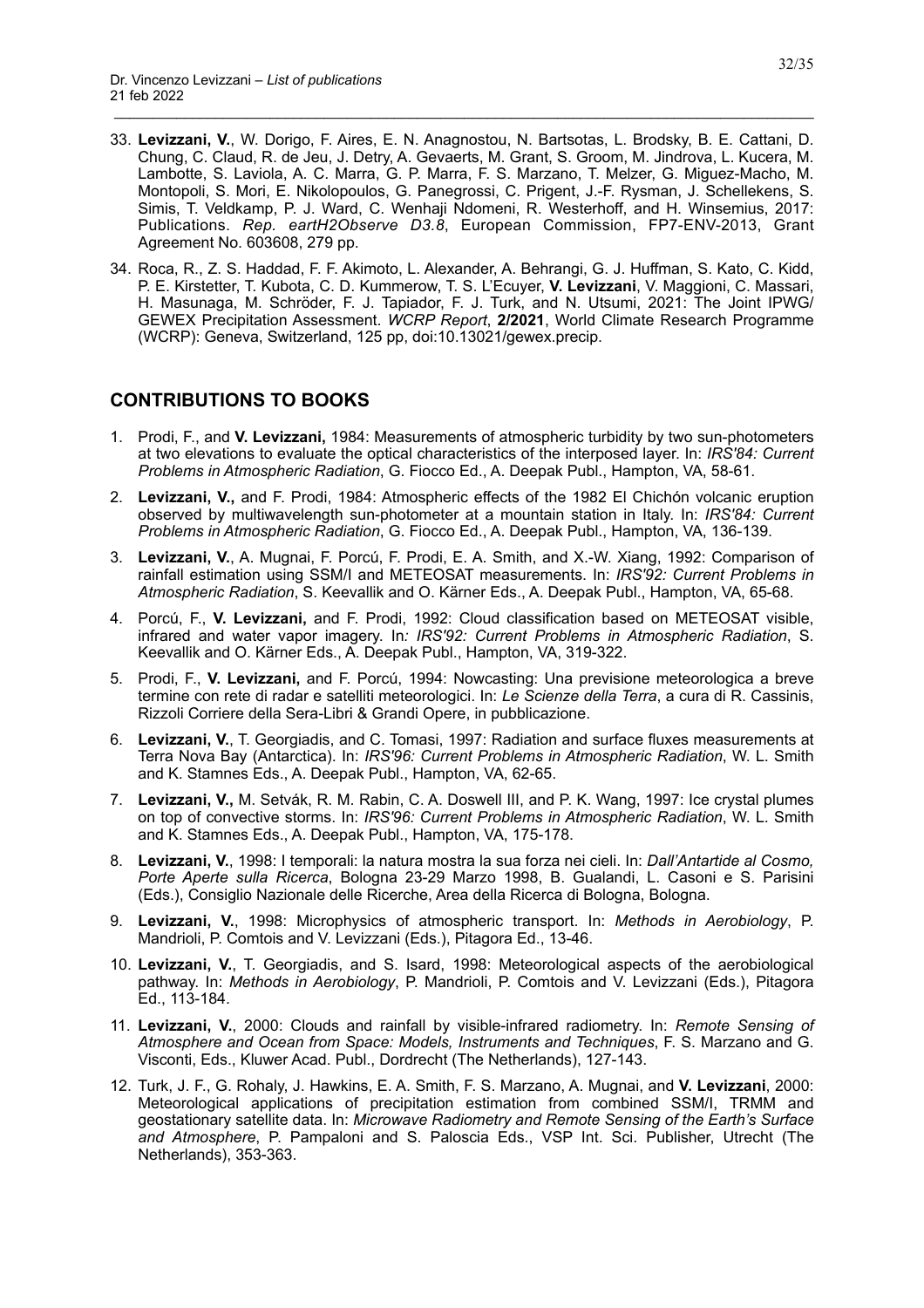13. Pirazzini, R., M. Nardino, A. Orsini, F. Calzolari, T. Georgiadis, and **V. Levizzani**, 2001: Parameterisation of the downward longwave radiation from clear and cloudy skies at Ny-Ålesund (Svalbard). In: *IRS' 2000: Current Problems in Atmospheric Radiation*, W. L. Smith and Y. M. Timofeyev Eds., A. Deepak Publ., Hampton, VA, 559-562.

- 14. **Levizzani, V.**, 2002: Clouds and rainfall by visible-infrared radiometry. In: *Remote Sensing of Atmosphere and Ocean from Space: Models, Instruments and Techniques*, F. S. Marzano and G. Visconti, Eds., Kluwer Acad. Publ., Dordrecht (The Netherlands), 127-143.
- 15. **Levizzani, V.**, 2004: Satellite observation of clouds. *McGraw-Hill Yearbook of Science & Technology*, McGraw-Hill Book Co., New York, 303-306.
- 16. **Levizzani, V.**, 2004: Satellite sensing of water in the atmosphere. In: *Encyclopedia of Water Sciences*. Marcel Dekker, Inc., DOI: 10.1081/E-EWS 120020401.
- 17. Cattani, E., S. Melani, **V. Levizzani**, and M. J. Costa, 2007: The retrieval of cloud top properties using VIS-IR channels. In: *Measuring precipitation from space – EURAINSAT and the future*. V. Levizzani, P. Bauer, and F. J. Turk, Eds., Springer, 79-96.
- 18. Costa, M. J., E. Cattani, **V. Levizzani**, and A. M. Silva, 2007: Cloud microphysical properties retrieval during intense biomass burning events over Africa and Portugal. In: *Measuring precipitation from space – EURAINSAT and the future*. V. Levizzani, P. Bauer, and F. J. Turk, Eds., Springer, 97-111.
- 19. Tapiador, F. J., C. Kidd, **V. Levizzani**, and F. S. Marzano, 2007: Neural network tools for satellite rainfall estimation. In: *Measuring precipitation from space – EURAINSAT and the future*. V. Levizzani, P. Bauer, and F. J. Turk, Eds., Springer, 149-161.
- 20. Torricella, F., **V. Levizzani**, and F. J. Turk, 2007: Application of a blended MW-IR rainfall algorithm to the Mediterranean. In: *Measuring precipitation from space – EURAINSAT and the future*. V. Levizzani, P. Bauer, and F. J. Turk, Eds., Springer, 497-507.
- 21. Smith, A., G. Asrar, Y. Furuhama, A. Ginati, C. Kummerow, **V. Levizzani**, A. Mugnai, K. Nakamura, R. Adler, V. Casse, M. Cleave, M. Debois, J. Durning, J. Entin, P. Houser, T. Iguchi, R. Kakar, J. Kaye, M. Kojima, D. Lettenmaier, M. Luther, A. Mehta, P. Morel, T. Nakazawa, S. Neeck, K. Okamoto, R. Oki, G. Raju, M. Shepherd, E. Stocker, J. Testud, and E. Wood, 2007: International Global Precipitation Measurement (GPM) program and mission: An overview. In: *Measuring precipitation from space – EURAINSAT and the future*. V. Levizzani, P. Bauer, and F. J. Turk, Eds., Springer, 611-653.
- 22. **Levizzani, V.**, and A. Gruber, 2007: The International Precipitation Working Group: a bridge towards operational applications. In: *Measuring precipitation from space – EURAINSAT and the future*. V. Levizzani, P. Bauer, and F. J. Turk, Eds., Springer, 705-712.
- 23. **Levizzani, V.**, R. E. Carbone, R. Ginnetti, A. G. Laing, M. Masotti, S. Melani, and M. Pasqui, 2007: Climatologia di nubi precipitanti nella stagione calda: Primi risultati sull'Europa e il Mediterraneo. In: *Clima e Cambiamenti Climatici – Le attività di ricerca del CNR*. B. Carli, G. Cavarretta, M. Colacino, and S. Fuzzi, Eds., CNR, ISBN:978-88-8080-075-0, 113-116.
- 24. Lensky, I. M., and **V. Levizzani**, 2008: Estimation of precipitation from space-based platforms. In: *Precipitation: Advances in measurement, estimation and prediction*. S. Michaelides, Ed., Springer, 195-217.
- 25. **Levizzani, V**., 2009: Satellite clouds and precipitation observations for meteorology and climate. In: *Hydrological modelling and water cycle. Coupling of the atmospheric and hydrological models*. S. Sorooshian, K.-L. Hsu, E. Coppola, B. Tomassetti, M. Verdecchia, and G, Visconti, Eds., Springer, 49-68.
- 26. Laviola, S., and **V. Levizzani**, 2010: Passive microwave remote sensing of rain from satellite sensors. In: *Advanced microwave and millimeter wave technologies semiconductor devices circuits and systems*, M. Mukherjee, Ed., Intech, 549-572.
- 27. Kidd, C., **V. Levizzani**, and S. Laviola, 2010: Quantitative precipitation estimation from Earth observation satellites. In: *Precipitation: from physics to measurement to estimation to statistical analysis*, F. Y. Testik, and M. Gebremichael, Eds., AGU, *Geophysical Monograph Series,* **191**, ISBN:978-0-87590-481-8, 127-158.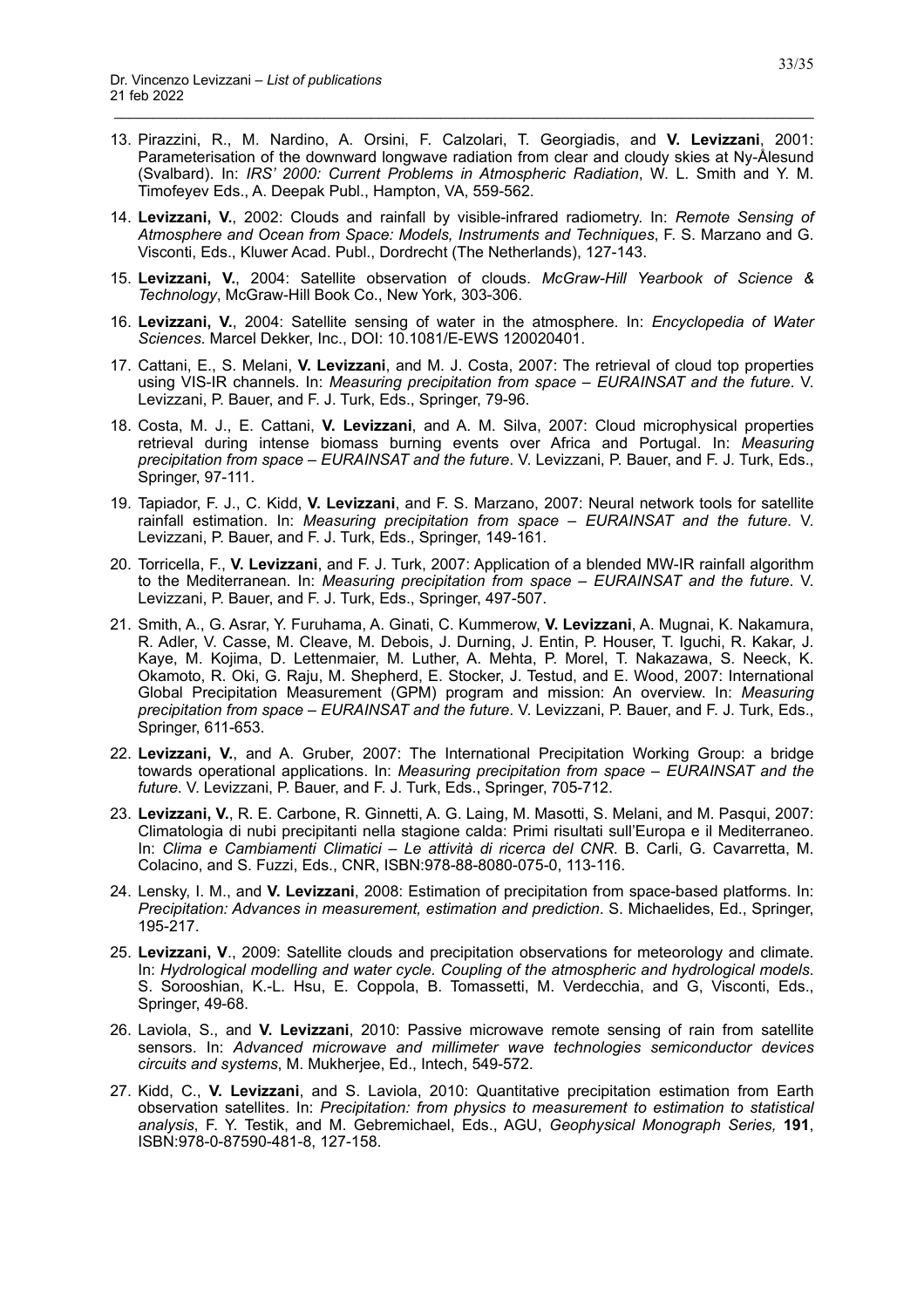28. Su, Z., R. A. Roebeling, J. Schulz, I. Holleman, **V. Levizzani**, W. J. Timmermans, H. Rott, N. Mognard-Campbell, R. de Jeu, W. Wagner, M. Rodell, M. S. Salama, G. N. Parodi, and L. Wang, 2011: Observation of hydrological processes using remote sensing. In: *Treatise on Water Science*, P. Wilderer, Ed., Academic Press, Oxford, ISBN:978-0-444-53193-3, **2**, 351–399.

- 29. **Levizzani, V.**, 2013: I satelliti e il clima. In: *Il mutamento climatico Processi naturali e intervento umano*. A. Provenzale, Ed., il Mulino, 205-222.
- 30. Kidd, C., and **V. Levizzani**, 2019: Quantitative precipitation estimation from satellite observations. In: *Extreme Hydroclimatic Events and Multivariate Hazards in a Changing Environment – A Remote Sensing Approach*. V. Maggioni, and C. Massari, Eds., Elsevier, Amsterdam, doi:10.1016/ B978-0-12-814899-0.00001-8.
- 31. Kummerow, C. D., S. Tanelli, N. Takahashi, K. Furukawa, M. Klein, and **V. Levizzani**, 2020: Plans for future missions. In: *Satellite Precipitation Measurement*. V. Levizzani, C. Kidd, D. B. Kirschbaum, C. D. Kummerow, K. Nakamura, and F. J. Turk, Eds., *Advances in Global Change Research*, **67**, Springer Nature, Cham, doi:10.1007/978-3-030-24568-9\_6.
- 32. Beck, H., N. Vergopolan, M. Pan, **V. Levizzani**, A. I. J. M. van Dijk, G. P. Weedon, L. Brocca, F. Pappenberger, G. J. Huffman, and E. F. Wood, 2020: Global-scale evaluation of 22 precipitation datasets using gauge observations and hydrological modeling. In: *Satellite Precipitation Measurement*. V. Levizzani, C. Kidd, D. B. Kirschbaum, C. D. Kummerow, K. Nakamura, and F. J. Turk, Eds., *Advances in Global Change Research*, **69**, Springer Nature, Cham, doi:10.1007/978-3-030-35798-6\_9.
- 33. Cattani, E., A. Merino, and V. Levizzani, 2020: Rainfall trends in East Africa from an ensemble of IR-based satellite products. In: *Satellite Precipitation Measurement*. V. Levizzani, C. Kidd, D. B. Kirschbaum, C. D. Kummerow, K. Nakamura, and F. J. Turk, Eds., *Advances in Global Change Research*, **69**, Springer Nature, Cham, doi:10.1007/978-3-030-35798-6\_17.
- 34. Kidd, C., and **V. Levizzani**, 2022: Satellite rainfall estimation. In: *Rainfall: Modeling, Measurement and Applications*. R. Morbidelli, Ed., Elsevier, Amsterdam, 135-169, doi:10.1016/ B978-0-12-822544-8.00005-6.
- 35. Acquaotta, F., S. Agostini, L. Alderighi, P. Allasia, G. Amori, V. Andreoli, F. Ardizzone, J. Arduini, V. Artale, E. Aruffo, I. Baneschi, C. Barbante, G. Barbato, S. Barbetta, C. Baroni, M. Bencardino, S. Bertotto, P. Bonasoni, M. Borga, C. Boschi, L. Brocca, M. Brunetti, M. Busetto, C. Calfapietra, F. Calzolari, S. Camici, D. Canone, A. Carton, L. Carturan, C. Cassardo, L. Cavicchia, C. Cerrato, T. Chiti, L. Ciabatta, M. Cignetti, C. Corradini, E. Cremonese, A. Crespi, P. Cristofanelli, F. D'Amore, F. Dallo, A. Dell'Aquila, A. di Sarra, P. Di Carlo, G. Di Vincenzo, A. Dini, F. Diotri, D. Dolia, M. Doveri, S. Ferraris, G. Filippa, S. Fratianni, S. Gabellani, J. Gabrieli, S. Gennaro, S. Giamberini, M. Giardino, D. Giordan, D. Gisolo, O. Gavrichkova, S. Gualdi, H. Huwald, A. Irace, M. Isabellon, T. C. Landi, A. Langone, M. Laurenzi, S. Laviola, M. Lelli, **V. Levizzani**, M. Magnani, M. Maione, V. Manara, M. Manunta, L. Marchi, A. Marinoni, G. Masetti, M. Mattioni, M. Mazzola, M. Maugeri, D. Meloni, M. Menichini, P. Mercogliano, M. Montesarchio, T. Moramarco, U. Morra di Cella, P. Mosca, M. C. Moscatelli, L. Naitza, B. Nisi, G. Pace, E. Palazzi, M. Pennisi, L. Perotti, G. Persia, S. Piacentino, G. Piazzi, R. Pini, N. Pirrone, P. Pogliotti, G. Pretto, M. Previati, A. Provenzale, D. Putero, B. Raco, M. Raffa, A. Reder, F. Roccato, M.C. Salvatore, A. Scartazza, E. Scoccimarro, D. Sferlazzo, F. Sprovieri, S. Terzago, P. Trisolino, E. Trumpy, M. Vardè, J. von Hardenberg, R. Viterbi, M. Zampieri, A. Zanetti, T. Zanoner, M. Zorzi, 2020: Climate and environmental changes in the Italian mountains. Progetto Nextdata, Edizioni CNR - IGG Area della Ricerca di Pisa, ISBN 9788879580489.
- 36. **Levizzani, V.**, and C. Kidd, 2022: Precipitation. In: *Satellites for atmospheric sciences: meteorology, atmospheric composition, climate*, T. Phulpin, Ed., Wiley ISTE, in press.